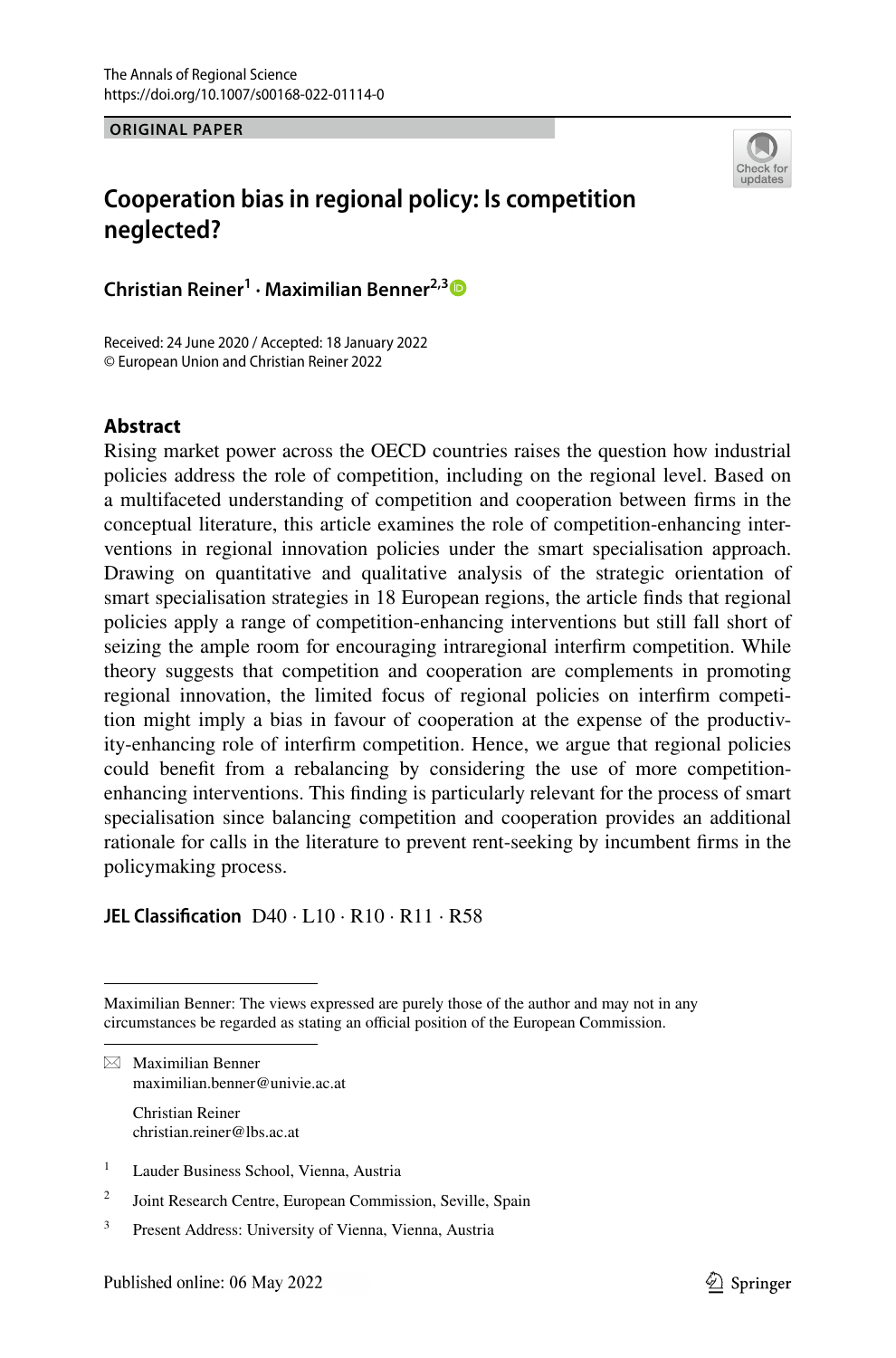## **1 Introduction**

Empirical studies have shown that market power is rising in the U.S. as well as in some European economies (OECD [2018](#page-32-0); IMF [2019;](#page-31-0) Feldman et al. [2021\)](#page-31-1). The resulting weakening of competition is associated with adverse economic outcomes such as less investment and innovation as well as lower shares of labour income in national income (Diez et al. [2018](#page-30-0)). Economic history reveals how periods of economic stagnation are related to decreasing competition. For instance, Crafts [\(2012](#page-30-1)) explains the relative economic decline of the British economy between the 1930s and the 1970s as a result of weakened competition while deregulation strengthened competition and reinvigorated productivity growth. In a similar vein, Alder et al. [\(2014](#page-30-2)) suggest that the demise of the Rust Belt in the post-war period is also attributable to a lack of competitive pressure in labour and output markets, and that the regional economy stabilized upon increasing competition intensity in the 1980s.

In this study we will provide quantitative and qualitative evidence on the role of intraregional interfrm competition in regional development and policy by investigating regional-level strategic policy documents. To our knowledge, there is no study that systematically analyses this topic. We posit that given the positive impact of interfrm competition on productivity and innovation, regional development needs to consider if and how to support rivalry between frms. Empirically, the article focuses on regional innovation policy in Europe marked by the smart specialisation approach and specifcally by regional Research and Innovation Strategies for Smart Specialisation  $(RIS3)$ .<sup>[1](#page-1-0)</sup> The article pursues three research questions  $(RQ)$ : How important is competition (relative to cooperation) in RIS3 (RQ1)? What types of pro-competition interventions are proposed in RIS3 (RQ2)? How do RIS3 difer in the role accorded to competition and can diferences be explained by the prevailing level of competition (RQ3)?

The role of interfirm competition<sup>2</sup> figures prominently in the industrial organisation literature and in the debate on new industrial policies (e.g., Landesmann [2015;](#page-31-2) Radosevic [2017\)](#page-33-0) but less so in the discourse on regional development theories and regional economic or innovation policies. While competition intensity between frms in product markets is regulated by competition policy at the national and European levels, there are a number of factors beyond competition policy that infuence competition intensity within nations and regions. Indeed, empirical studies suggest substantial diferences in competition intensity between industries, nations, and regions (Koster et al. [2012](#page-31-3); Plummer and Acs [2014](#page-33-1); Eklund and Lappi [2019\)](#page-30-3). In line with seminal contributions such as Jacobs [\(1969](#page-31-4)) or Porter ([1990,](#page-33-2) [1998a\)](#page-33-3), we argue that ferce regional competition between frms can be a powerful driver of productivity growth and innovation and that regional policy could use a number of instruments which aim to infuence the degree of competition between regional frms.

<span id="page-1-0"></span><sup>&</sup>lt;sup>1</sup> RIS3 are strategies to steer funding from EU cohesion policy for innovation on the national or regional level (Foray et al. [2009,](#page-31-5) 2021; McCann and Ortega-Argilés [2015;](#page-32-1) Radosevic [2017](#page-33-0)).

<span id="page-1-1"></span> $2\;\text{In what follows, competition refers to competition between firms and rivalry is used as a synonym.}$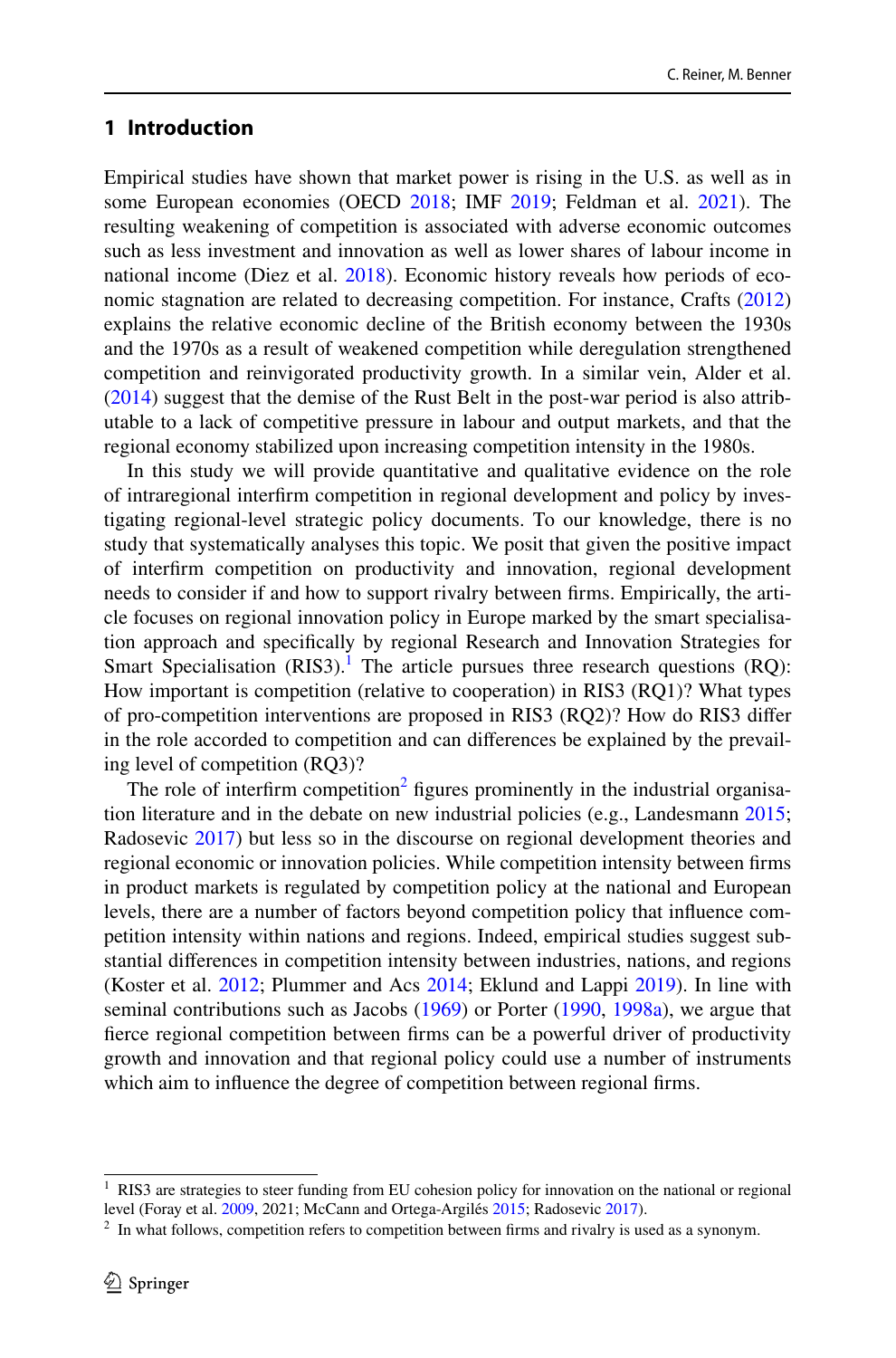Still, competition is not the only phenomenon that drives innovation. In particular, cooperation between economic agents is of vital importance for regional development, as paradigms such as regional innovation systems emphasise (e.g., Asheim et al. [2011](#page-30-4)). Still, the importance of competition for driving productivity and innovation suggests that a policy narrative that overemphasises cooperation over competition, or what we call the cooperation bias in regional development, is one-sided. Rather, regional development thinking may beneft from rebalancing the relative importance of cooperation versus competition in formulating policy strategies and applying policy instruments (see also Newlands [2003](#page-32-2)). Admittedly, reality is complex and shows a plethora of frm behaviour combining elements of both (Branden-burger and Nalebuff [1996](#page-30-5)). Nevertheless, for the sake of analytical clarity, in this article we follow a stylised dichotomy between competition and cooperation.

The article is divided into four parts. The following section reviews theories on the role of competition in industrial and regional development. Next, the article introduces a conceptual framework for competition in regional policy, the methodology, and the sampling strategy. Then the article investigates a random sample of regional innovation strategies in Europe. The fnal section draws conclusions and proposes policy implications.

# **2 Theoretical perspectives on competition and regional development**

Competition is a multifaceted economic concept (Moudud et al. [2013\)](#page-32-3). In regional economics, competition is often discussed as competition between jurisdictions which compete for mobile factors of production or in the context of spatial competition models in the tradition of Hotelling (Reiner [2010;](#page-33-4) Lourenço and Sá [2019;](#page-32-4) Proost and Thisse [2019](#page-33-5)). An exception is provided by Jacobs's ([1969\)](#page-31-4) notion of localised competition for knowledge between localised frms. For the purposes of this article, we focus on competition between frms as a means for strengthening regional firms' dynamic efficiency and, hence, regional economic performance. Our focus includes not just competition in product markets between incumbent frms but also between incumbents and newly founded frms as well as the competitionenhancing role of market entry by external frms via direct investment. While the industrial organisation literature concentrates on competition in output markets (Cabral [2017](#page-30-6)), we believe that a regional economics perspective needs to acknowledge also the importance and sometimes fairly localised nature of competition in factor markets for labour and capital (Martin et al. [2005](#page-32-5); Manning and Petrongolo [2017](#page-32-6); Sin Tian Ho and Berggren [2020\)](#page-33-6). Contrary to textbook treatments of competition in microeconomics which still centres on the notion of perfect competition, our understanding of competition is more dynamic and informed by the works of Hayek [\(1945](#page-31-6)) and Schumpeter [\(1942](#page-33-7)[2010]).

Industrial organisation theory suggests three channels for competition to increase frm productivity (Tirole [1988](#page-33-8); Holmes and Schmitz [2010](#page-31-7)): (1) competition disciplines management and workers and forces them to reduce organisational slack (within-frm efect); (2) competition reallocates market shares and resources from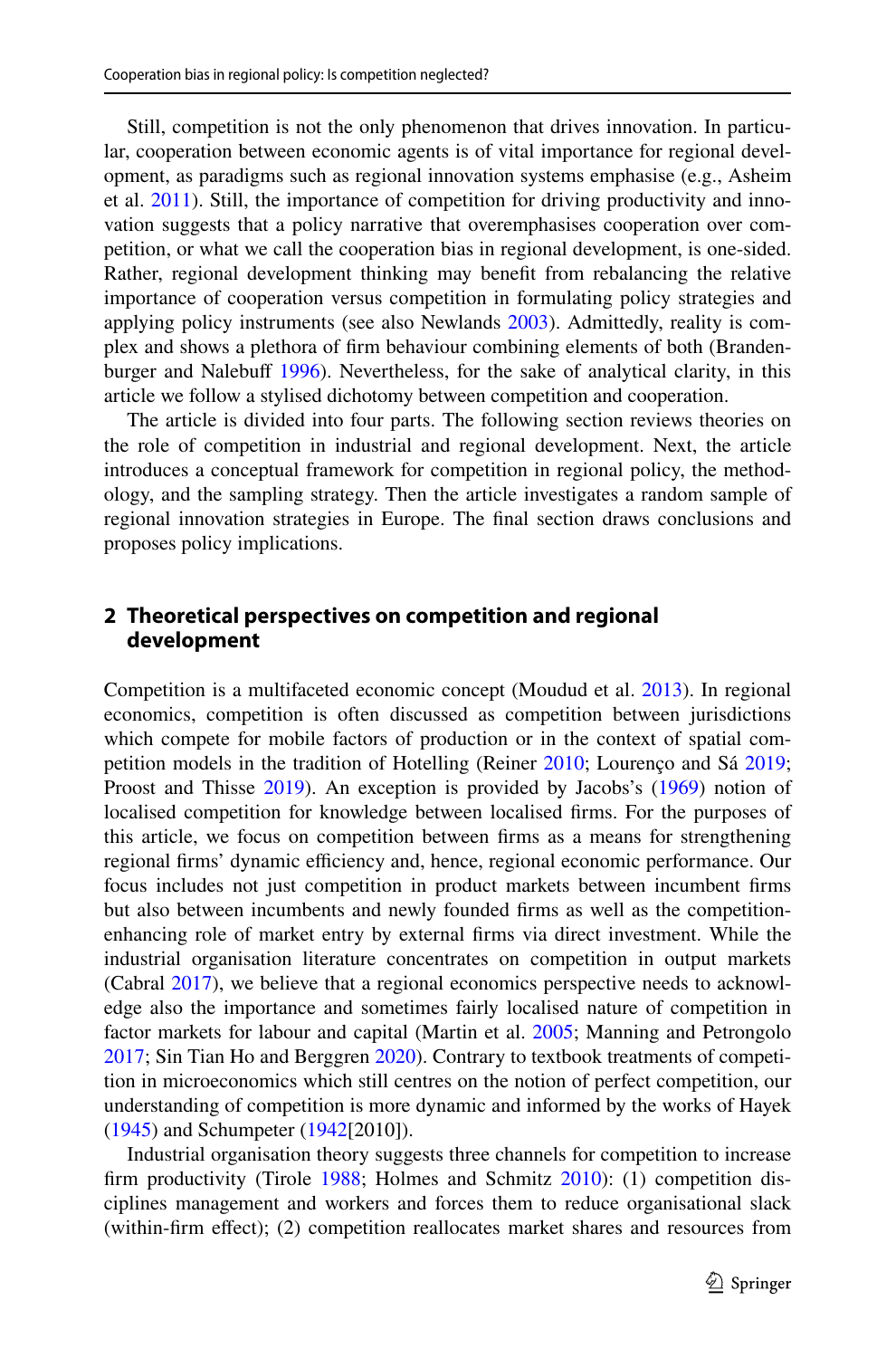less to more efficient firms (between-firm effect); and (3) competition motivates managers to fnance risky innovation projects. While there is plenty of empirical evidence for a positive impact of between-frm and within-frm efects on frm productivity (Nickel [1996;](#page-32-7) Schmitz [2005;](#page-33-9) Syverson [2011](#page-33-10); Xu and Gong [2017\)](#page-34-0), the theoretical link between competition and innovation is more complex. On the one hand, the Arrow effect (Arrow [1962\)](#page-30-7) postulates a positive effect of competition on innovation while, on the other hand, the so-called Schumpeter efect suggests an inverse relationship and a positive impact of frm size on innovation (Schumpeter [1942](#page-33-7)[2010]). The debate on the nexus between competition and innovation has received new attention due to Aghion et al. ([2005\)](#page-30-8) who suggest a non-linear relationship between competition and innovation. Accordingly, starting from low levels of competition, an increase in competitive pressure induces an increase in innovation activities. When competition is very intense to start with, any further increase may reduce innovation because frms cannot recoup the fxed costs of innovation projects due to rapid imitation by rivals (Aghion et al. [2005](#page-30-8)). Whereas this fnding suggests a nuanced policy approach towards increasing competition in certain sectors, by and large the case for pro-competition policies is strong and based on solid evidence (Shapiro [2012;](#page-33-11) Bloom et al. [2019;](#page-30-9) Philippon [2019](#page-32-8); Levine et al. [2020](#page-32-9)), at least because of a general rise in market power in a number of OECD economies (IMF [2019\)](#page-31-0).

Contrary to the fndings presented above, anecdotal evidence suggests that regional policymakers tend to follow the logic that the performance of regional frms is best supported by fostering their cooperation while competition between them will weaken their ability to compete on national or international markets (Schmitz [1999](#page-33-12)). Cooperation between frms can comprise a diverse array of activities such as R&D, training, marketing, or procurement. However, too much cooperation might lead to collusion, stife dynamism, and hence adversely impact economic outcomes, as is demonstrated by monopoly and oligopoly theory and the social capital literature which shows how too strong social bonds can inhibit innovation and variety (Grabher [1993;](#page-31-8) Roth [2009;](#page-33-13) Malecki [2012\)](#page-32-10).

Yet, literature on industrial and regional development acknowledges that cooperation and competition are not opposites but complements (Newlands [2003](#page-32-2); Aghion et al. [2015](#page-30-10); Landesmann [2015](#page-31-2)). Conforming to the widespread critique of traditional, anti-competitive industrial policy, instead of policymakers determining the priorities of industrial development, newer approaches embrace the idea of public–private self-discovery (Hausmann and Rodrik [2003](#page-31-9); Landesmann [2015;](#page-31-2) Martínez-López and Palazuelos-Martínez [2015](#page-32-11); Radosevic [2017\)](#page-33-0). The fundamental prerequisite of these policies is "learning what one is good at producing" (Hausmann and Rodrik [2003:](#page-31-9) 605) and thus harnessing the forces of competitive markets. The idea of using competition for discovery dates back to John Stuart Mill ([1849](#page-32-12) [1909]) and to Hayek's ([1945\)](#page-31-6) argument on the limited and dispersed knowledge of all actors in a market economy (see also Radosevic [2017](#page-33-0)). Self-discovery cannot be isolated from the dynamics of markets because opportunities in markets need to be discovered and therefore markets need to be contestable (Kyriakou [2017\)](#page-31-10). In this sense, competition is at the heart of new industrial policies. Indeed, Aghion et al. ([2015\)](#page-30-10) show how industrial policy interventions become more effective when the targeted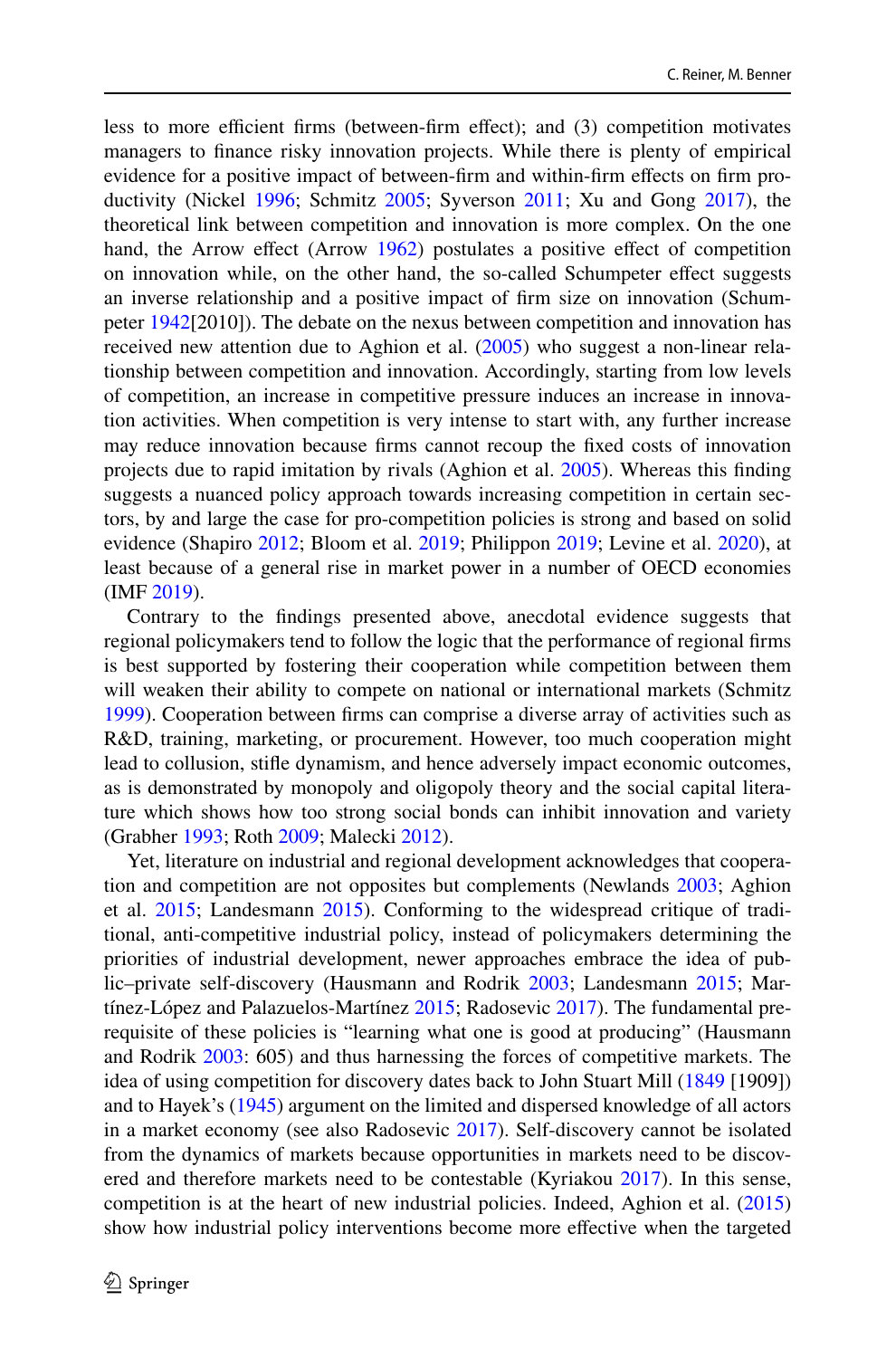sector displays higher competition intensities. This fnding mirrors studies on the role of industrial policy in the "East Asian miracle" which combined selective interventions with international competition and governmentally organised economic performance contests between domestic companies (Stiglitz [1996](#page-33-14); World Bank [1993](#page-33-15)). Taking into account the spatial dimension of economic activity, Landesmann [\(2015](#page-31-2)) stresses the advantages but also the disadvantages of conducting such a selfdiscovery process on the regional level.

The cluster concept serves as the major example for a regional development theory that stresses the importance of interfrm competition. Competition and cooperation are implicit to the literature on industrial districts dating back to Marshall [\(1890](#page-32-13) [1920], [1919](#page-32-14) [1927]) since industrial districts are characterized by "the networking of many small firms (...), through relations of competition and cooperation" (Torre and Wallet [2014:](#page-33-16) 7). Porter [\(1990](#page-33-2)) included ferce rivalry between frms in a competitive market as one of the basic elements in his "diamond model". Later, Porter ([2000b:](#page-33-17) 15) defined clusters as "geographic concentrations of interconnected companies (…) that compete but also cooperate" and stressed that in dynamic clusters competition and cooperation are complementary (Porter [1998a](#page-33-3), [b,](#page-33-18) [2000b\)](#page-33-17). In his evolutionary model of path dependence, Martin ([2010\)](#page-32-15) refers to the role of competition in driving variation and experimentation and, hence, the evolution of regional industries through innovation. Empirical evidence seems to support these views. Firstly, and similar to Porter's argument, Saxenian [\(1996](#page-33-19)) argues that the success of Silicon Valley is the result of a mixture between cooperation and competition and that its development is due "as much to its rich social, technical, and commercial relationships as to competitive rivalries and the initiative of individual entrepreneurs" (Saxenian [1996:](#page-33-19) 164). Secondly, based on a number of different case studies, Markusen [\(1985](#page-32-16)) identifes substantial adverse efects of anti-competitive practices of the local business sector on regional economies and shows that oligopolistic structures of a dominant industry can have a long-term negative impact on regional development. Thirdly, Glaeser et al. [\(1992](#page-31-11)) and Feldman and Audretsch [\(1999](#page-31-12)) fnd localized competition to be more conducive to the regional creation of employment and new ideas as opposed to regional specialisation and local monopolies, confrming Jacobs's [\(1969](#page-31-4)) and Porter's ([1990\)](#page-33-2) arguments. Plummer and Acs [\(2014](#page-33-1)) follow this line of research and show how greater localized competition leads to higher rates of knowledge-driven entrepreneurship in addition to more knowledge production. Finally, a review of empirical studies by Goodwin and Pierola [\(2015](#page-31-13)) shows that higher domestic competition intensity tends to be associated with higher exports, corroborating the positive efects of competition on economic performance.

Spatial proximity may intensify rivalry through the possibility of competing frms to monitor each other's actions because of the shared institutional, legal, socio-eco-nomic, and regulatory context (Porter [1998a,](#page-33-3) [b](#page-33-18), [2000a](#page-33-20), [b](#page-33-17)). Hence, localised competition between frms occurs via market and non-market relationships, with the latter gaining importance in a regional context due to spatial proximity (see also Newlands [2003](#page-32-2)). Building on Marshall's ([1890](#page-32-13) [1920]) focus on variation and on Porter's argumentation, Maskell [\(2001](#page-32-17)) and Malmberg and Maskell ([2002\)](#page-32-18) stress that learning by monitoring is a spillover which can occur in unintended and sometimes unconscious ways and stimulate experimentation and variation, aided and motivated by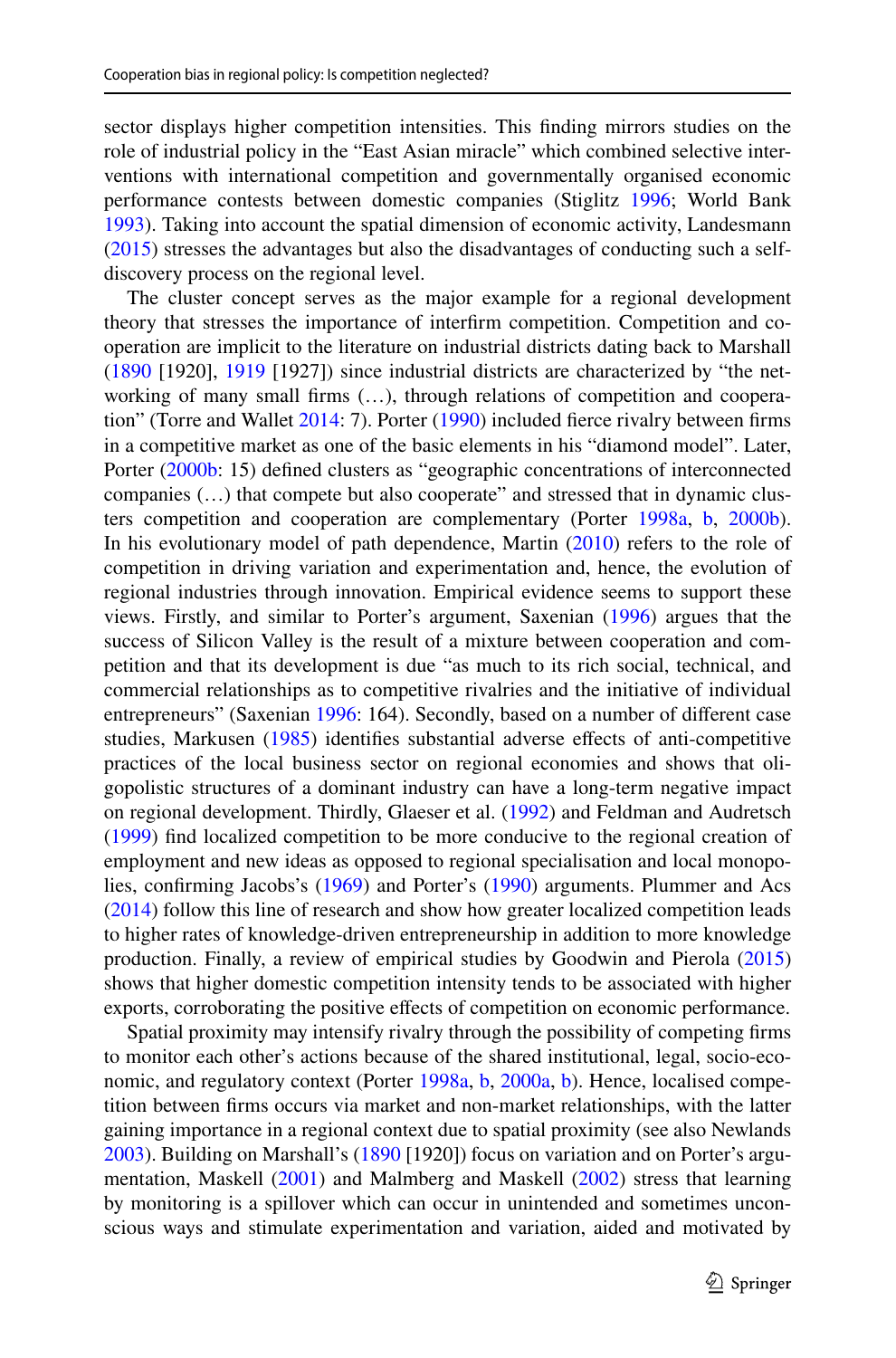the demonstration efects of localised competitors. Further, Malmberg and Maskell lay out how the shared context found in a cluster enables frms to understand and interpret complex tacit knowledge spilling over through monitoring which provides a basis for non-interactive learning among rival frms (Glückler [2013\)](#page-31-14). In addition, peer pressure and entrepreneurs' and managers' competition for prestige can provide additional incentives for ferce rivalry in a cluster and, more generally, in a regional economy (Porter [1998a,](#page-33-3) [b,](#page-33-18) [2000a](#page-33-20), [b](#page-33-17); Maskell [2001;](#page-32-17) Malmberg and Maskell [2002;](#page-32-18) Benner [2009](#page-30-11), [2012b](#page-30-12)).

Having said this, spatial proximity also has the potential to incentivise collusion (Brooks et al. [2016](#page-30-13)) and cooperation in activities as diverse as R&D or marketing (Narula and Santangelo [2009](#page-32-19); Felzensztein et al. [2012](#page-31-15); Torre and Wallet [2014\)](#page-33-16). Empirical and theoretical research in industrial organisation provides evidence that interfrm cooperation can be anti-competitive and hence possibly detrimental to social welfare (Tirole [1988\)](#page-33-8). For instance, domestic joint ventures lead to more market power of incumbents while international joint ventures stimulate competition in the home market (Tong and Reuer [2010](#page-33-21)), and research joint ventures may facilitate collusion among member frms which are typically rivals in product markets (Helland and Sovinsky [2019](#page-31-16)). On this basis, it can be concluded that the incentives ofered by spatial proximity for competition or horizontal cooperation are ambiguous. Thus, there is a strong argument for promoting not only cooperation but also competition in clusters (Malmberg and Maskell [2002](#page-32-18)).

Still, the policymaking discourse during the 1990s and 2000s almost exclusively focused on cooperation (Kiese [2008](#page-31-17); Benner [2012a](#page-30-14), [b](#page-30-12); Kiese and Wrobel [2011](#page-31-18)). For example, an OECD study on cluster policies in the 2000s indicates that instruments used focus predominantly on collective services and collaborative innovation projects (OECD [2007\)](#page-32-20) and Kiese [\(2008](#page-31-17)) fnds that cluster policies in Germany tend to equate clusters with cooperative networks and to neglect competition as a vital source for externalities (see also Kiese and Wrobel [2011\)](#page-31-18). This discrepancy is paradoxical since, according to Porter [\(1998a,](#page-33-3) [b](#page-33-18), [2000a](#page-33-20), [b\)](#page-33-17) and the empirical work presented above, intense local rivalry drives frm upgrading towards higher levels of productivity and involves a shift from cost competition to diferentiation and from imitation to genuinely original innovation.

Addressing the question of what deeper factors account for the proposed lack of pro-competition policies on the regional level is an interesting and intellectually challenging endeavour. While there is no simple answer and alternative or additional explanations may surely exist, we propose a few possible explanations derived from the literature.

In a market economy, competition cannot be regarded as a natural state or equilibrium outcome. Since Adam Smith, the tendency of capitalist frms to outmanoeuvre competition authorities and monopolize their markets is recognised (Zingales [2017\)](#page-34-1). A systematic explanation for why competition is in danger of being eliminated is provided by Olson's theory of the logic of collective action (Olson [1965\)](#page-32-21) in that the losers of competition tend to be concentrated in certain sectors or regions, whereas the winners are dispersed over many frms and households. As a result, losers face much stronger incentives to organize against pro-competition measures than winners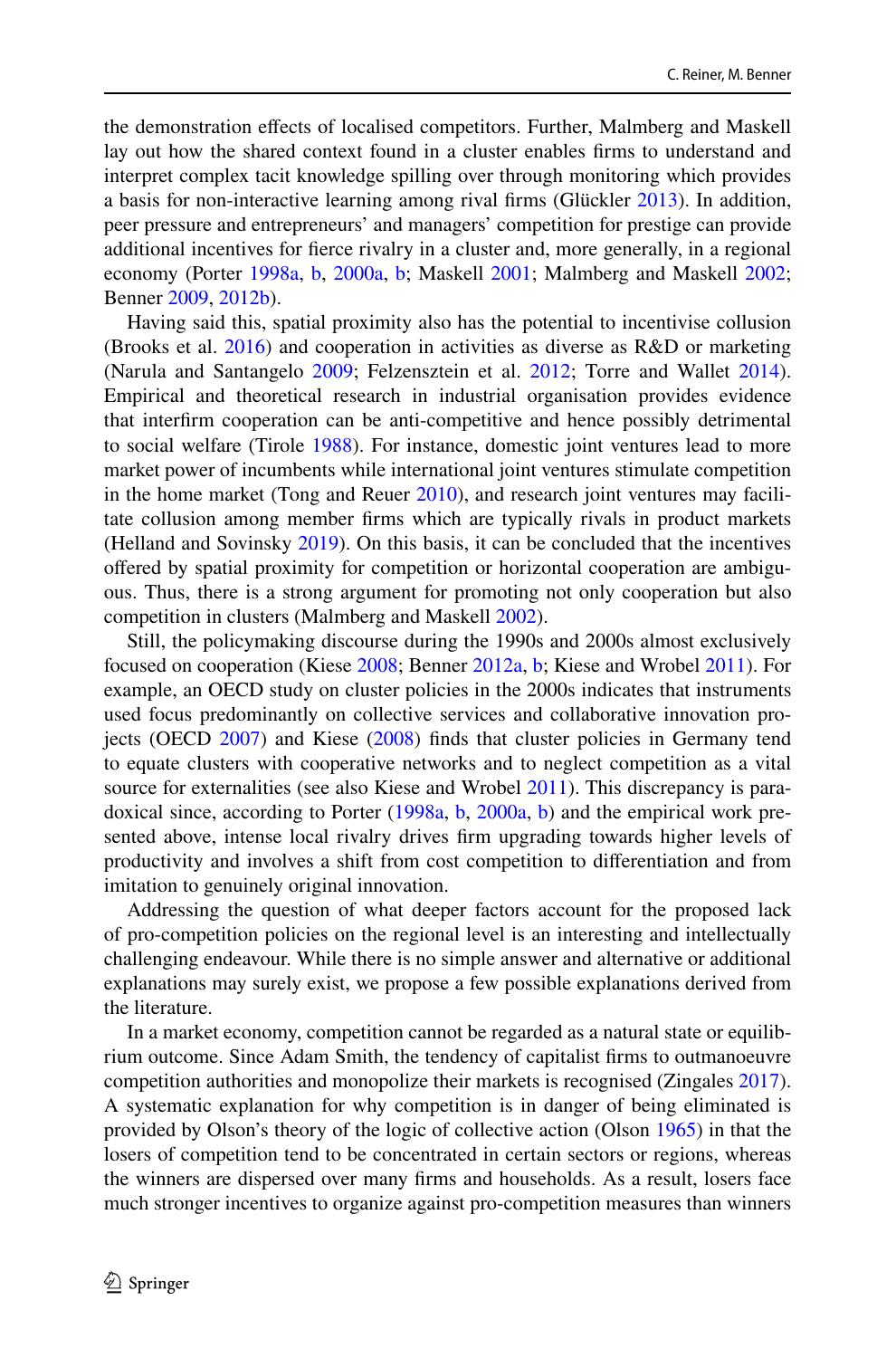and the public good of competition is in permanent danger of being underprovided (Olson [1965;](#page-32-21) Philippon [2019](#page-32-8)).

Focussing on the specifc context of this study, four explanations for why competition may play a weak role in European regional policies are suggested. Firstly, economic policies during the 1980s shifted towards pro-business policies (Harvey [2007](#page-31-19)). The idea that regions are in competition with each other for mobile capital in a global economy gained traction under the concept of "new regionalism" (Keating [2017\)](#page-31-20), resulting in calls by frms for tax cuts or selective deregulation (Brenner [2000](#page-30-15)). We hypothesise that economic policy including regional policy became at least partly prone to this new mainstream of pro-business policies which protect or create monopoly rents and prevailed over pro-market policies and wider welfare considerations (Hadjimichalis and Hudson [2014;](#page-31-21) Feldman et al. [2021](#page-31-1)).

Secondly, there might be a systematic bias against pro-competition policies on a regional level. After all, a frm arguably has higher bargaining power and infuence over regional policy makers than over national governments because its importance for the regional economy is higher than its relevance for the national economy. In addition, the social network between managers of regional frms and regional policy makers is likely to be closer and hence the infuence of regional frms higher than at the national level (Bischoff and Krabel  $2017$ ). Assuming that large incumbent firms are more infuential and oppose pro-competition policies which are likely to reduce their economic rents, regional policies may exhibit a less pro-competitive orientation than national policies. Furthermore, cooperation does not generate obvious losers and collaboration against "foreign" competition serves to build a regional consensus and political support. Pro-competition measures, in contrast, may instigate fears among frms whose competitive position is potentially weakened by ferce rivalry and opposition against pro-competition policy actions is likely to arise (Acemoglu and Robinson [2000](#page-30-17); Landy et al. [2007](#page-32-22); Plummer and Acs [2014](#page-33-1); Grillitsch [2016;](#page-31-22) Dellis and Sondermann [2017;](#page-30-18) Zingales [2017;](#page-34-1) Benner [2020a\)](#page-30-19).

Thirdly, regional policy makers may simply lack the awareness<sup>[3](#page-6-0)</sup> and competences to introduce pro-competition measures. They might assume an implicit division of labour with national governments and agencies being responsible for competition policy and regional government focusing more on supporting collaborative schemes. On a related note, behavioural constraints that regional-level policymaking processes can face (Benner [2020a\)](#page-30-19) may lead policymakers to adopt a narrow frame (in the sense of Tversky and Kahneman [1981](#page-33-22); Kahneman [2011](#page-31-23)) that does not include a focus on competition. However, the next section suggests that there are several competition-enhancing policy instruments available to regional policymakers (see also World Bank [2018\)](#page-33-23).

Fourthly, conceptual underpinnings of regional policies may also contribute to a focus on cooperation and a neglect of competition (Malmberg and Maskell [2002;](#page-32-18) Newlands [2003](#page-32-2)). Alternatively, although competition plays some role in the academic literature on regional development it might fgure less prominently in applied

<span id="page-6-0"></span><sup>&</sup>lt;sup>3</sup> See also Grillitsch ([2016\)](#page-31-22) for a broader discussion of the role of ignorance in the EDP, understood as "knowledge, which has not been thought before" (p. 30).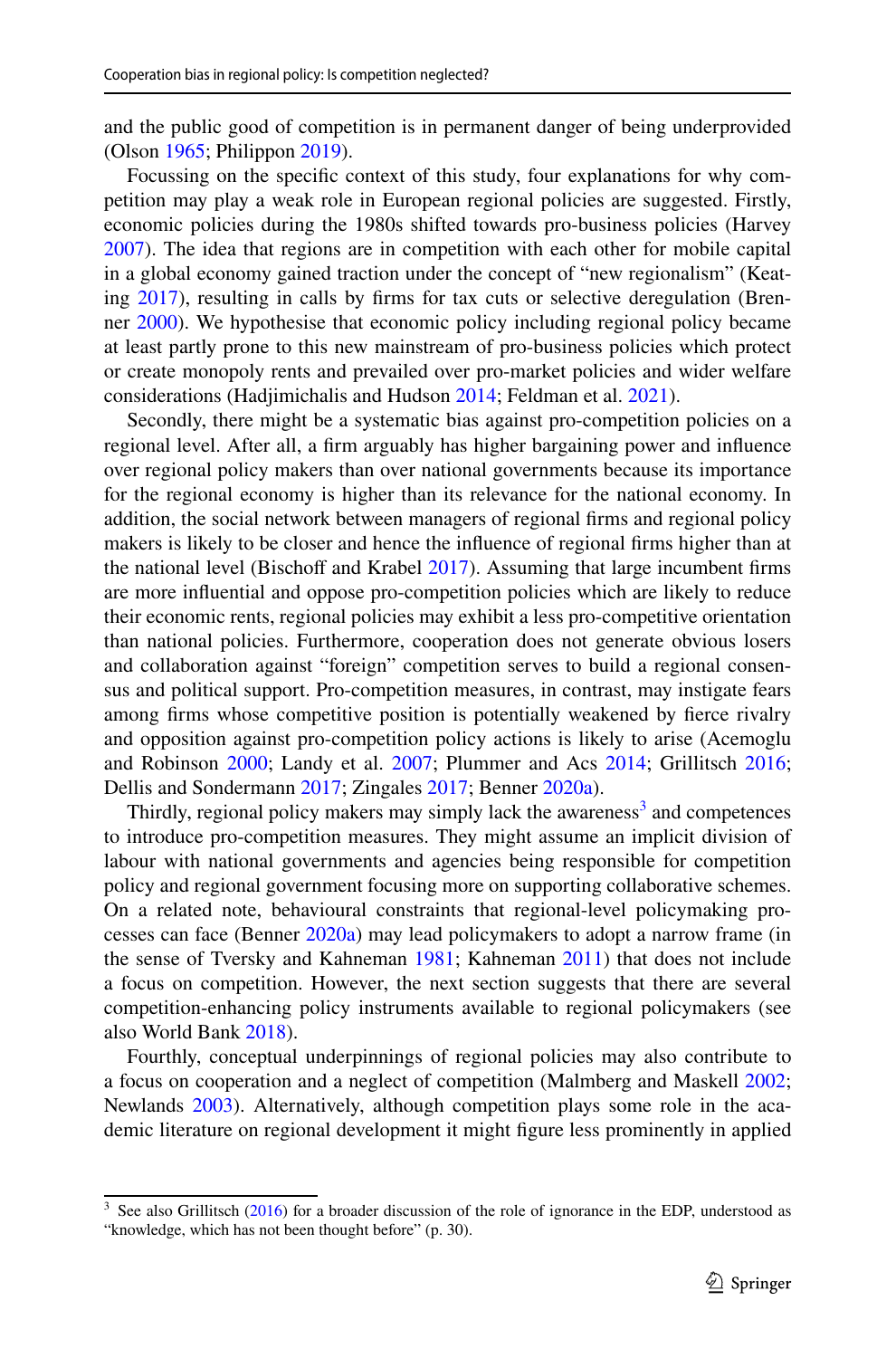policy studies which translate abstract academic concepts into concrete policy actions. Kiese and Wrobel  $(2011)$  $(2011)$  offer an explanation centred on differing rationalities between policymakers, practitioners, and academics while Wren-Lewis ([2015\)](#page-33-24) introduced the concept of a "knowledge transmission mechanism" and explains how well-meaning policy makers rely on intermediaries misrepresenting academic theory which can lead to one-sided and badly designed policies.

While clusters were popular in regional policy during the 1990s and 2000s, recent years have seen a growing interest in the smart specialisation approach (S3) deployed all across the EU. S3 calls for regional policymakers to focus policy interventions on those activities that offer promising opportunities for growth and diversifcation, based on capabilities and competences such as those localised in universities or labour markets. $4$  Consistent with new industrial policies, S3 emphasises self-discovery (Hausmann and Rodrik [2003](#page-31-9); Martínez-López and Palazuelos-Martínez [2015](#page-32-11)) through a collective, public–private "entrepreneurial discovery process" (EDP) that leads to the formulation of a regional strategy called Research and Innovation Strategy for Smart Specialisation (RIS3) and to related action plans (Foray et al. [2009](#page-31-5), [2012;](#page-31-24) McCann and Ortega-Argilés [2015;](#page-32-1) Grillitsch [2016;](#page-31-22) Radosevic [2017](#page-33-0); Hassink and Gong [2019\)](#page-31-25).

As S3 can be understood as a regional-level form of a new industrial policy based on self-discovery (Hausmann and Rodrik [2003](#page-31-9); Martínez-López and Palazuelos-Martínez [2015](#page-32-11)), it follows that interfrm competition should play a crucial role (Radosevic [2017;](#page-33-0) Benner [2020b](#page-30-20)). However, the policy attention aforded to competition in actually applied regional policy may be much weaker. Although competition is implicit to the idea of self-discovery, the collective nature of the entrepreneurial discovery process (EDP) may encourage the perception that S3 is primarily about cooperation. Our hypothesis (H1) is that contrary to the complementary relationships between interfrm competition and cooperation evident on the conceptual level, applied regional policy exhibits a cooperation bias that selectively focuses on interfrm cooperation while neglecting interfrm competition.

The next section sets the stage for the empirical analysis by proposing a conceptual framework for promoting interfrm competition in regional development and by laying out our empirical methodology.

# **3 Conceptual framework, methodology, and sampling**

If competition is an important complementary concept to cooperation in regional development, we should expect regional policy to defne at least some interventions designed to promote interfrm competition. Here, cooperation and competition refer to the micro level of frms' day-to-day business, not to the meso level of policy design. Sure enough, diferent agents including frms have to cooperate when participating in a regional self-discovery process to formulate a RIS3, but whether a

<span id="page-7-0"></span><sup>&</sup>lt;sup>4</sup> See also Asheim et al. [\(2011](#page-30-4)) for a summary of the role of local labour markets in the regional innovation systems literature.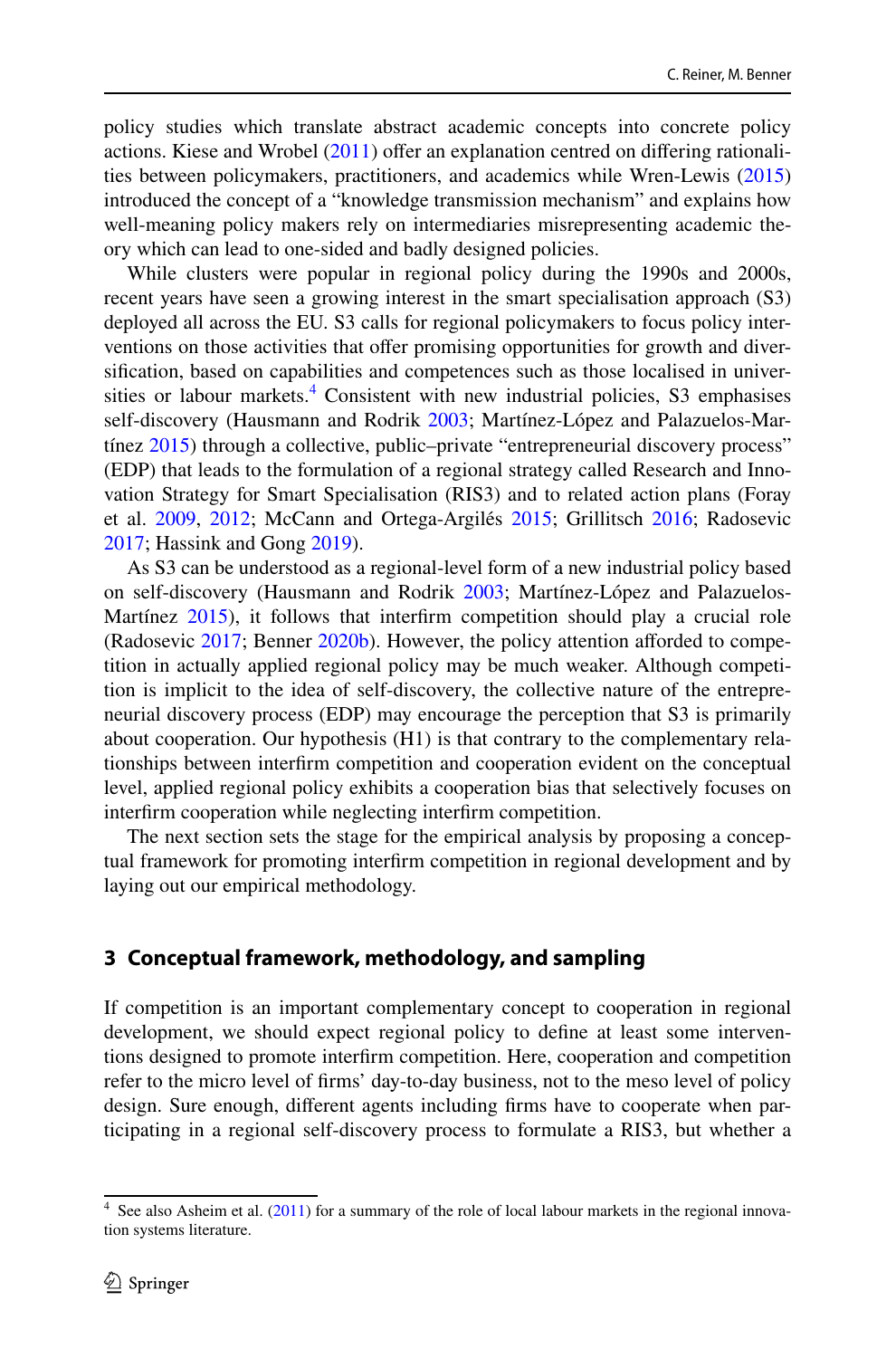<span id="page-8-0"></span>**Table 1** Regional competition-stimulating mechanisms and regional policy instruments. *Source*: Authors' elaboration based on Benner ([2009:](#page-30-11) 13–15; [2012a:](#page-30-14) 10–12, [b:](#page-30-12) 156–159) with permission from LIT Verlag

| Mechanisms of stimulating competition in spatial<br>proximity          | Possible instruments applied by regional policy                                                                                                                                                                                                             |
|------------------------------------------------------------------------|-------------------------------------------------------------------------------------------------------------------------------------------------------------------------------------------------------------------------------------------------------------|
| Learning by monitoring between competing firms                         | 1. Common regional standards, labels and certifica-<br>tion to further standardize the parameters for<br>competition in the regional economy<br>2. High quality standards in public procurement                                                             |
| Labour mobility between competing firms                                | 3. Job fairs or online job exchanges<br>4. Direct matching (e.g., by intermediaries such as<br>cluster managers, network managers, technology<br>brokers, or technology park staff)<br>5. Publication of vacancies (including in social-<br>media channels) |
| Entry of new firms through new business formation                      | 6. Business planning competitions<br>7. Training and coaching, incubation space and<br>services<br>8. Acceleration programmes<br>9. Stipends for entrepreneurs<br>10. Awareness raising for entrepreneurship                                                |
| Entry of new firms through direct investment                           | 11. Locational marketing<br>12. Investment promotion<br>13. Consulting of possible investors<br>14. Incentives for investments, e.g., subsidies<br>15. Designation of industrial zones or science parks                                                     |
| Competition in the local social hierarchy and<br>related peer pressure | 16. Dissemination of success stories and good prac-<br>tices (including in social-media channels)<br>17. Awards for competitive success                                                                                                                     |
| Competition for capital                                                | 18. Public or semi-public venture capital funds or<br>public aid to entrepreneurial finance<br>19. Matching policies for access to capital (e.g.,<br>elevator pitches, business angel networks)<br>20. Training schemes for access to capital               |

RIS3 includes interventions promoting interfrm cooperation and competition is a diferent matter.

Building on the arguments presented in the previous section and based by analogy on the mechanisms and instruments of cluster policy proposed by Benner [\(2009](#page-30-11), [2012a](#page-30-14), [b\)](#page-30-12), we propose a menu of mechanisms and instruments driving interfrm competition at the regional level. Table [1](#page-8-0) summarizes these mechanisms and proposes a non-comprehensive list of regional policy interventions that can afect these mechanisms.<sup>[5](#page-8-1)</sup> Still, it is important to note that the regional-level instruments in Table [1](#page-8-0) complement but do not replace traditional national-level competition policies. Furthermore, some of the instruments may have ambiguous efects and

<span id="page-8-1"></span> $5$  See also OECD [\(2007](#page-32-20)) for a different categorization of similar mechanisms and instruments used in cluster promotion.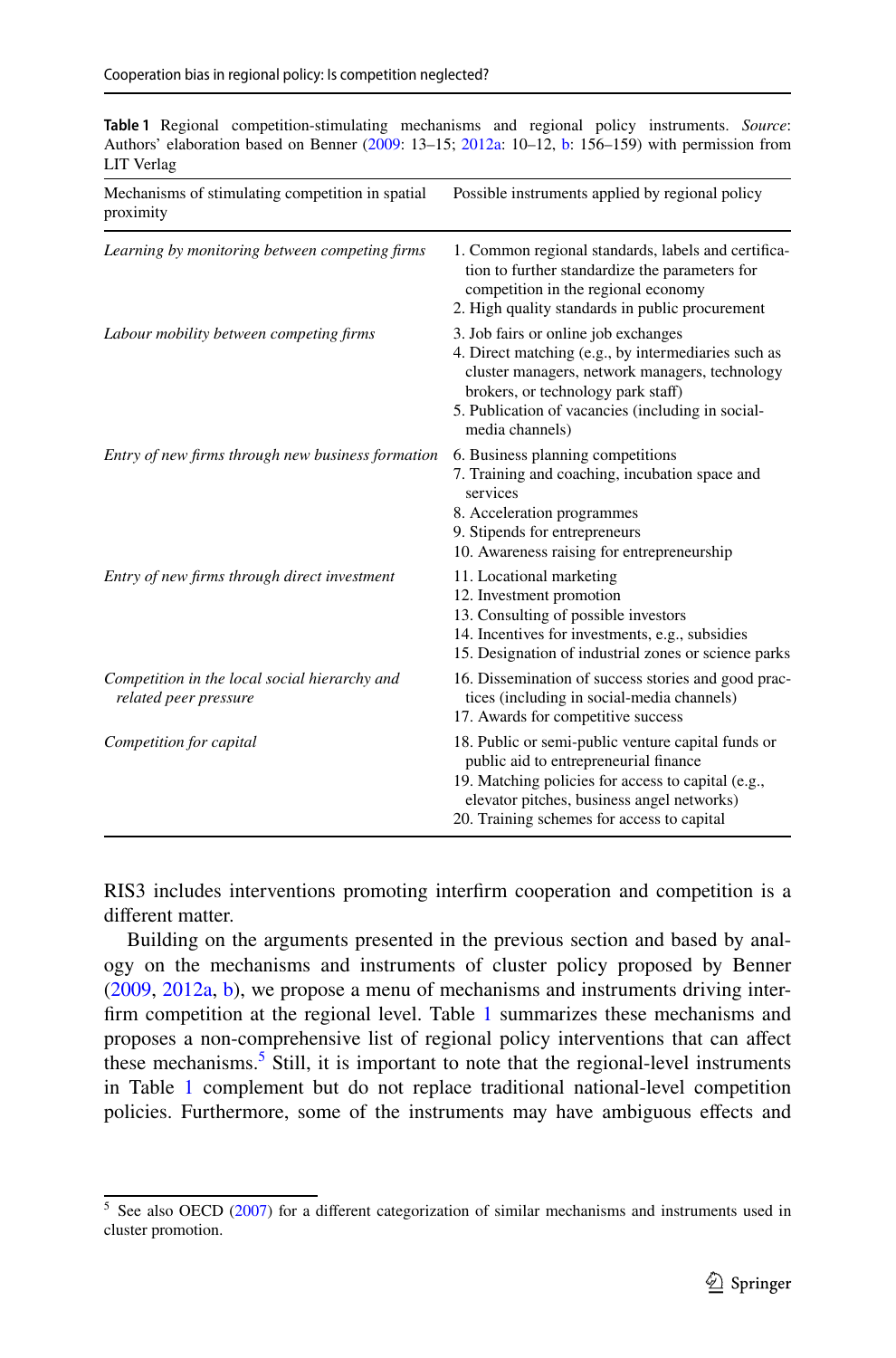their efective threat to the market power of local incumbent frms is likely to vary substantially.

To look in more detail at the policy attention devoted to competition within the context of regional development, the remainder of this article analyses 18 randomly selected RIS3 from across the EU. While RIS3 are typically rather broad strategic documents, the felds of action they defne still give an indication of strategic narratives pursued by policy makers (Benner [2020a\)](#page-30-19).

We applied a multistep stratifed random sampling procedure to identify the RIS3 for our empirical analysis. Firstly, all regions in EU member states were included in a database, provided that (1) the regions were registered on the European Commission's S3 platform website (European Commission [2018](#page-31-26)); (2) a link to the full versions of their strategies was included on the website; and (3) the strategies were available in English, French, German, Italian, or Spanish, as of March 2019. According to these pre-selection criteria, the database included a total of 101 regional or, in some cases, national strategies.

In a second step, countries were classifed according to their overall degree of market competition by a cluster analytic algorithm and categorised into three groups as shown in Table [2.](#page-10-0) The idea behind this classifcation is based on the insight by Aghion et al.  $(2005)$  $(2005)$  whereby the lower the initial level of competition, the higher the expected social return from fostering interfrm competition. As a consequence, the impact of competition-enhancing policy interventions depends on the initial level of competition. Assuming rational policymaking, this efficiency-based argument leads us to hypothesise that regions in countries with low competition levels have a higher probability to adopt competition-enhancing regional policies. An alternative, political-economic explanation is that countries with a low level of competition are advised by international organisations such as the OECD to implement structural reforms for raising competition in markets (see, for instance, OECD [2017,](#page-32-23) [2021a,](#page-32-24) [2021b](#page-32-25)). Hence and addressing RQ3, regions in countries with initially low competition intensities might engage more actively in pro-competition policies than those in countries with high competition intensities. We refer to this hypothesis of a negative correlation between the level of competition and the frequency of pro-competition policy interventions as H2.

A classifcation of countries according to their overall level of competition can provide only rough estimates. To capture the complexity of the phenomenon and the associated measurement challenges, we used a combination of indicators including (1) World Bank data on the ease of starting a business as an institutional indicator for barriers to entry (World Bank  $2019$ ); (2) work from the OECD on the efectiveness of competition policy (Alemani et al. [2013\)](#page-30-21) as institutional indicators; (3) managerial views on the intensity of domestic competition from the Global Competitiveness Report (World Economic Forum [2019\)](#page-33-26); (4) empirical results on the persistence of profits (Eklund and Lappi [2019](#page-30-3)); and (5) mark-ups for the manufacturing sector according to Roeger's [\(1995](#page-33-27)) methodology (Böheim and Pichler [2016\)](#page-30-22). Countries displaying high (low) barriers to entry, low (high) efectiveness of competition policy, and a high (low) degree of market power are classifed as countries with a low (high) competition intensity. Methodologically,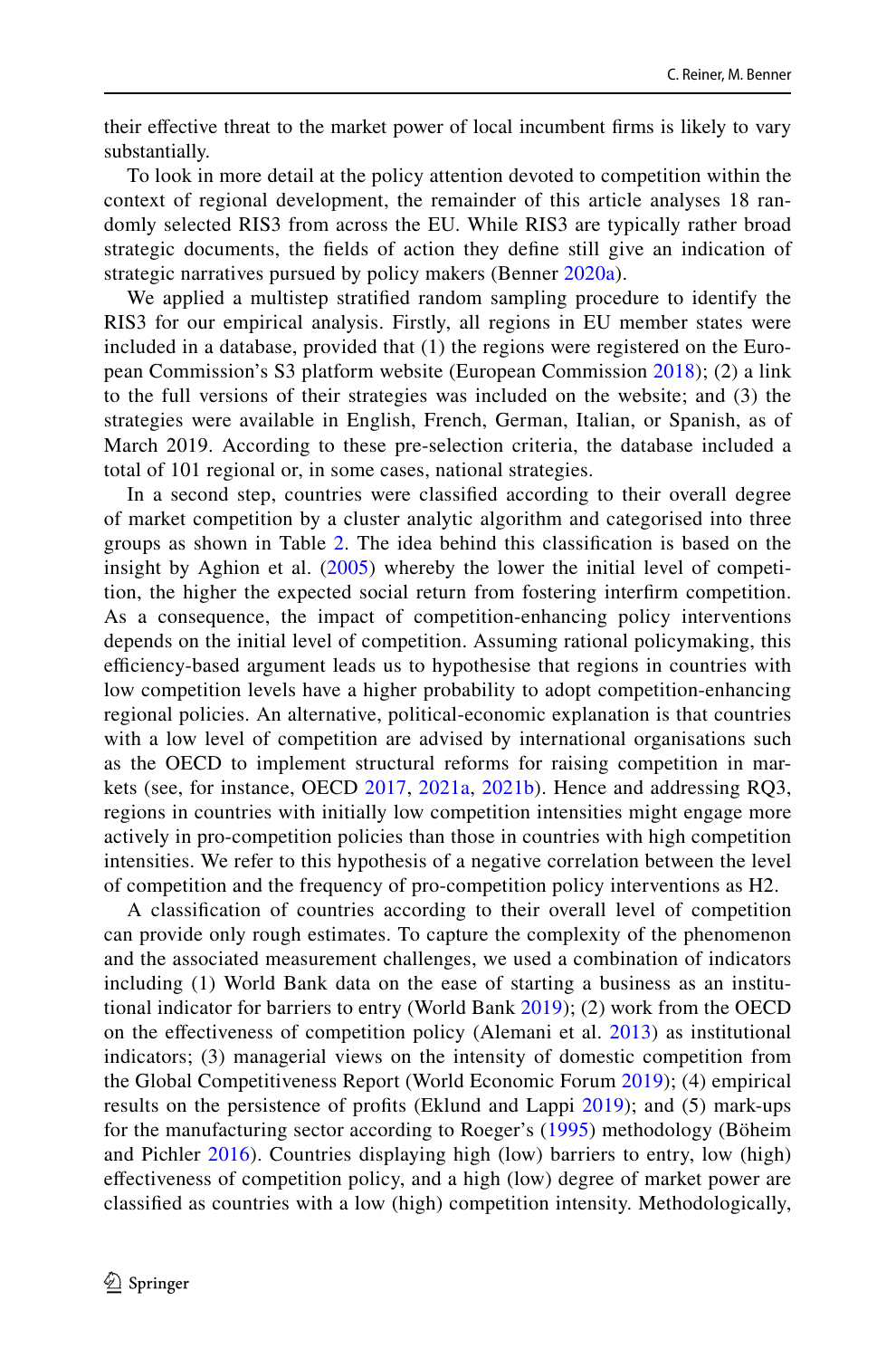| Table 2 Stratified sampling of countries and regions. Source: Authors' elaboration |                                                   |                                           |
|------------------------------------------------------------------------------------|---------------------------------------------------|-------------------------------------------|
| intensity<br>Countries with low competition                                        | Countries with intermediate competition intensity | Countries with high competition intensity |
| <b>Zech Republic</b>                                                               | Austria (5)                                       | Belgium                                   |
| Greece                                                                             | Lower Austria (LA)                                | United Kingdom                            |
| rance (17)                                                                         |                                                   | Denmark (3)                               |
| Corsica (CO)                                                                       | Styria (ST)<br>Vienna (VI)                        | Central Denmark (CD)                      |
| Picardie (PI)                                                                      | Germany (8)                                       | Southern Denmark (SD)                     |
| Italy $(20)$                                                                       | Lower Saxony (LS)                                 | Netherlands <sup>(3)</sup>                |
| Marche (MA)                                                                        | Saxony (SX)                                       | East Netherlands (EN)                     |
| Valle d'Aosta (AO)                                                                 | Saxony-Anhalt (SA                                 | West Netherlands (WN)                     |
|                                                                                    |                                                   | Sweden $(7)$                              |
| Spain (16)<br>Rioja (RI)                                                           |                                                   | Dalarna (DA)                              |
| Valencia (VA)                                                                      |                                                   | Västra Götaland (VG)                      |
|                                                                                    |                                                   |                                           |

<span id="page-10-0"></span>

| ۱                                                                        |
|--------------------------------------------------------------------------|
| ١<br>l<br>l                                                              |
| j                                                                        |
| <b>CONTRACTOR</b><br>l<br>۱<br>֖֖֖֖ׅ֖֪ׅ֚֚֚֚֚֚֚֚֚֚֚֚֚֚֚֚֚֚֚֚֚֚֡֝֝֝֝֝֝֝֝֝֝ |
| i                                                                        |
|                                                                          |
|                                                                          |
| I                                                                        |
|                                                                          |
| l                                                                        |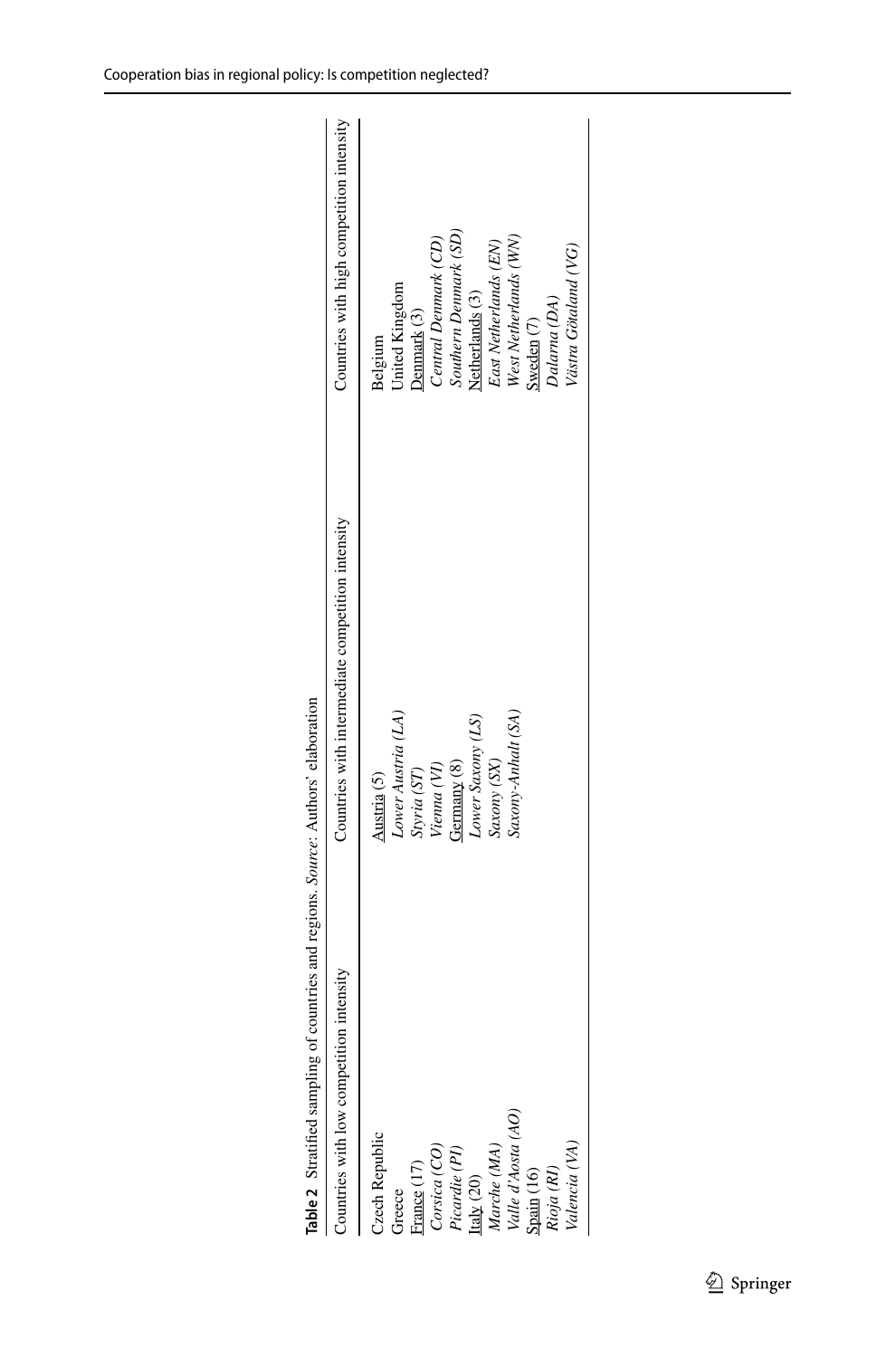the classifcation of countries in Table [2](#page-10-0) is based on a hierarchical agglomerative clustering algorithm and the usage of Euclidean distance and average linkage to measure the similarity between objects and clusters, respectively (Hair et al.  $2014$ .<sup>[6](#page-11-0)</sup>

To allow for meaningful inter-regional comparison within a country, countries with fewer than three regional strategies as well as national-level strategies were excluded from the database. In Table [2](#page-10-0), the remaining eight countries are underlined and the numbers of available strategies per country are added in parentheses. These eight countries represent the strata from which simple random samples of RIS3 were drawn. To get a balanced sample size for each of the three country groups, we selected a simple random sample of two RIS3 from each of the six countries in the low and high competition country groups respectively, while from the two countries with intermediate competition a simple random sample of three RIS3 per country was drawn.<sup>[7](#page-11-1)</sup> The final sample of 18 RIS3 with a total of 1241 pages is shown in italics in Table [2](#page-10-0) (see Appendix [1](#page-19-0) for detailed references and sources).

These 18 regional RIS3 were studied and their content was analysed through qualitative and quantitative text analysis as well as through multivariate statistical analysis. On an abstract level and in a frst approximation to assess the relative importance of these concepts in RIS3, signal terms such as "market power", "competition" or "cooperation" were counted in each RIS3 by using the search function in the digitally available strategy documents. Doing so yielded a general picture of the strategic narratives pursued by the RIS3. Going into more detail on the instrument level, we applied the framework of policy instruments presented in Table [1](#page-8-0) by checking the prevalence of these instruments for each RIS3. In contrast to the word count, this analysis included an in-depth engagement with the strategies because a given instrument can be described in diferent terms, thus requiring a certain degree of interpretation in coding. As a way of deductive coding (Mayring and Fenzl [2019](#page-32-26)) along the list of pro-competition instruments given in Table [1](#page-8-0), planned policy interventions corresponding to the framework's interventions to promote competition were looked for in each strategy, and an analysis matrix relating strategies with competition-related interventions derived from the framework was compiled. Robustness checks were performed and included replicability checks as described in Appendix [3](#page-24-0). For the sake of objectivity and replicability, we opted for a conservative coding strategy that does not rely on excessive interpretation. Hence, we cannot rule out that our results somewhat underestimate the instruments actually used and overestimate the cooperation bias to some extent, but the minor diferences that emerged during the replication checks and the strong empirical evidence found suggest that

<span id="page-11-0"></span><sup>6</sup> Further details on the cluster analysis are presented in Appendix [2](#page-21-0).

<span id="page-11-1"></span> $<sup>7</sup>$  In one case, the original random sample was modified because one of the initially selected strategy</sup> documents (Emilia-Romagna) was considered an outlier due to its high degree of detail and high page number (332) which risked reducing the comparability among strategies. Statistically, the identifcation of Emilia-Romagna as an outlier is justified by both the z-value criterion  $(z$ -value=3.3) and the IQR criterion (distance to the third quartile is way larger than 1.5\*interquartile range) (Camm et al. [2019\)](#page-30-23). Hence, we took another random draw and replaced the strategy for Emilia-Romagna by the one for Valle d'Aosta which consists of 107 pages (see also Appendix [3\)](#page-24-0).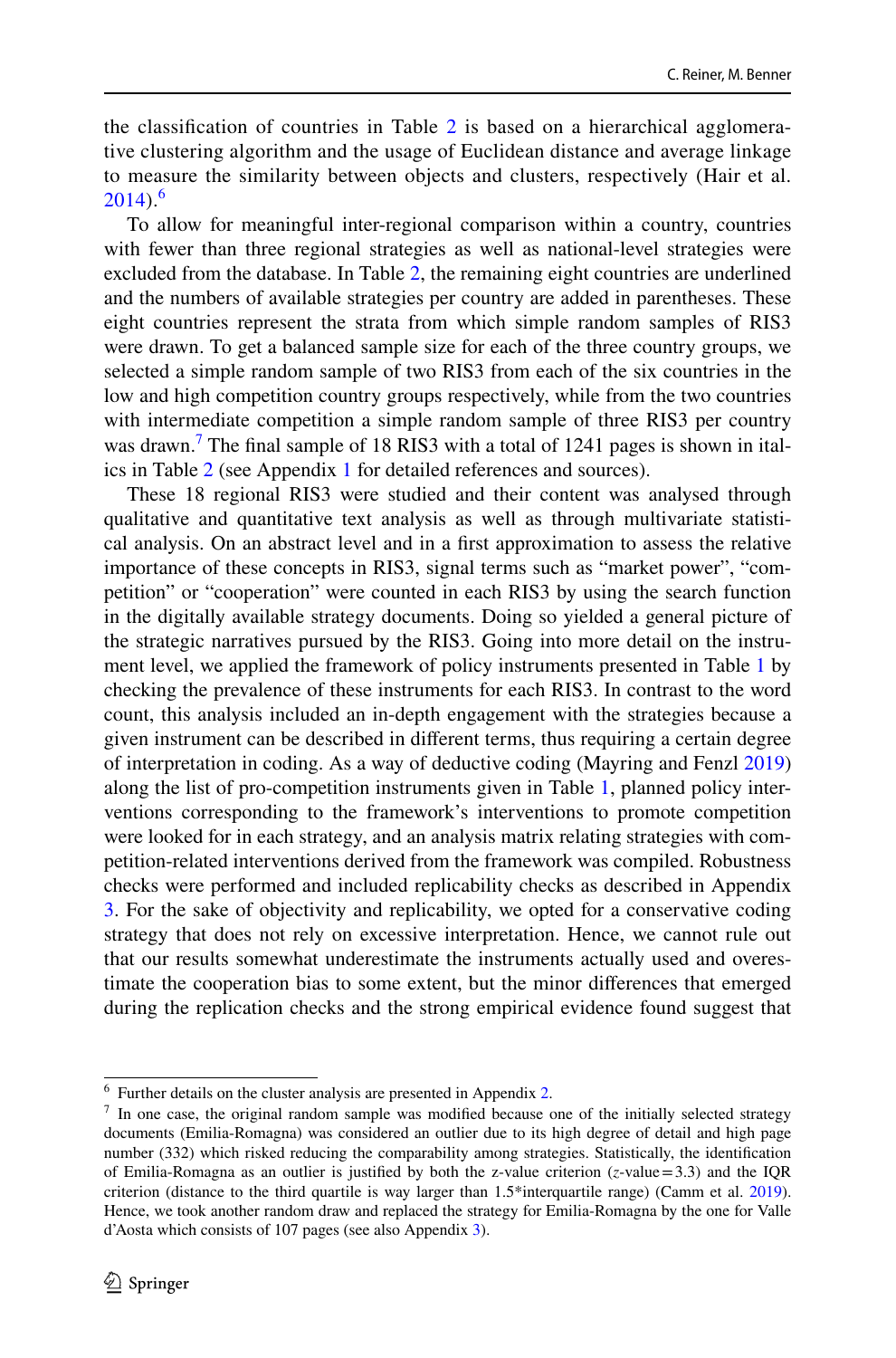

<span id="page-12-0"></span>**Fig. 1** Relative prevalence of grouped terms according to competition intensity. *Source*: Authors' elaboration. Notes: Intraregional competition encompasses competition between frms within a region, barriers to entry, market power and competition law. Extraregional competition consists of competition between regional frms and non-regional frms as well as competition between jurisdictions. Cooperation also includes the signal term "collaboration" (see Appendix [4](#page-26-0) for details)

possible diferences in interpretation could only slightly afect the size of the cooperation bias (see Appendix [3](#page-24-0) for details).

# **4 Empirical results**

How important is competition as opposed to cooperation in RIS3 (RQ1)? To analyse this question empirically, we distinguish between (1) diferent forms of competition (intraregional versus extraregional; interfrm versus interregional) according to the context in which the term "competition" is used; (2) three concepts related to competition intensity (competition law, barriers to entry, market power); (3) competitiveness; and (4) cooperation. While the focus of the article is on intraregional interfrm competition, the empirical analysis of signal terms includes results for alternative conceptualizations of competition to shed light on the relative importance of interfrm competition (see Appendix [4](#page-26-0) for detailed results). As Fig. [1](#page-12-0) illustrates, cooperation-related terms show a much higher relative prevalence than competition-related terms. In absolute numbers, there are about 80 instances of competition (intra- and extraregional competition) but more than 800 references of cooperation. Although this quantitative word count can only give a frst and rough impression, it does provide *prima facie* evidence for the cooperation bias and confrms our hypothesis (H1). Furthermore, competition is much less important than the vague term of "competitiveness" (Krugman [1994](#page-31-28)) that was found more than 300 times. Among competition-related terms, intraregional interfrm competition plays a negligible role. Extraregional competition is more prominent in the strategies analysed with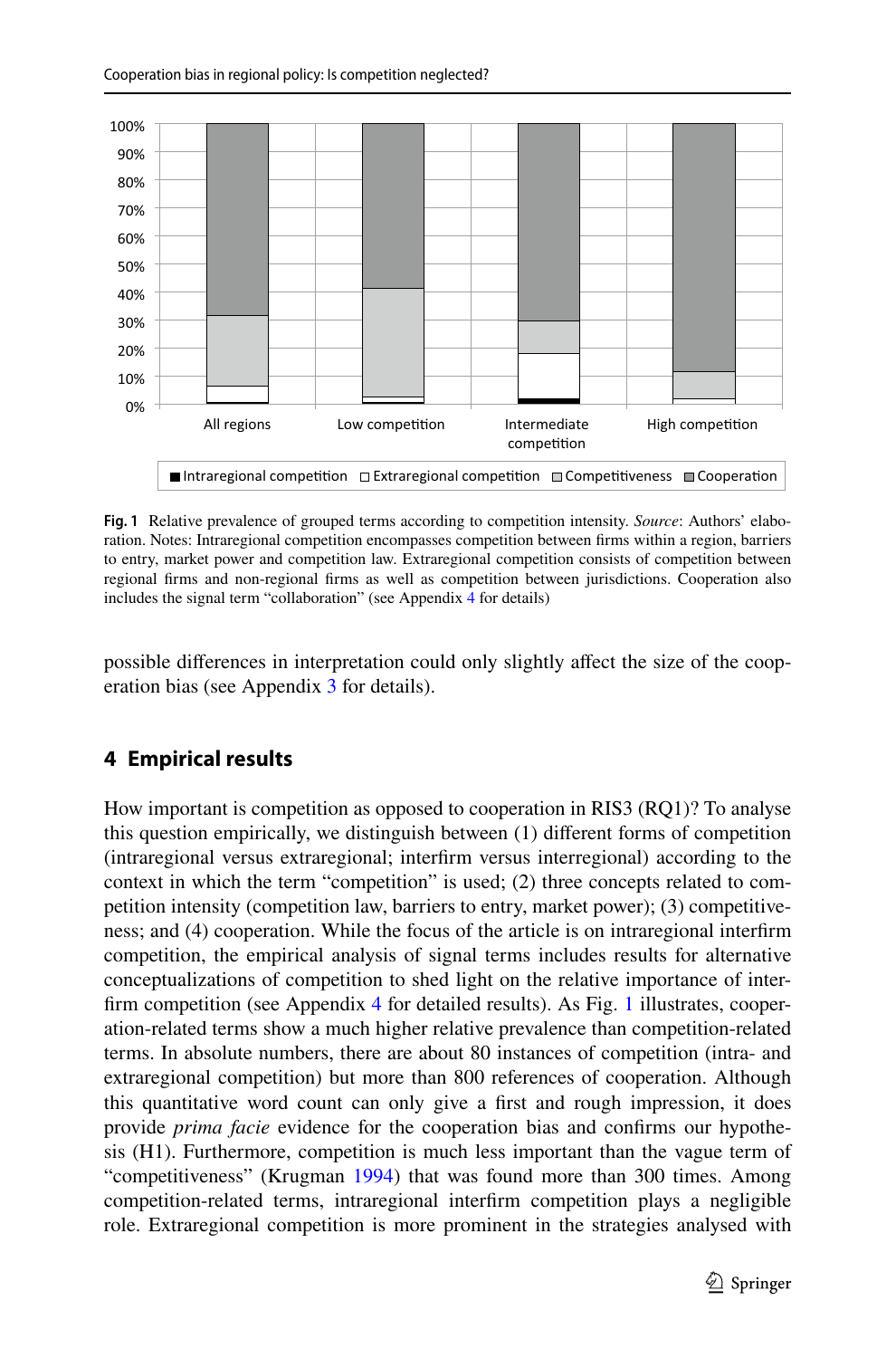competition between jurisdictions and extraregional interfrm competition receiving roughly the same attention. In these cases, the whole region is seen as competing with other regions and frms from within the region are considered to compete with frms from other regions and countries.

Considering diferences between low, intermediate, and high competition countries, Fig. [1](#page-12-0) shows that the main results hold true for every subgroup, i.e., the cooperation bias is a robust fnding. Yet, there are diferences between groups with regions in high-competition countries showing the strongest cooperation bias and regions located in intermediate competition countries displaying the highest relative prevalence of competition-related terms.

Regarding RQ1, the evidence suggests that on the level of signal terms, competition appears much less important than cooperation and signal terms on intraregional interfrm competition are almost absent in the RIS3. Hence, the preliminary evidence hints at the existence of a cooperation bias. However, the method applied has its limitations, as will be laid out in the concluding section.

In a next step we examined the relevance of competition-stimulating instruments derived from Table [1](#page-8-0) for each strategy analysed. Across all regions, the strategies exhibit a prevalence of 71 competition-stimulating interventions<sup>8</sup> or less than  $20\%$ of all possible pro-competition measures.<sup>[9](#page-13-1)</sup> Put differently, ample room seems available to introduce additional pro-competition measures. Again, this result suggests that competition plays a subordinate role in RIS3 although with a qualifer. Expecting full utilization of the competition-enhancing interventions in all RIS3 would be somewhat unrealistic, given that not every instrument might be appropriate in every region. Hence, while the prevalence of pro-competition measures found seems low at frst sight, assessing the space for additional interventions is a question of each individual case that our analysis cannot answer (see Appendix [5](#page-29-0) for the distribution of competition-stimulating policy interventions across regions).<sup>[10](#page-13-2)</sup>

Addressing RQ2, Fig. [2](#page-14-0) displays a frequency distribution of the pro-competition interventions. Training and incubator services and the provision of public and semipublic venture capital are the two most important pro-competition interventions and together account for about one third of all pro-competition interventions. Both measures aim to foster entrepreneurship in general and frm entry in particular. Policies aiming to raise awareness for entrepreneurship follow basically the same goal and are foreseen by ca. 40% of all regions. Instruments promoting frm entry through direct investment, i.e., investment promotion and the designation of industrial zones or science parks, also fgure prominently, making up roughly 20% of all pro-competition interventions. The instrument of public procurement is used in almost 40% of strategies and may be the only intervention of relevance that directly spurs competition between regional incumbent frms. Labour mobility between competing frms,

<span id="page-13-0"></span><sup>8</sup> Interventions are understood here as types of instruments; hence each policy instrument (see Table [1\)](#page-8-0) found is counted only once per strategy.

<span id="page-13-1"></span><sup>&</sup>lt;sup>9</sup> The theoretical maximum would be each of the 20 instruments (see Table [1\)](#page-8-0) foreseen in each of the 18 strategies analysed.

<span id="page-13-2"></span><sup>&</sup>lt;sup>10</sup> We are particularly grateful to an anonymous reviewer for drawing our attention to this limitation.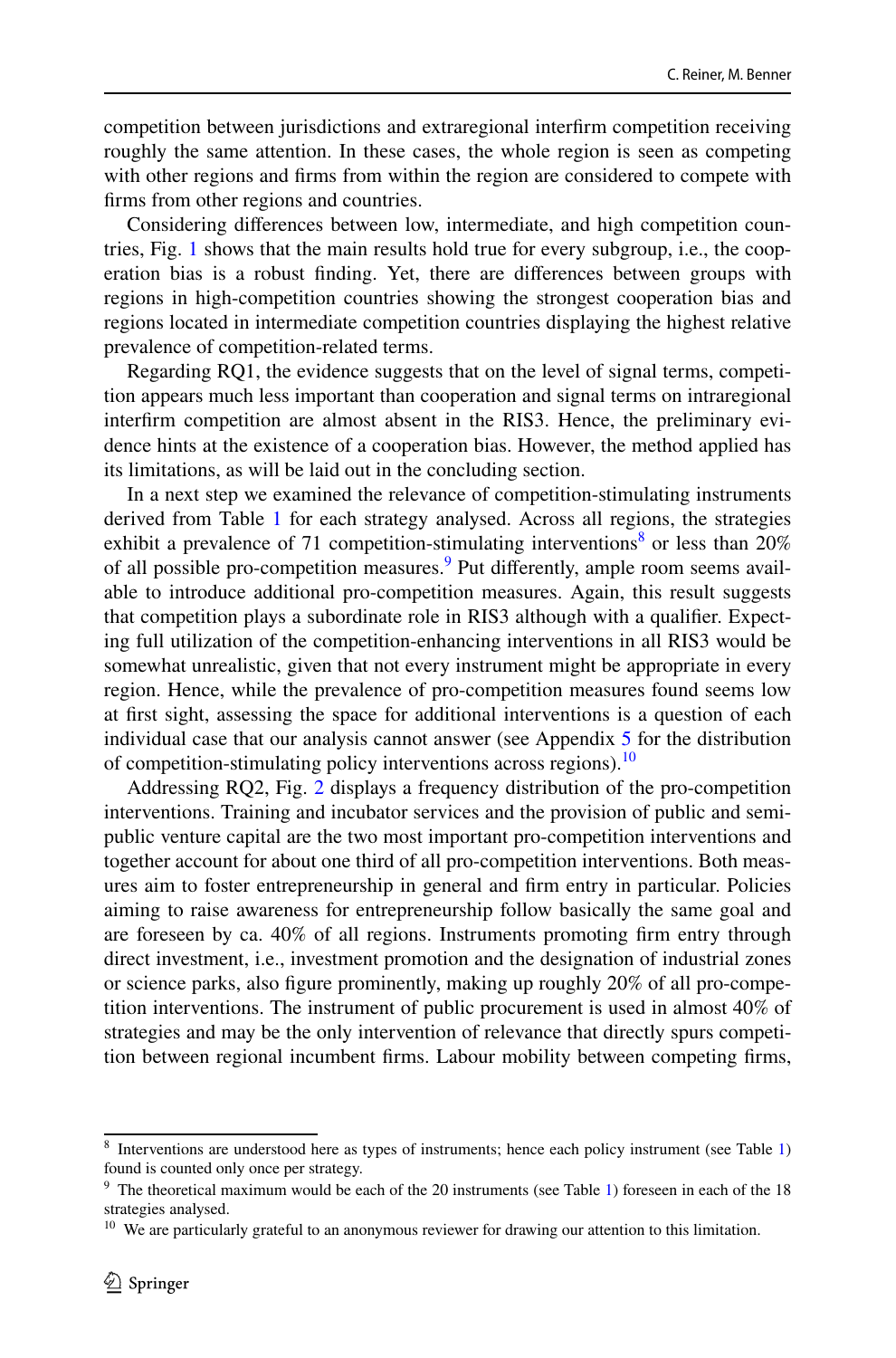

<span id="page-14-0"></span>**Fig. 2** Absolute prevalence of competition-stimulating policy interventions (numbering according to Table [1,](#page-8-0) *n*=71). *Source*: Authors' elaboration

competition in the local social hierarchy, and peer pressure remain largely unaddressed. These interventions would directly afect competition intensity between frms and may risk resistance by established frms (see also, e.g., Porter [1998a,](#page-33-3) [b,](#page-33-18) [2000a](#page-33-20)). Overall and with the exception of business planning competitions, measures supporting entrepreneurship and new frm formation dominate, followed by interventions incentivising the market entry of extraregional frms. Fostering competition between regional incumbent frms is only of minor relevance.

RQ3 addresses diferences between RIS3 concerning the proposed role of competition. The empirical analysis reveals a sample median of 3.5, a sample mean of 3.9, and substantial variation of the prevalence of pro-competition interventions between the 18 strategies, with a diference between the maximum and the minimum of 10 and a standard deviation of 2.8. One possible explanation for the variation can be found in our hypothesis H2 that regions in countries with initially low competition intensities engage more actively in pro-competition policies than those in countries with high competition intensities. Indeed, Fig. [3](#page-15-0) supports this hypothesis. While the average region in low-competition countries applies six pro-competition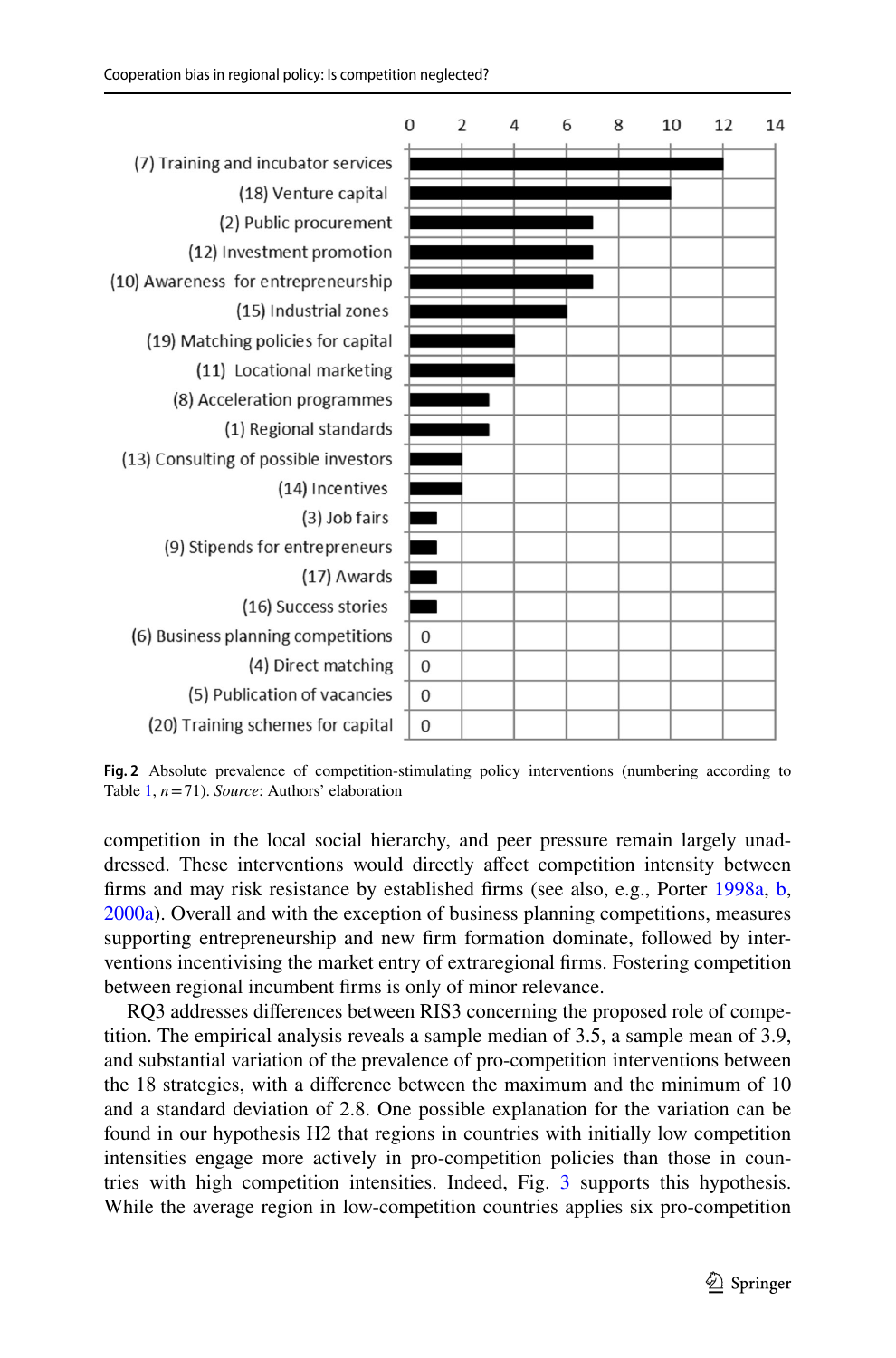

<span id="page-15-0"></span>**Fig. 3** Boxplot of pro-competition interventions by cluster of regions according to competition intensity. *Note* The cross in the box refers to the arithmetic mean. *Source*: Authors' elaboration

interventions, the average regions in intermediate and high-competition countries deploy 4.3 and 1.5 interventions, respectively, implying an inverse relationship between competition intensity and pro-competition policy interventions. To test whether this result also holds true for the population of RIS3, an ANOVA was applied with the number of pro-competition policy interventions as independent and the grouping variable of competition intensity as explanatory variable. The assumptions of common variance in all groups and normal distribution within each group were tested by a Bartlett test and a Shapiro–Wilk test. With the exception of some indication of non-normality for the group of regions with intermediate competition intensities ( $p$  value = 0.09), all other tests show no violation of assumptions. Results of the ANOVA are highly significant ( $p$  value = 0.0098). Overall, the grouping variable explains about 46% in total variation of pro-competition interventions. A check of the robustness of the results by applying the Kruskall-Wallis test, the non-parametric equivalent to the ANOVA, gives similar results ( $p$  value = 0.02) (see Appendix [6](#page-29-1) for further statistical analysis).

### **5 Discussion, limitations, conclusions, and policy implications**

The literature on industrial organisation considers competition between frms to be a crucial driver of productivity and innovation. In the regional development literature, the general tendency is that both cooperation and competition are relevant for innovation and considers both as complements. Yet, the translation of this balanced view into actual policy implementation is a diferent matter. The empirical examination of RIS3 suggests the existence of a cooperation bias, i.e., a relative neglect of issues related to competition as opposed to cooperation, thereby confrming hypothesis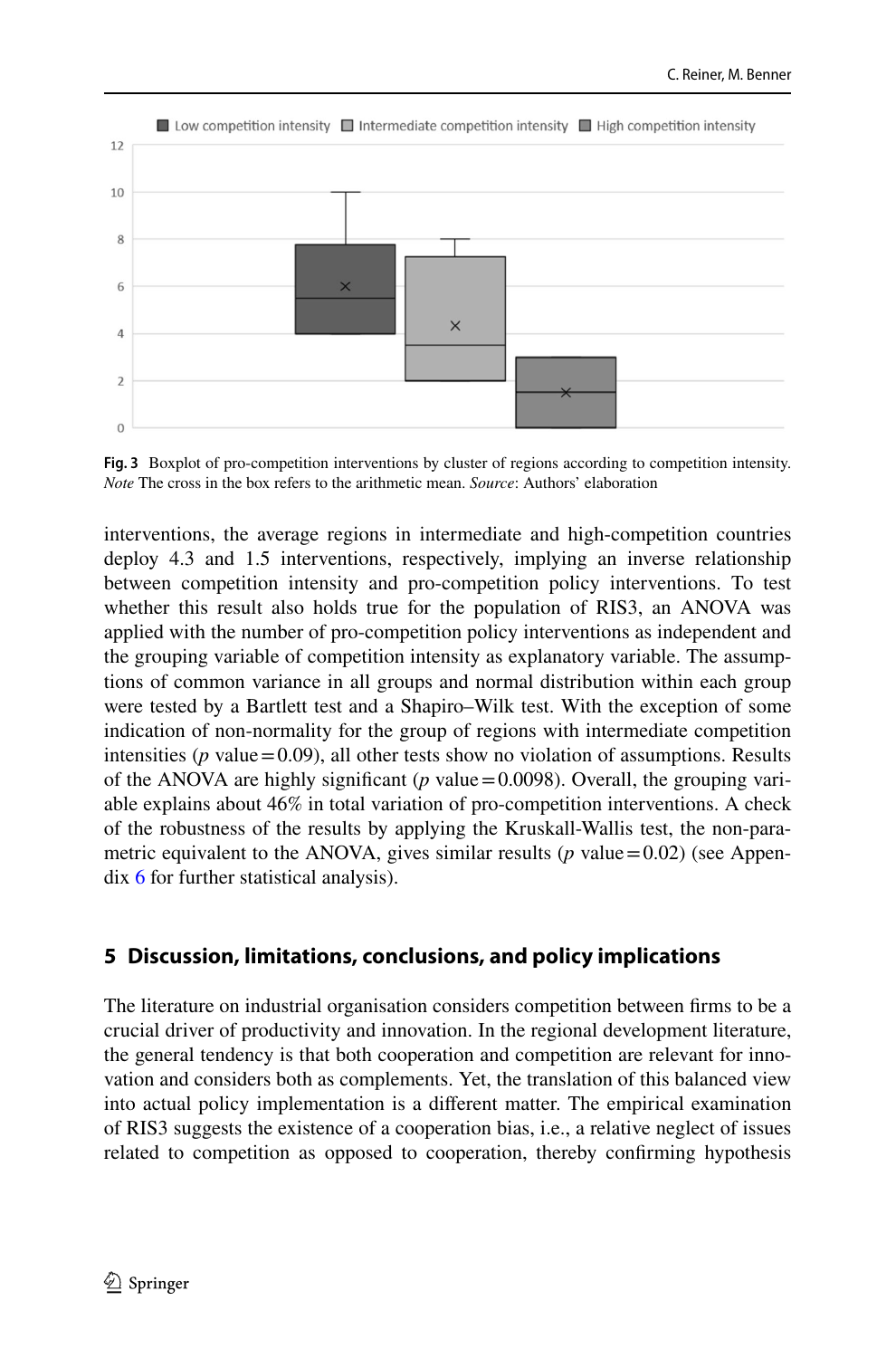H1. In RIS3, terms related to cooperation are about ten times as frequent as terms related to competition in general and about 70 times as frequent as terms related to intraregional interfrm competition. Additionally, word counts in RIS3 confrm that competitiveness is accorded much higher relevance than competition-related terms. However, since a word count performed with a search function in digital texts is a rather crude method, there is a possibility that the prevalence of terms is somewhat underestimated by the results because diferent terms, terms that slightly deviate from the precise signal terms for grammatical reasons, or more generic terms might relate to the same underlying phenomena without being considered by the count (see Appendix [4](#page-26-0) for details). Further, the underlying phenomena might be considered by policymakers even when signal terms are not used. Last but not least, signal terms allow only for a superfcial assessment of policy substance because they may be used for political or marketing reasons and the terms are not formally defined.<sup>11</sup> For example, due to the vagueness of the term "competitiveness", it is possible that policymakers attach diferent meanings to the term, including general ideas about stimulating competition.

Insofar as competition-promoting interventions are foreseen, entrepreneurship support dominates, followed by incentives for the market entry of extraregional frms. In contrast, fostering competition between regional incumbent frms is only of minor relevance. But if cooperation seems to be more popular than competition, why do RIS3 promote competition with new or extraregional frms? We presume that there is a political trade-off involved. Promoting competition with intraregional frms comes at a political cost that seems worth taking if and when employment creation is deemed likely. Fostering competition between incumbent frms, however, does not promise immediate employment gains and initially may even threaten job losses until a higher-productivity equilibrium is achieved.

There is substantial variation between the strategies in their attention to competition, although the majority of them do not assign a crucial role to pro-competition interventions. Out of 20 possible interventions, the median regional strategy foresees only three pro-competition interventions. Some variation between the RIS3 can be explained by competition intensity: RIS3 of regions located in countries with a higher initial level of competition exhibit a lower number of pro-competition interventions. This fnding is consistent with our hypothesis H2 that regional policymakers in low-competition countries may be more aware of competition issues and have more to gain from raising regional competition intensities (Aghion et al. [2005\)](#page-30-8).

In our interpretation, the results suggest that there are unseized opportunities for regional policy, in line with Plummer and Acs ([2014\)](#page-33-1) who stress the role of procompetition policies in setting incentives for innovation. Applied regional policy could beneft from a more explicit awareness of the role competition can play within a regional economy, notably when pursuing ambitious diversifcation strategies that require institutional patterns such as competitive attitudes (Benner [2020b\)](#page-30-20). Recently,

<span id="page-16-0"></span><sup>&</sup>lt;sup>11</sup> We are particularly grateful to an anonymous reviewer for drawing our attention to these limitations.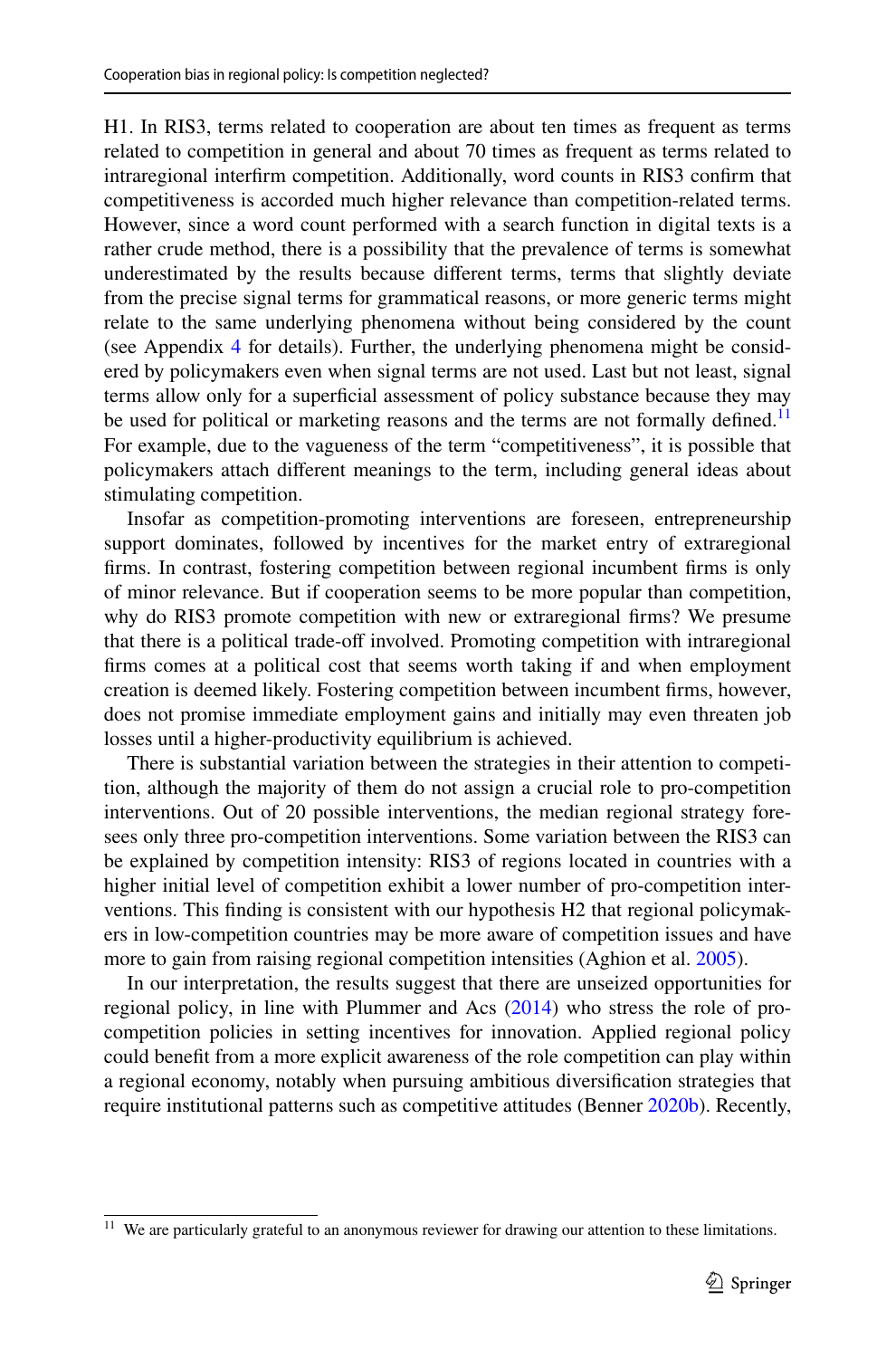the innovation policy discourse has seen an increasing orientation towards transformation and sustainability (Tödtling et al. [2021\)](#page-33-28). If regional innovation policies under the smart specialisation approach are to be geared more towards these goals in the coming years (McCann and Soete [2020\)](#page-32-27), it seems plausible to argue that interfrm competition is likely to be a driver of innovation not to be neglected in generating new solutions. After all, established companies with a business model based on environmentally "dirty" technologies are using their dominant market positions to lobby against stricter environmental regulations (e.g., Mattioli et al. [2020](#page-32-28)). Of course, regional specifcities of the business sector will have to be addressed. Selfdiscovery processes such as the EDP offer a suitable forum to do so. Stakeholders should use the EDP to carefully analyse the state of competition in priority sectors and to identify adequate and targeted interventions accordingly. In fact, competition analysis and competition monitoring are an essential element of modern competition policy (World Bank [2018\)](#page-33-23).

The crucial question for how such a turn towards pro-competition policy can be achieved is difficult to answer. While applying more of the competition-stimulating instruments proposed is a straightforward remedy to rebalance cooperation and competition, the explanations discussed in the theory section of this article suggest that the implementation of efective policy responses may depend on more fundamental issues. For instance, to the degree that global tendencies towards pro-business policies are important, rebalancing might hinge on a larger shift in the paradigm of economic policymaking towards competition-enhancing pro-market policies (Rodrik [2017](#page-33-29)). If powerful incumbent frms can exert higher infuence on the regional level (Landesmann [2015](#page-31-2)), provisions for pro-competitive regional policies could be foreseen on higher spatial levels. This argument is based on the work by Gutiérrez and Philippon ([2018\)](#page-31-29) who identify the assignment of competition policy from the national to the EU level (see also Landesmann [2015](#page-31-2)) as the crucial factor behind the diferent developments in the EU and the U.S. By analogy, mainstreaming a procompetition orientation of smart specialisation strategies could prove an important lever. A simple lack of awareness regarding pro-competition instruments or misinterpretations of theoretical concepts would be the most benign explanation and make remedies obvious and easy to implement. In this case, this article provides guidance for regional policymakers on which instruments are available to them.

Probably the most critical aspect in making the most of the complementarity of cooperation and competition is to limit the role of market power in the policymaking process to prevent lock-in (Grabher [1993\)](#page-31-8) and rent-seeking (Krueger [1974](#page-31-30)) by incumbent frms and to keep "the EDP arena open to and contestable by new entrants" (Kyriakou [2017:](#page-31-10) 21) such as new entrepreneurs and other outsiders (Benner [2014](#page-30-24), [2017,](#page-30-25) [2020a;](#page-30-19) Landesmann [2015](#page-31-2); McCann and Ortega-Argilés [2015;](#page-32-1) Grillitsch [2016](#page-31-22); Kyriakou [2017](#page-31-10); Radosevic [2017;](#page-33-0) Hassink and Gong [2019](#page-31-25)).

Evaluating policy documents, as we did, has its peculiar drawbacks. Apart from the variance in detail, the abstract and sometimes superfcial character of strategies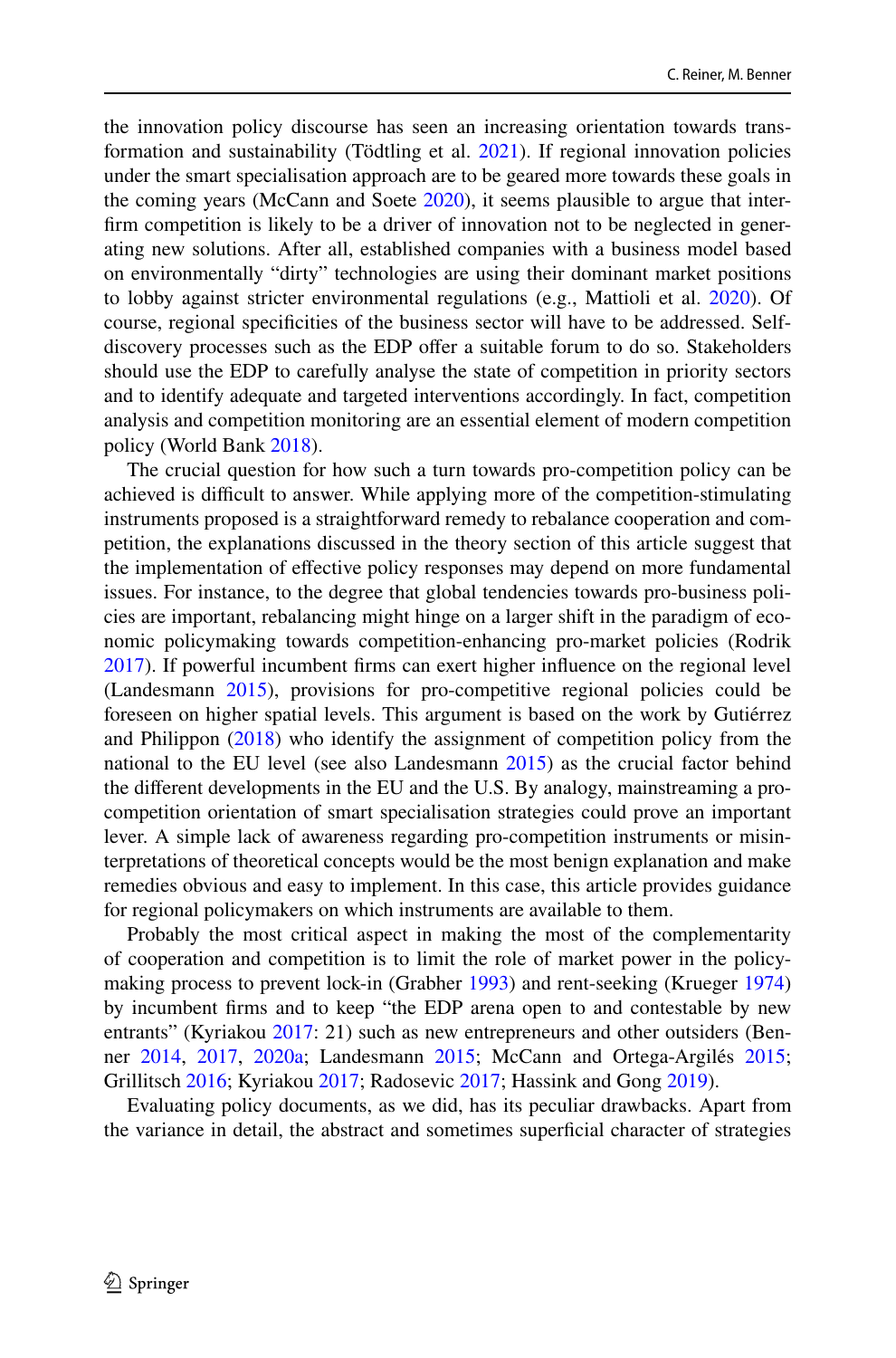may limit the validity of fndings. Since we did not analyse any national-level RIS3, we cannot rule out the possibility that strategies on this level adopt a diferent view on competition. However, this limitation does not directly afect the validity of our results for the regional level. In addition, RIS3 are embedded in the particular context of EU cohesion policy (Foray et al. [2012;](#page-31-24) McCann and Ortega-Argilés [2015\)](#page-32-1) albeit this context probably makes them "the biggest ongoing innovation policy experiment in the EU, if not in the world" (Radosevic [2017:](#page-33-0) 30). The analysis presented here should be seen as a necessary frst step to approach the topic of competition in regional development, given that strategy documents are the highest level of any policy architecture. Our fndings are valid for the strategies pursued by policymakers, but priorities in implementation and spending allocation could possibly differ. Looking below the strategic level, e.g., by analysing operational programmes for EU structural funds and projects funded would extend the analysis to the ultimate level of policy implementation and should be the next step. As a further caveat, due to a lack of available regional competition intensity indicators, it is not possible to account for the fact that competition is likely to vary not just between countries but also within countries, i.e., between regions. Concerning RQ3 and H2, the inherent difficulty and complexity of explaining different policy choices between countries or regions has to be considered. Economies difer along several variables (see, for instance, Hall and Soskice [2001\)](#page-31-31) and, due to the lack of a valid natural experiment, the empirical methods applied cannot rule out the existence of alternative explanations for the observed diferences. Hence, our reasoning is based on the combination of a signifcant correlation between the variables of interest and theoretical reasoning. Finally, we did not consider regulatory instruments such as product or labour market regulations. While these regulations are likely to have a substantial impact on competition intensity (Schiantarelli [2016](#page-33-30)), they are not the subject of RIS3 and nation states difer widely in terms of legislative competencies at the regional level to amend product or labour market regulations.

According to Feldman et al. [\(2021](#page-31-1): 42), issues related to market power and anticompetitive behaviour of frms are "forces the economic geography literature seems to have forgotten." In line with Feldman et al., we believe that the ramifcations of market structure, competition, and corporate power on regional development are too important to ignore. Indeed, early work in the feld of industrial organisation by Robinson [\(1969](#page-33-31)) on monopsony power in labour markets applied a spatial perspective, arguing that dominant frms in local labour markets can exploit workers with scarce opportunities of alternative local employment.<sup>12</sup> Current research shows the prevalence of monopsony power and how wages are lower in areas with greater concentration of workers among larger frms (Ashenfelter et al. [2010\)](#page-30-26). In such circumstances, raising competition in the labour market can contribute to alleviating problems of rising income inequality.

<span id="page-18-0"></span> $12$  See also Kyriakou ([2017\)](#page-31-10) for a broader discussion on the role of monopsony and monopoly in science and technology.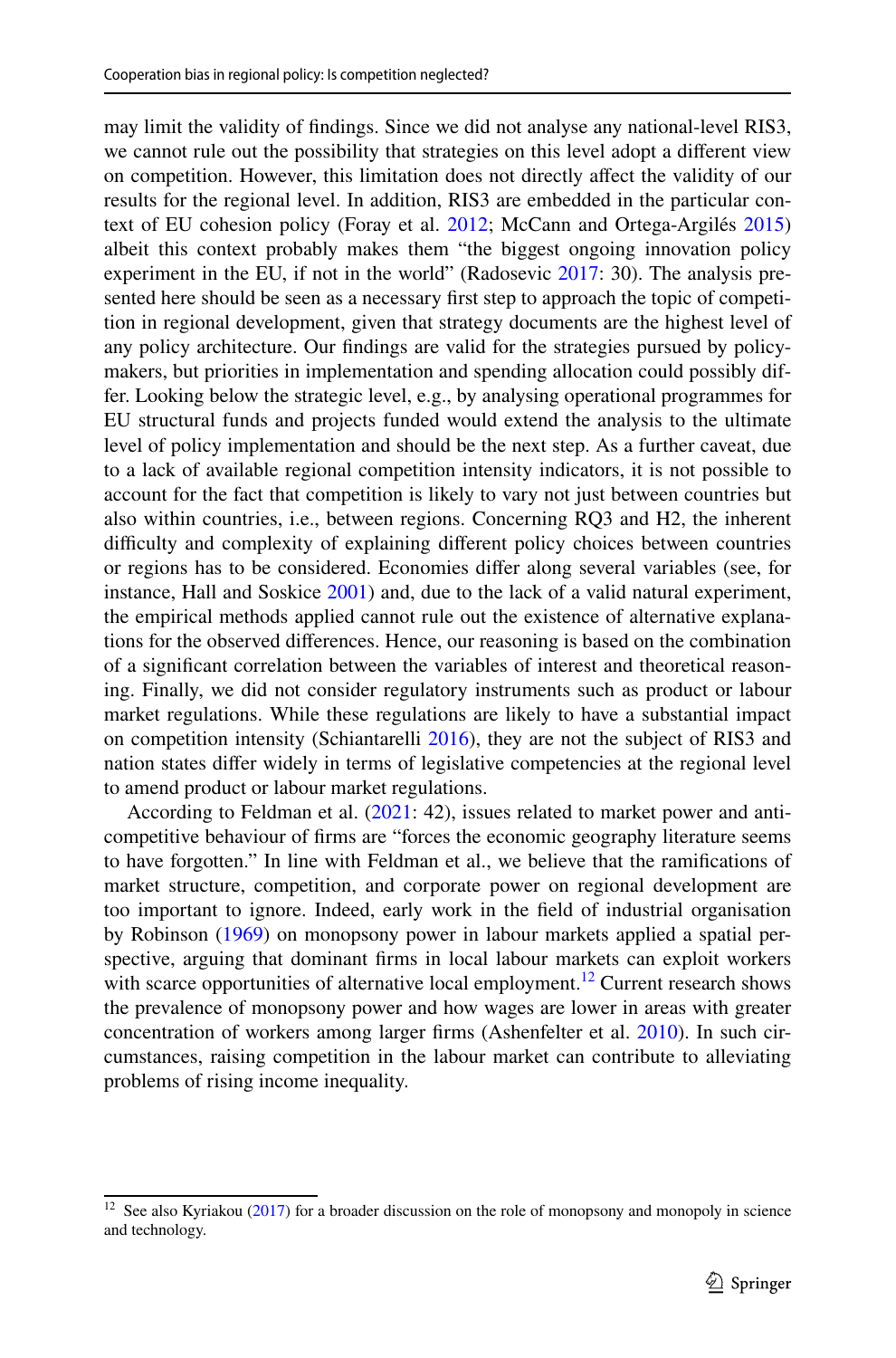Fruitful lines of further research include conceptual work on the relationship between spatial proximity, competition, and innovation, empirical studies on the degree and importance of interfrm competition within regions as opposed to external competition, analyses of how interfrm competition actually occurs and varies between regions, and evaluations of regional policy instruments to foster welfareenhancing modes of competition in product markets and factor markets. Research on regional policies might also beneft from a more explicit consideration of the political-economic processes supporting or constraining the implementation of policies that aim at raising regional competition intensities. In this regard, the crucial issue of EDP openness merits further applied and empirical research.

Our fndings on the cooperation bias do not invalidate the complementary relationship between competition and cooperation. On the contrary, competition without some degree of cooperation is likely to lead to static cut-throat competition (see also Tirole [1988](#page-33-8)), while cooperation without competition risks resulting in adverse outcomes such as lock-in effects (Grabher [1993\)](#page-31-8), thus undermining the transformative aims of smart specialisation (Kyriakou [2017](#page-31-10)). Our argument is about striking the right balance between competition and cooperation. What precisely the right balance is needs to be identifed in a context-specifc self-discovery process, and openness of this process to various kinds of economic agents might prove a highly important prerequisite for designing balanced policies without a cooperation bias.

| Region (Abbreviation) | Strategy and source                                                                                                                                                                                                                                                                               |
|-----------------------|---------------------------------------------------------------------------------------------------------------------------------------------------------------------------------------------------------------------------------------------------------------------------------------------------|
| Corsica (CO)          | Collectivité Territoriale de Corse (n.d.). Stratégie de spécialisation Intel-<br>ligente (3S) en Corse, http://s3platform.jrc.ec.europa.eu/documents/20182/<br>228916/FR_Corse_RIS3_Final.pdf/d9385154-49fe-4016-af45-0abb844fcaf9<br>(Accessed 01.07.2019)                                       |
| Central Denmark (CD)  | Central Denmark Region (2011). Growth and development strategy Central<br>Denmark Region: executive summary, http://s3platform.jrc.ec.europa.<br>eu/documents/20182/232200/DK_Midtjylland_Growth_%26_Develop_<br>Strategy_Final.pdf/41e46dea-3ed0-4267-a147-57227bb62d3b (Accessed<br>01.07.2019) |
| Dalarna (DA)          | Region Dalarna (n.d.). Mobilize for growth: agenda for smart specialization<br>in Dalarna, http://s3platform.jrc.ec.europa.eu/documents/20182/232763/<br>SE_Dalarna_RIS3_Final.pdf/67305db8-2cd4-4e7a-b59f-f7bc7dcc5948<br>(Accessed 01.07.2019)                                                  |
| East Netherlands (EN) | Province of Gelderland (2013). Smart specialisation strategy East Netherlands,<br>https://www.op-oost.eu/bestanden/Documenten/OP-Oost/Over_OP-Oost/<br>Smart%20specialisation%20strategy%20East%20Netherlands_sept_2013.pdf<br>(Accessed 01.07.2019)                                              |

# <span id="page-19-0"></span>**Appendix 1: Analysed RIS3**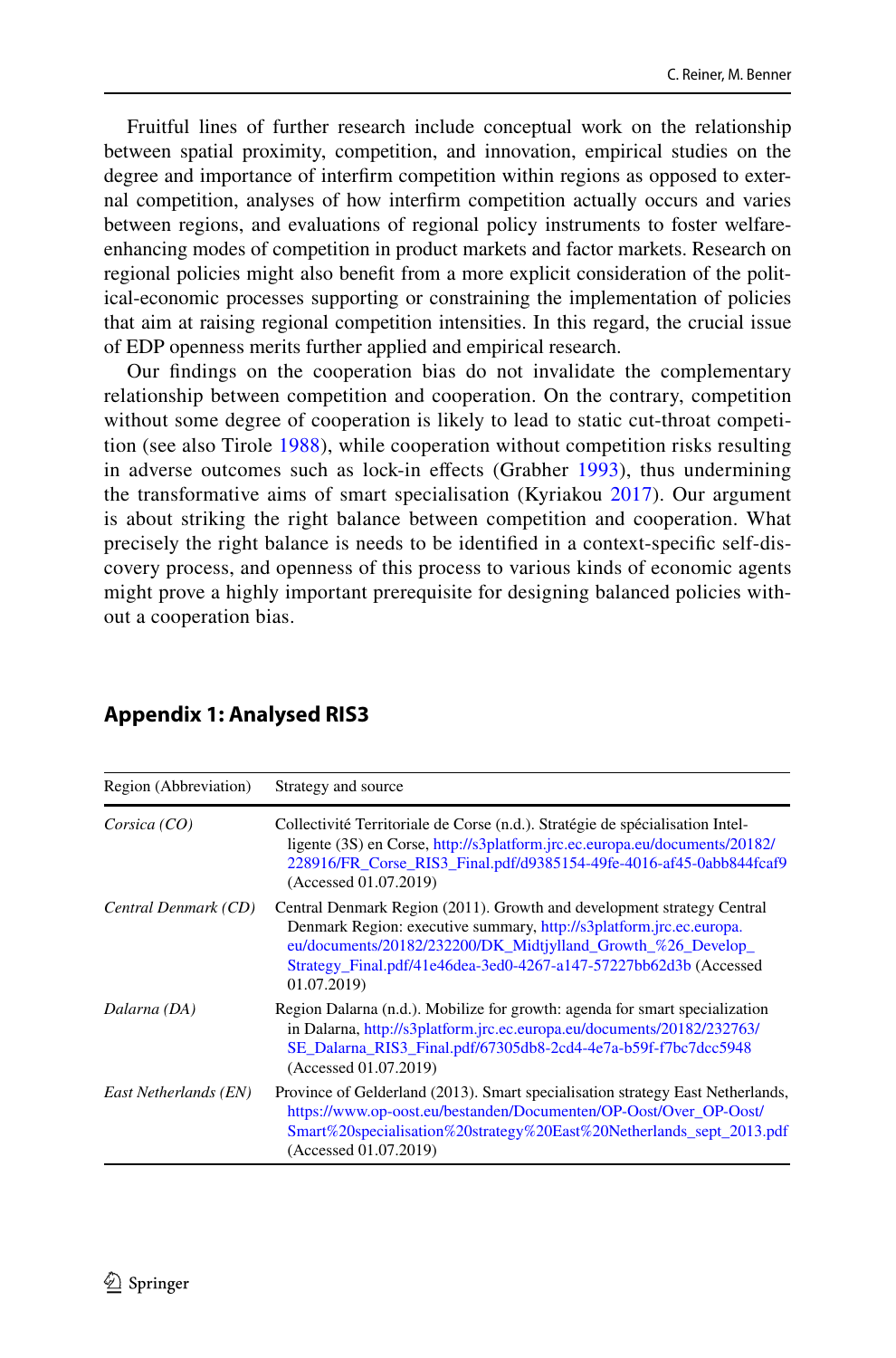| Region (Abbreviation)      | Strategy and source                                                                                                                                                                                                                                                                                                                                                   |
|----------------------------|-----------------------------------------------------------------------------------------------------------------------------------------------------------------------------------------------------------------------------------------------------------------------------------------------------------------------------------------------------------------------|
| Lower Austria (LA)         | Office of the Provincial Government of Lower Austria (2014). Economic<br>strategy Lower Austria 2020, http://s3platform.jrc.ec.europa.eu/documents/<br>20182/230939/AT_Lower_Austria_RIS3_Final.pdf/f692c5f4-087d-4b49-<br>8c3e-3d6b59f2755c (Accessed 01.07.2019)                                                                                                    |
| Lower Saxony (LS)          | Niedersächsische Staatskanzlei (2014). Regional- und Strukturpolitik der EU<br>im Zeitraum 2014-2020: Niedersächsische regionale Innovationsstrategie für<br>intelligente Spezialisierung (RIS3), http://s3platform.jrc.ec.europa.eu/docum<br>ents/20182/229963/DE_Niedersachsen_RIS3_201411_Final.pdf/0c766dab-<br>f5d3-4048-af5e-3dd36a8e7854 (Accessed 01.07.2019) |
| Marche (MA)                | Regione Marche (n.d.). Strategia per la ricerca e l'innovazione per la smart<br>specialisation, http://s3platform.jrc.ec.europa.eu/documents/20182/225192/<br>IT_Marche_RIS3_201611_Final.pdf/79ffbc0f-aa4d-48c9-9d48-952e48791a<br>7c (Accessed 01.07.2019)                                                                                                          |
| $Östergötland (OG)^{a}$    | Region Östergötland (2014). Smart Specialisation Strategy for Östergötland:<br>summary, https://s3platform.jrc.ec.europa.eu/documents/20182/232763/<br>SE_%C3%96sterg%C3%B6tland_RIS3_201412_Final.pdf/7e7cc8da-6b00-<br>46f7-a838-1b82b711fe01 (Accessed 18.07.2019)                                                                                                 |
| Picardie (PI)              | Région Picardie (n.d.). Stratégie de spécialisation intelligente, http://s3pla<br>tform.jrc.ec.europa.eu/documents/20182/228916/FR_Picardie_RIS3_Final.<br>pdf/04d27efb-1d0b-4060-90bd-28f7a61b1c3b (Accessed 01.07.2019)                                                                                                                                             |
| Rioja (RI)                 | Gobierno de la Rioja (2013). Estrategia de especialización inteligente de la<br>Rioja 2014-2020, http://s3platform.jrc.ec.europa.eu/documents/20182/<br>224535/ES_La_Rioja_RIS3_201310_Final.pdf/1db74953-4142-489f-9efb-<br>5d48b3edabfd (Accessed 01.07.2019)                                                                                                       |
| Saxony (SX)                | Sächsisches Staatsministerium für Wirtschaft, Arbeit und Verkehr (2013).<br>Innovationsstrategie des Freistaates Sachsen, http://s3platform.jrc.ec.europa.<br>eu/documents/20182/229963/DE_Sachsen_RIS3_201307_Final.pdf/ca3f4<br>2e8-7720-4edf-9737-be2383e9bdf2 (Accessed 01.07.2019)                                                                               |
| Saxony-Anhalt (SA)         | Ministerium für Wissenschaft und Arbeit (2014). Regionale Innovationsstrat-<br>egie Sachsen-Anhalt 2014-2020, http://s3platform.jrc.ec.europa.eu/docum<br>ents/20182/229963/DE_Sachsen_Anhalt_RIS3_201402_Final.pdf/5ca4b<br>e54-feff-4ffe-8346-1a9f4b863d35 (Accessed 01.07.2019)                                                                                    |
| Southern Denmark (SD)      | Region of Southern Denmark (2017). The good life as a driver of growth:<br>regional growth and development strategy, https://issuu.com/region-sydda<br>nmark/docs/10448_regional_udviklingsplan_2016_ (Accessed 01.07.2019)                                                                                                                                           |
| Styria (ST)                | Office of the Styrian State Government (n.d.). Economic strategy Styria 2025:<br>growth through innovation, http://s3platform.jrc.ec.europa.eu/documents/<br>20182/230939/AT_Styria_RIS3_Final.pdf/3467797f-de20-4450-998e-fbeaf<br>68170f5 (Accessed 01.07.2019)                                                                                                     |
| Valencia (VA)              | Generalitat Valenciana (2014). Estrategia de especialización inteligente para la<br>investigación e innovación en la Comunitat Valenciana, http://s3platform.jrc.<br>ec.europa.eu/documents/20182/224535/ES_RIS3_CValenciana_Final.pdf/<br>0accb2d4-9990-4cb7-85dc-54b90d032ef5 (Accessed 01.07.2019)                                                                 |
| Valle d'Aosta (AO)         | Regione Autonoma Valle d'Aosta (n.d.). Smart specialisation strategy in Valle<br>d'Aosta, https://s3platform.jrc.ec.europa.eu/documents/20182/225192/IT_<br>VDA_RIS3_FInal.pdf/ef922c65-08cb-414e-a02c-7ae8751535f1 (Accessed<br>22.07.2019)                                                                                                                          |
| Värmland (VÄ) <sup>a</sup> | Region Värmland (2015). Värmland's Research and Innovation Strategy for<br>Smart Specialisation 2015-2020, https://s3platform.jrc.ec.europa.eu/docum<br>ents/20182/232763/SE_V%C3%A4rmland_RIS3_2015_Final.pdf/9235776f-<br>2438-4fa3-b91e-7748234b9633 (Accessed 18.07.2019)                                                                                         |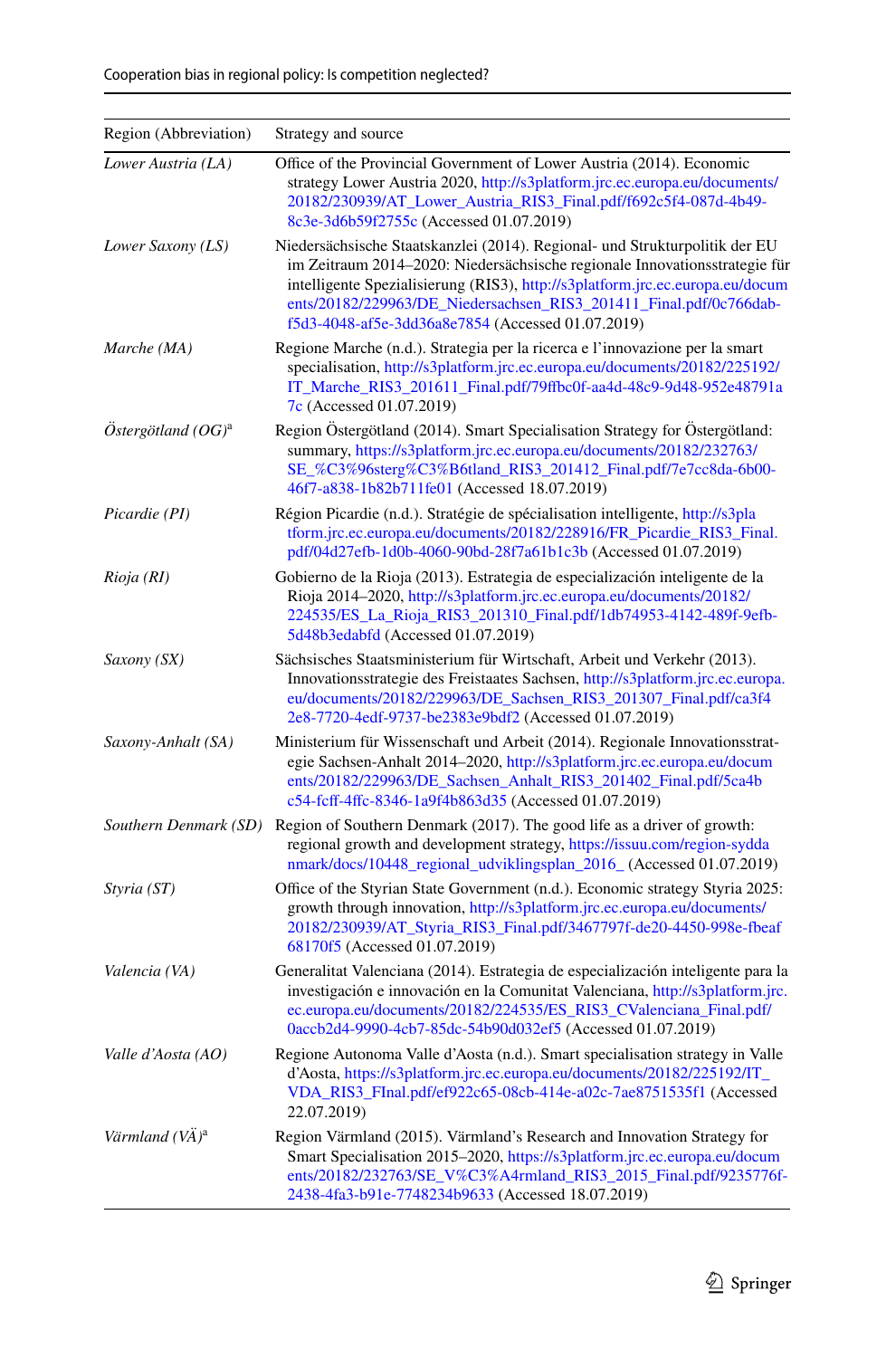| Region (Abbreviation) | Strategy and source                                                                                                                                                                                                                                                              |
|-----------------------|----------------------------------------------------------------------------------------------------------------------------------------------------------------------------------------------------------------------------------------------------------------------------------|
| Västra Götaland (VG)  | Västra Götalandsregionen (n.d.). Smart specialisation in Västra Götaland,<br>http://s3platform.jrc.ec.europa.eu/documents/20182/232763/SE V%C3%<br>A4stra+G%C3%B6taland_RIS3_Final.pdf/700f7d05-afb1-4d13-9abb-94bb3<br>e38a484 (Accessed 01.07.2019)                            |
| Vienna (VI)           | City of Vienna (2015). Innovatives Wien 2020: Wiener Strategie für<br>Forschung, Technologie und Innovation, http://s3platform.jrc.ec.europa.eu/<br>documents/20182/230939/AT_Vienna_RIS3_201509_Final.pdf/fb820238-<br>6a1f-4c27-ba83-54bddd939ffb (Accessed 01.07.2019)        |
| West Netherlands (WN) | Kansen voor West (2014). RIS3 strategy for smart specialisation Western<br>Netherlands: final version, http://s3platform.jrc.ec.europa.eu/documents/<br>20182/225903/NL_Western_Netherlands_RIS3_201014_Final.pdf/434df<br>449-3143-4ce1-838f-b6663fbb1d1a (Accessed 01.07.2019) |

*Source*: Authors' elaboration

a Used for the robustness check (see Appendix [3\)](#page-24-0)

#### <span id="page-21-0"></span>**Appendix 2: Cluster analysis**

The agglomerative coefficient is  $0.58$ , suggesting that the dataset is appropriate for a cluster analysis (Hatzinger et al. [2014](#page-31-32)). Cluster analysis is regarded as an explorative method, and the results should make sense in view of the subject mat-ter (Hatzinger et al. [2014](#page-31-32); Hair et al. [2014\)](#page-31-27). Hence, we deviated from the suggested grouping of the countries by reclassifying France as a country with low competition intensity. France performs very well in terms of the two institutional indicators (i.e., ease of starting a business and efectiveness of competition policy) according to the World Bank ([2019\)](#page-33-25) and Alemani et al. [\(2013\)](#page-30-21), respectively, but underperforms when it comes to the actual intensity of competition and the degree of market power. Evidence provided by the low level of economic openness (Aiginger [2011](#page-30-27)) and a number of studies (e.g., OECD [2019\)](#page-32-29) corroborate the assessment of France as a country with a rather low level of competition.

Table [3](#page-22-0) displays the average values of the five indicators used to measure competition intensity for the three clusters.

While the main results in this article are based on the classifcation presented in Fig. [4,](#page-23-0) we reproduced all results without the reclassifcation of France. The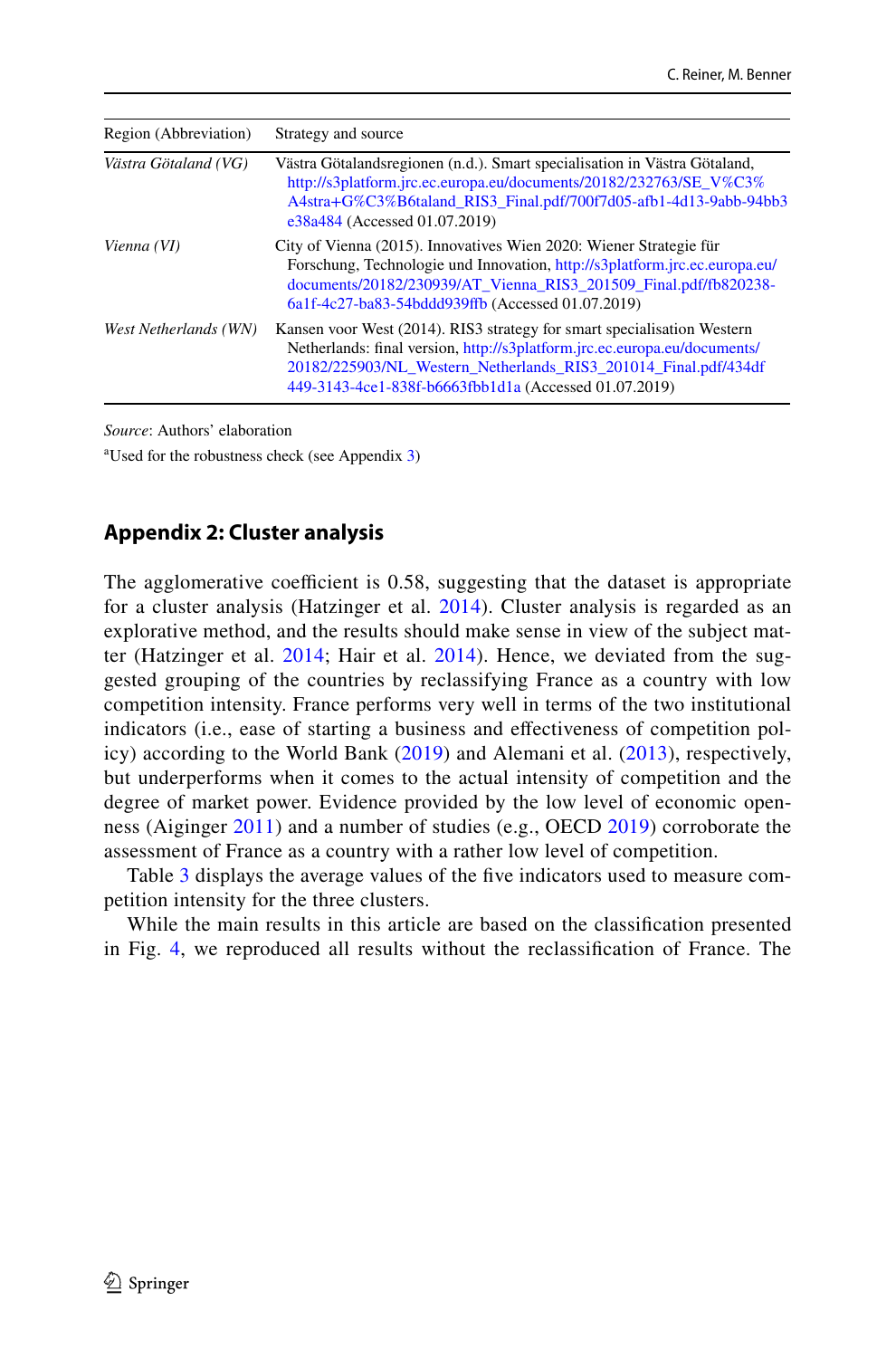<span id="page-22-0"></span>

| World Bank 2019; World Economic Forum 2019 | Table 3 Average indicator values per cluster. Source: Authors' elaboration based on data from Alemani et al. 2013; Böheim and Pichler 2016, Eklund and Lappi 2019; |                                                |                                                           |                                              |
|--------------------------------------------|--------------------------------------------------------------------------------------------------------------------------------------------------------------------|------------------------------------------------|-----------------------------------------------------------|----------------------------------------------|
| Indicator                                  | Interpretation                                                                                                                                                     | low competition<br>Countries with<br>intensity | Countries with inter-<br>mediate competition<br>intensity | competition intensity<br>Countries with high |
| Persistence of profits                     | Lower value indicates a lower persistence of profits, i.e.<br>more competition                                                                                     | 0.31                                           | 0.26                                                      | 0.22                                         |
| Degree of domestic competition             | 1-7, higher value indicates more competition                                                                                                                       | 4.46                                           | 5.05                                                      | 5.28                                         |
| Markups                                    | Lower value indicates lower markups, i.e. more competition                                                                                                         | <b>2.86</b>                                    | 2.25                                                      | 2.04                                         |
| Starting a business score                  | 0-100, higher value indicates a better performance                                                                                                                 | 89.13                                          | 83.40                                                     | 93.83                                        |
|                                            | Effectiveness of competition policy Lower value indicates a better performance                                                                                     | 0.26                                           | 0.66                                                      | 0.39                                         |
|                                            |                                                                                                                                                                    |                                                |                                                           |                                              |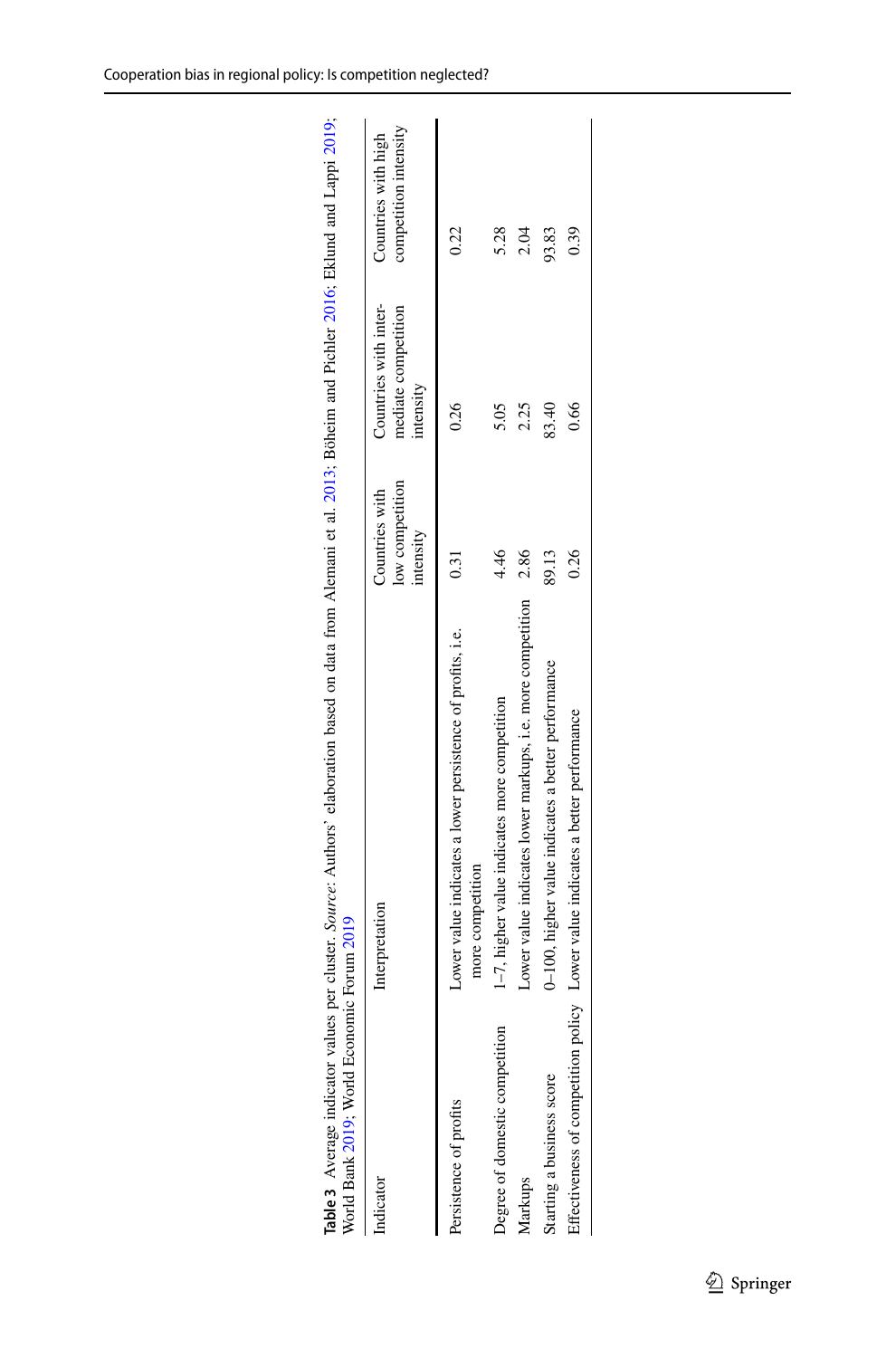

<span id="page-23-0"></span>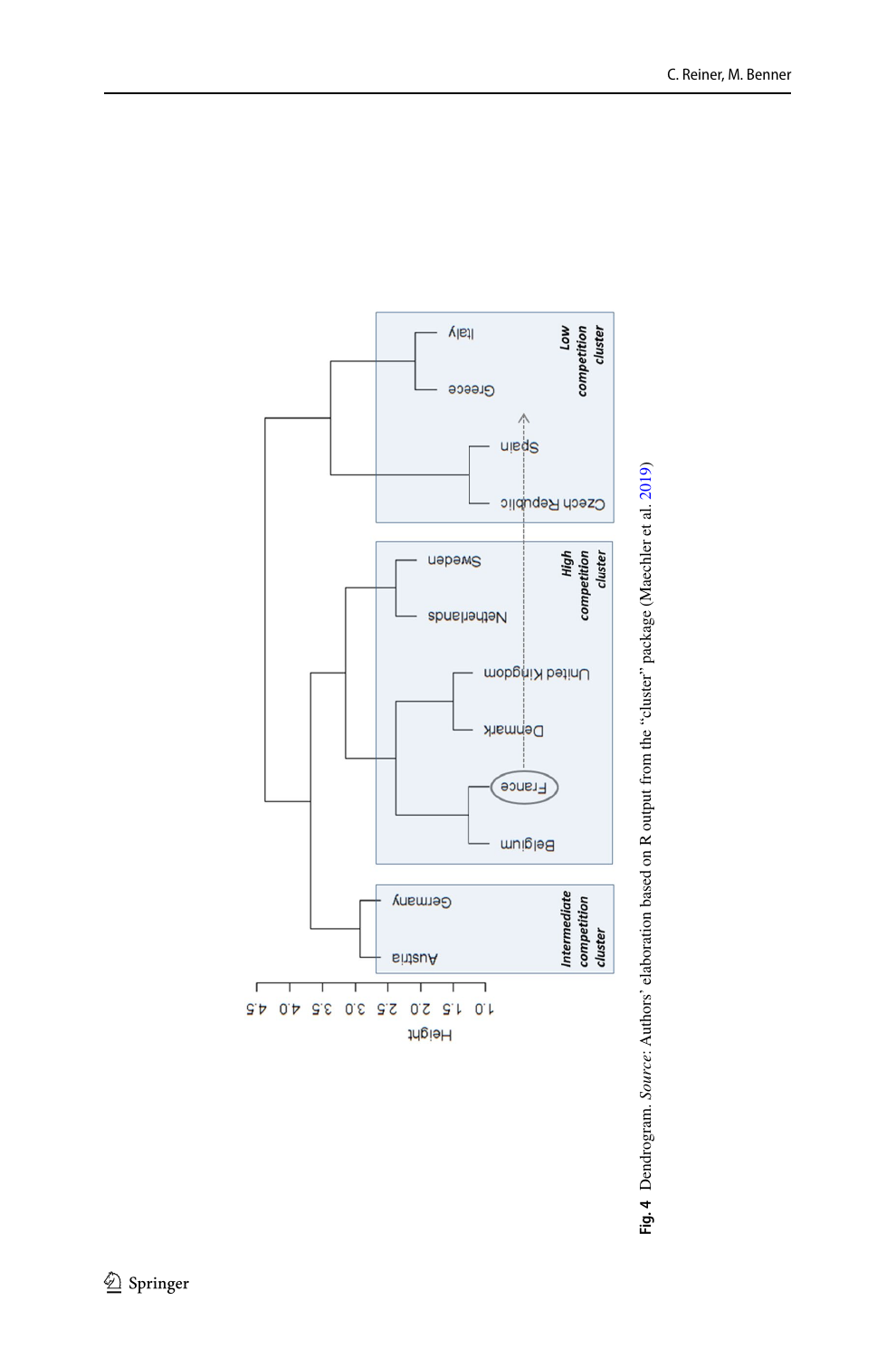main fndings of the study remain unchanged if we proceed with a country classifcation as suggested by the cluster analysis in Fig. [4](#page-23-0). In particular, the descriptive fndings and the results of the ANOVA hold also for the data set without the reclassifcation of France.

#### <span id="page-24-0"></span>**Appendix 3: Robustness checks**

The robustness of the results was investigated (1) concerning the data source, i.e., the 18 RIS3, and its validity for analysing the research questions; (2) regarding the statistical results presented in section 4; and (3) whether our coding strategy of the strategy documents is replicable and hence largely insensitive to the person performing the coding.

Firstly, concerning the validity of the data source, the search and identifcation of competition-related terms and proposed pro-competition interventions are not completely free from ambiguity. For instance, in some cases (e.g., DA, RI), entrepreneurship was mentioned as a topic but without giving further details on planned interventions. Hence, we cannot claim with full confdence that the results on the prevalence of pro-competition interventions give a complete picture of the role of competition-related policy instruments foreseen in RIS3. This is true not least because some possibly important but low-profle mechanisms such as direct job matching performed by cluster or network managers could happen on a day-to-day basis within cooperative schemes such as cluster policies but not be explicitly planned on the strategic level. Still, strategies give an indication of policy priorities, albeit concisely, and thus show the relative role of competition-related policy interventions.<sup>[13](#page-24-1)</sup>

Secondly, the results from descriptive and inferential statistics are based on the analysis of strategies which vary in their level of detail, ranging from superfcial documents outlining a long-term regional development vision to comprehensive plans, as is evident by the number of pages ranging from seven (VG) to 195 (MA). The average length is 69 pages and the median length is 57 pages. In addition, it might be the case that further variables confound our fnding of an inverse relationship between competition intensity and proposed pro-competition policy interventions. To address those issues, a multiple regression analysis was performed to control for number of pages of the strategies and regional real GDP per capita. The latter variable should capture diferences due to the level of economic development and may explain, for instance, the pursuit of an infant-industry strategy of regions. In such a case, poor regions would apply fewer pro-competition policy instruments than rich regions.

Column (1) in Table [4](#page-25-0) shows the results. Results for the low and intermediatecompetition groups are positive and signifcant at the 10% level (high competition

<span id="page-24-1"></span><sup>&</sup>lt;sup>13</sup> For example, it is remarkable that the extremely compact VG strategy prominently mentions the innovation-enhancing function of public procurement.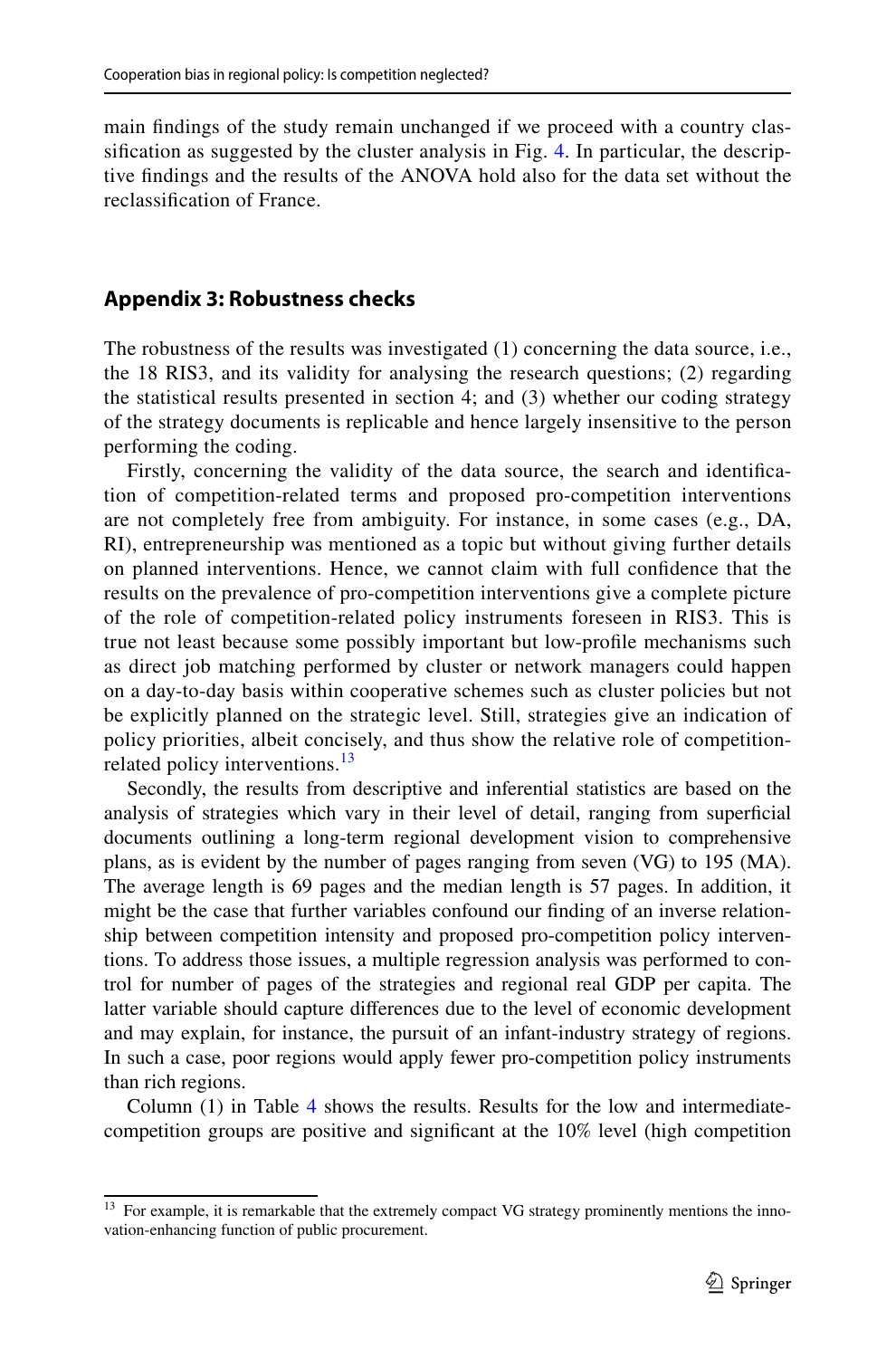<span id="page-25-0"></span>

| <b>Table 4</b> Estimation results,<br>robustness checks via multiple |                     | (1)             | (2)           |
|----------------------------------------------------------------------|---------------------|-----------------|---------------|
| regression, dependent variable:                                      | Grouplow comp       | 4.230 (0.086)   | 3.450(0.135)  |
| number of pro-competition<br>interventions per RIS3. Source:         | Groupmiddle comp    | 2.763(0.073)    | 2.395(0.108)  |
| Authors' elaboration                                                 | Pages               | 0.008(0.680)    | 0.010(0.608)  |
|                                                                      | gdppc2017           | 0.000(0.585)    | 0.000(0.850)  |
|                                                                      | Constant            | $-0.858(0.835)$ | 0.693(0.869)  |
|                                                                      | $R^2$               | 0.478           | 0.428         |
|                                                                      | <b>F</b> Statistic  | 2.977(0.060)    | 2.436 (0.099) |
|                                                                      | <b>Observations</b> | 18              | 18            |

*p* values in parantheses

is the reference group), while the number of pages and per-capita GDP have no signifcant infuence. Given the small sample size, a test of normally distributed errors was applied but no evidence of non-normality emerged (Shapiro–Wilk test,  $p$  value = 0.27). Yet, there is some indication of heteroscedasticity (Breusch–Pagan test, *p* value=0.07) due to the skewed distribution.<sup>14</sup> Overall, by showing that the length of the strategies and the level of economic development have no partial efect on our dependent variable, the robustness of our conclusions is corroborated.

The two Swedish regions in the sample (DA, VG) have the shortest strategies (eight and seven pages, respectively). To check whether this peculiarity has any impact on our results, we substituted them with the two longest RIS3 available for Sweden (OG, VÄ), with a length of 25 and 52 pages, respectively. Column (2) in Table [4](#page-25-0) shows the results for this adjusted sample.

While the coefficients of the grouping variable remain quite stable, the  $p$  values are smaller. Yet, taking into account the small sample size, a *p* value of 0.135 might still be considered to be at least marginally signifcant (Verbeek [2008](#page-33-32)). Again, pages and per-capita GDP are not signifcant. Regression diagnostics show a non-significant Breusch–Pagan test but some indication of a non-normally distributed error term (Shapiro–Wilk test,  $p$  value = 0.10). Taken together, the results do not change substantially when the sample is varied as described above, underscoring the robustness of the main fndings.

To check the sensitivity of our coding strategy, intracoder and intercoder checks (Mayring and Fenzl [2019\)](#page-32-26) were performed on a sample basis. To test the intracoder reliability, the coding author (M.B.) replicated the coding for a sample of three strategies (DA, LA, VG) which largely confrmed the original coding and led only to minor deviations which were discussed among the authors and to one minor modifcation. To test the intercoder reliability, we asked a colleague to replicate the coding for one strategy (LA). The tendency of the results of this sensitivity check were largely similar to our coding author's (M.B.) analysis, although on some instruments there were slight diferences due to the fact that strategies do not always clearly

<span id="page-25-1"></span><sup>&</sup>lt;sup>14</sup> Due to the existence of two RIS3 with zero pro-competition interventions, a log-transformation could not be readily applied.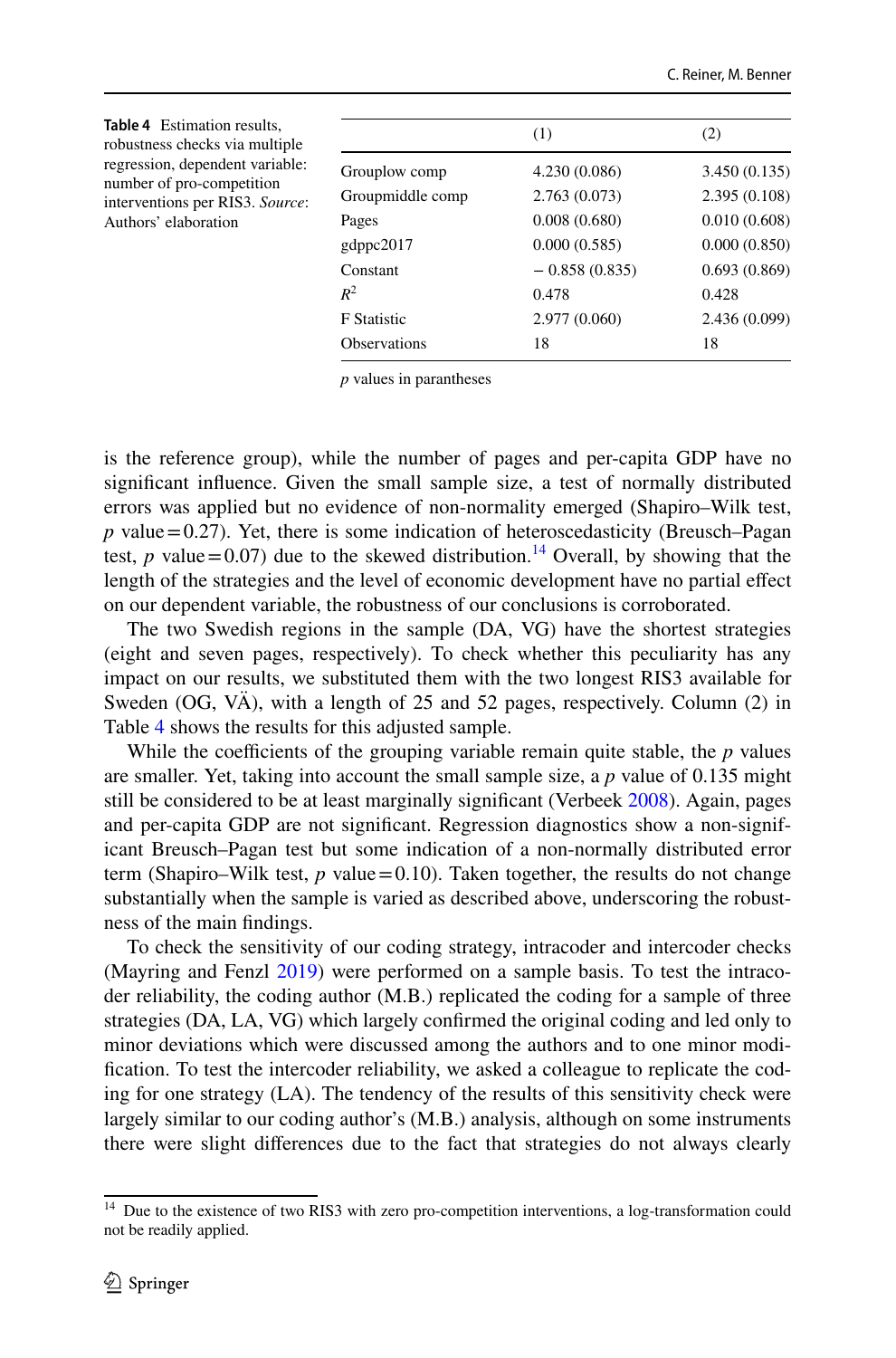address measures but discuss larger felds of action. These slight intercoder diferences can be explained with the conservative approach we adopted. To minimize the risk of excessive interpretation on our part, we did not count instruments as included in strategies if the phrasing in the text was ambiguous or unclear. For example, in the absence of more specifc information, more generic notions of contests were not qualifed as businesses planning competitions, and phrases like "assistance" were understood as too broad to be classifed as more specifc forms of support if not described in more detail in the strategies. However, some of the instruments proposed were more generic (e.g., "investment promotion") which enabled us to capture even more generic phrasings. Consequently, our results may underestimate the instruments actually used to some extent, but judged by the replication exercise, the diferences seem minor and should not change the main results markedly.

# <span id="page-26-0"></span>**Appendix 4: Absolute prevalence of competition and cooperation‑related terms in RIS3**

Table [5](#page-27-0) provides the detailed results of the word count of signal terms related to competition, competitiveness, and cooperation for all 18 RIS3 analysed, grouped along the degree of competition intensity of national economies.

In RIS3 that were available in French, German, Italian, or Spanish, adequate translations of the signal terms were used (see Table [6\)](#page-28-0). Since the list of equivalents may not in all cases perfectly match the scope of English terms, the results could slightly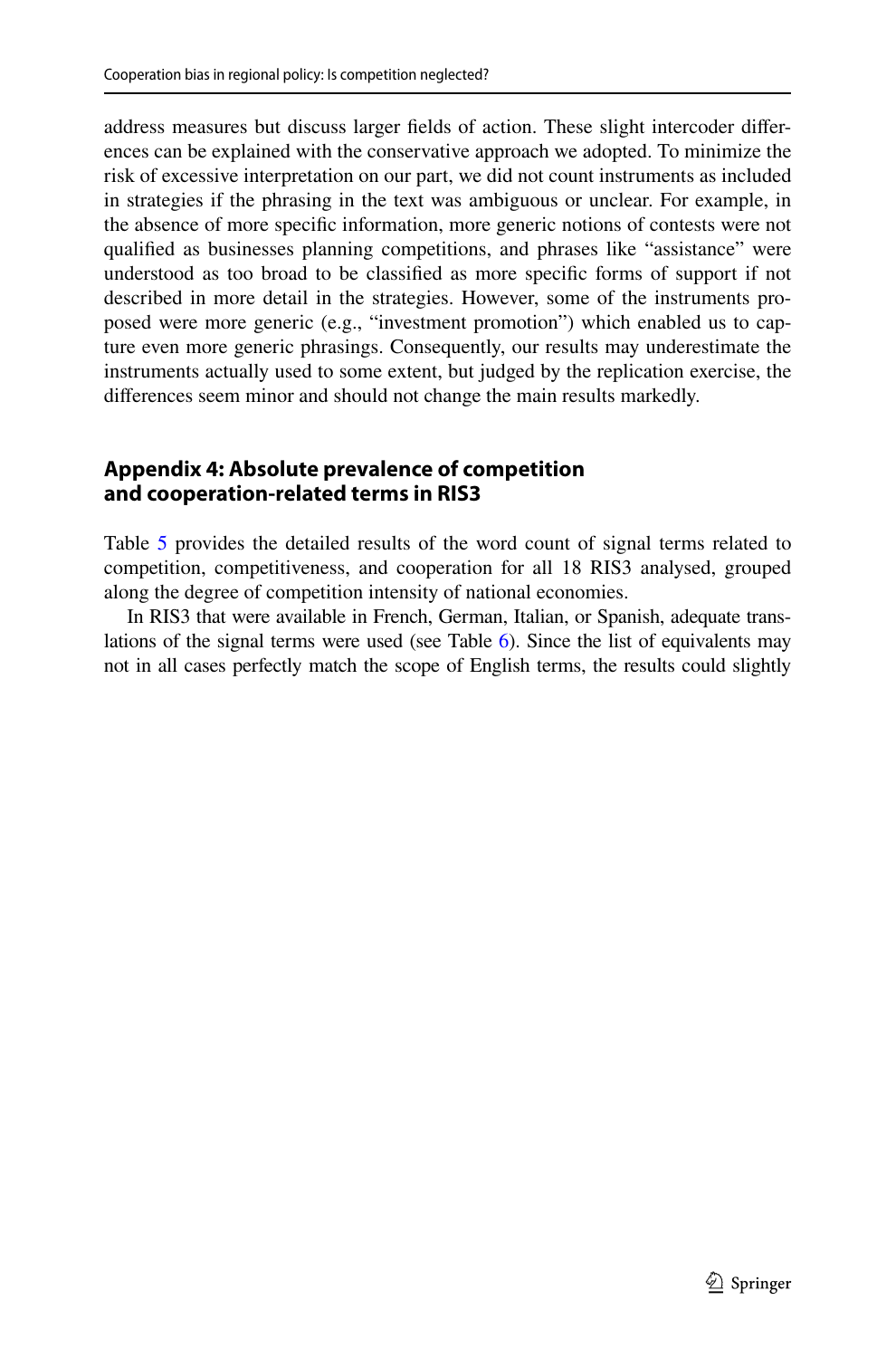<span id="page-27-0"></span>

|                               | Table 5 Results of the word count of signal terms. Source: Authors' elaboration                       |                 |         |                  |                |                         |           |          |              |                |                |              |         |      |                         |         |    |                 |         |             |  |
|-------------------------------|-------------------------------------------------------------------------------------------------------|-----------------|---------|------------------|----------------|-------------------------|-----------|----------|--------------|----------------|----------------|--------------|---------|------|-------------------------|---------|----|-----------------|---------|-------------|--|
| Dimension                     | Competition intensity                                                                                 | Low             |         |                  |                |                         |           |          | Intermediate |                |                |              |         | High |                         |         |    |                 |         | All regions |  |
|                               | Signal term                                                                                           | 8               |         | PI MA            | $\overline{6}$ | $\overline{\mathbf{z}}$ | $\lambda$ | $\Delta$ | $S_{\rm T}$  |                | VI LS          | $\mathbf{S}$ | $S_A$   | 8    | $\overline{\mathbf{S}}$ | 叾       | ķ  | ÞA              | S       |             |  |
| Intraregional competition (1) | sense of intraregional interfirm<br>Competition [used in the<br>competition]                          | 0               | $\circ$ | 0                | ∊              |                         | 3         | 0        | 0            | $\circ$        | $\circ$        | 4            | $\circ$ | 0    | $\circ$                 | $\circ$ | 0  | $\circ$         | $\circ$ | ┌           |  |
|                               | (2) Competition law                                                                                   |                 |         |                  |                |                         |           |          |              |                |                |              |         |      |                         |         |    |                 |         | 2           |  |
|                               | (3) Barriers to entry                                                                                 |                 |         |                  |                |                         |           |          |              |                |                |              |         |      |                         |         |    |                 |         | N           |  |
|                               | Market power<br>$\hat{\mathbf{t}}$                                                                    |                 |         |                  |                |                         |           |          |              |                |                |              |         |      |                         |         |    |                 |         | 0           |  |
|                               | Sum rows $(1)+(2)+(4)$                                                                                |                 |         |                  |                |                         |           |          |              |                |                |              |         |      |                         |         |    |                 |         | $\equiv$    |  |
| Extraregional competition (5) | sense of extraregional interfirm<br>Competition [used in the<br>competition                           |                 |         |                  |                | c                       |           | ⊂        |              |                |                | n            | N       |      |                         |         |    |                 |         | 38          |  |
|                               | sense of interregional competi-<br>tion, i.e., between jurisdictions)<br>(6) Competition [used in the | $\circ$         |         | $\mathbf{\circ}$ | 0              |                         | 3         |          |              | 0              |                |              | 4       | 0    | 4                       |         | 0  | $\circ$         | 0       | 29          |  |
|                               | Sum rows $(5)+(6)$                                                                                    |                 |         |                  |                |                         | $\circ$   |          | ∞            |                | $\overline{c}$ | 22           | ७       |      | 4                       |         |    |                 | 0       | 67          |  |
| Competitiveness               | (7) Competitiveness                                                                                   | $\overline{13}$ | 45      | 32               | 26             | 79                      | 49        |          |              |                |                | ∝            |         | ७    | $\infty$                |         |    | $\mathbf{\sim}$ | ⊂       | 306         |  |
| Cooperation                   | Cooperation/collaboration/<br>cooperative/cooperate/col-<br>laborate<br>$\sum_{i=1}^{\infty}$         | $^{49}$         | 27      | 2                | 57             | 87                      | 86        | $\Xi$    | 27           | $\overline{4}$ | 43             | 80           | 36      | 17   | 107                     | 83      | 23 | $\overline{4}$  | 2       | 827         |  |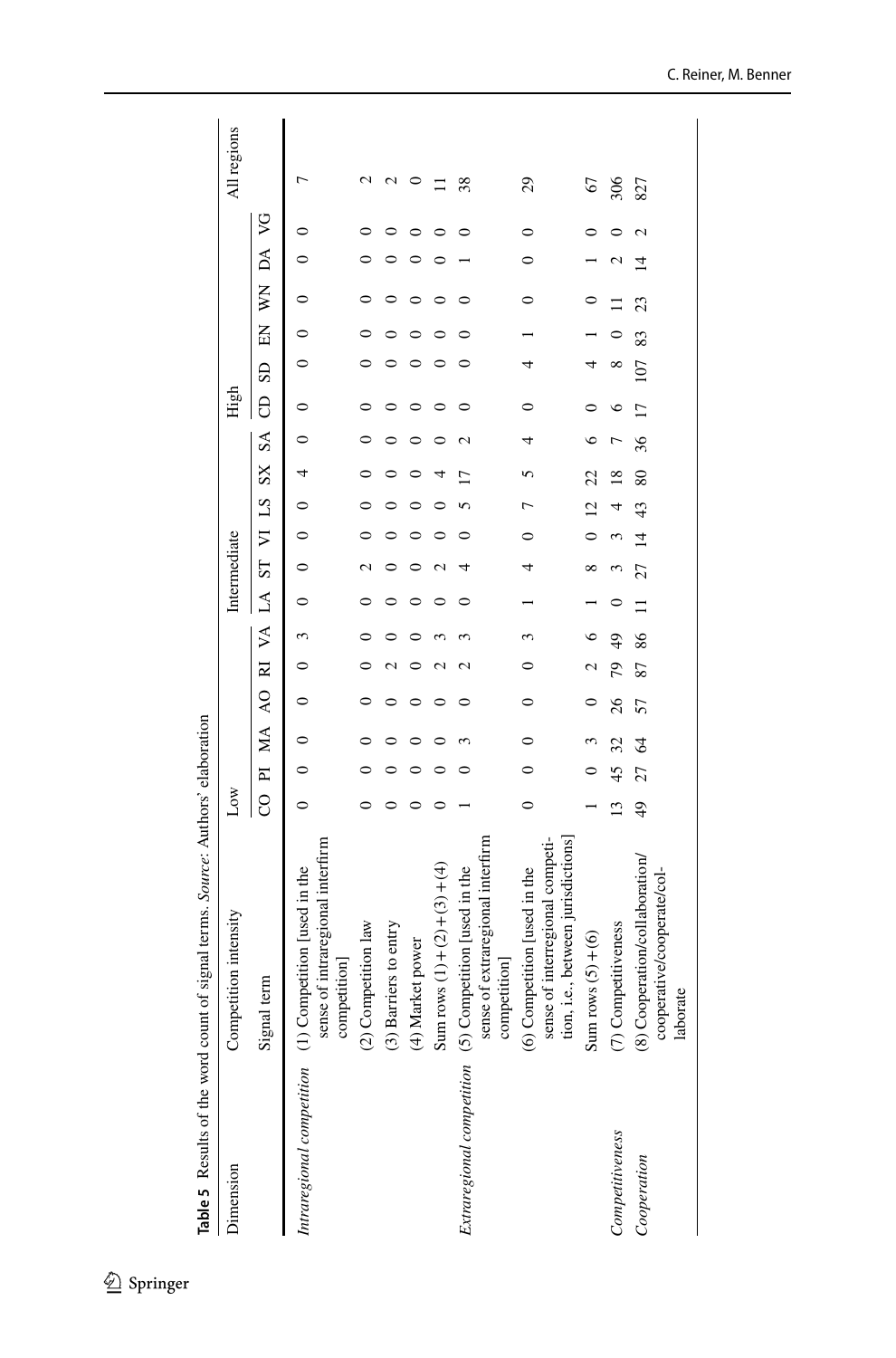| English                                             | French                                              | German                                             | Italian                                                             | Spanish                                                      |
|-----------------------------------------------------|-----------------------------------------------------|----------------------------------------------------|---------------------------------------------------------------------|--------------------------------------------------------------|
| Competition                                         | Concurrence                                         | Wetthewerh                                         | Concorrenza                                                         | Competencia                                                  |
| Competitiveness                                     | Compétitivité                                       | Wettbewerbsfähig-<br>keit                          | Competitivitá                                                       | Competitividad                                               |
| Competition law                                     | Droit de la concur-<br>rence                        | Wettbewerbsrecht                                   | Diritto alle libera<br>concorrenza/<br>diritto della<br>concorrenza | Derecho a la<br>competencia/<br>derecho de la<br>competencia |
| Barriers to entry                                   | Barriere à l'entrée<br>du marché                    | Markteintrittsbar-<br>rieren                       | Barriera d'ingresso                                                 | Barrera de entrada                                           |
| Market power                                        | Pouvoir de marché                                   | Marktmacht                                         | Potere di mercato                                                   | Poder de mercado                                             |
| Cooperation, col-<br>laboration, and<br>derivatives | Coopération, col-<br>laboration, and<br>derivatives | Kooperation,<br>Zusammenarbeit.<br>and derivatives | Cooperazione, col-<br>laborazione, and<br>derivatives               | Cooperación,<br>colaboración,<br>and derivatives             |

<span id="page-28-0"></span>**Table 6** Equivalents of English-language signal terms. *Source*: Authors' elaboration

underestimate their prevalence. Some grammatical derivatives (e.g., those with difering endings, adjectives, verbs) were considered in some instances where feasible, notably given the multitude of forms derived from "cooperation" and "collaboration" and their equivalents in other languages. Nevertheless, not all possible grammatical forms or modifcations of all signal terms may have been captured (e.g., due to hyphenation), as described as a limitation of the method in the main article.



<span id="page-28-1"></span>**Fig. 5** Histogram of competition-stimulating interventions (*n*=18). *Source*: Authors' elaboration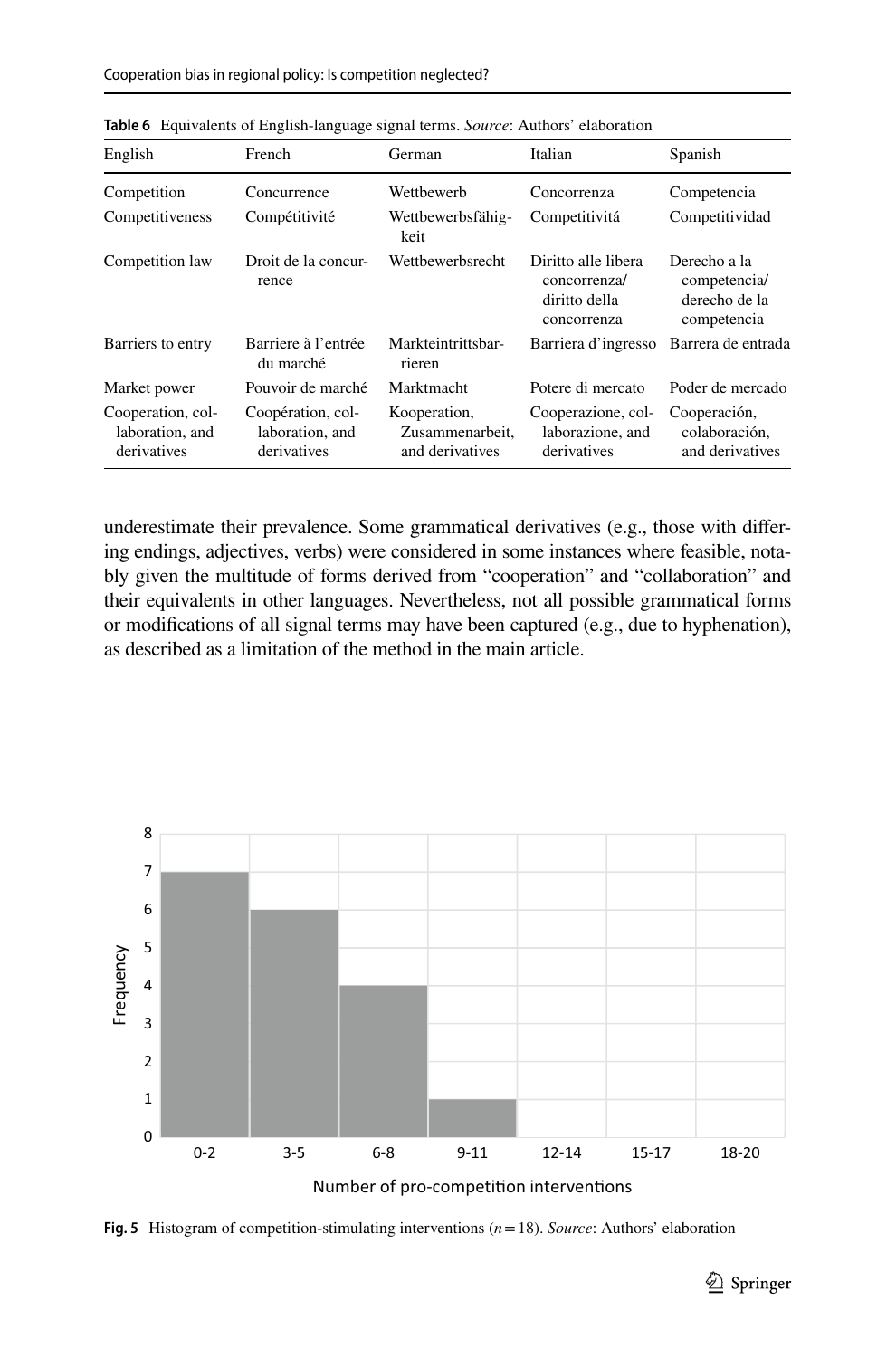# <span id="page-29-0"></span>**Appendix 5: Distribution of competition‑stimulating policy interventions**

Figure [5](#page-28-1) shows the distribution of the prevalence of pro-competition interventions in the 18 strategies. The shape of the histogram is skewed right, indicating the predominance of regions with a rather low number of pro-competition interventions in the sample (skewness =  $0.53$ ). Most of the regions apply between 0 to 2 pro-competition interventions, whereas no region deploys more than 50% of the 20 possible instruments; Valle d'Aosta (AO) applied 10 pro-competition interventions, the maximum in the sample. The median RIS3 cites 3.5 pro-competition interventions, which translates into a 95% confdence interval of 2 to 5.

# <span id="page-29-1"></span>**Appendix 6: Post‑hoc test**

Tukey's HSD method was used as a post-hoc test to fnd out which groups show signifcant diferences. Signifcant diferences at the 10% level are identifed between the low-competition intensity and high-competition intensity groups  $(p$  value = 0.008) as well as between the intermediate-competition intensity and the high-competition intensity groups (0.099); no signifcant diferences exist between the low and intermediate groups.

**Acknowledgements** The authors are grateful to Dimitrios Kyriakou and Elisabetta Marinelli for their comments on the draft and valuable suggestions, to Fabrizio Guzzo for discussions and coding one strategy for the intercoder check of our qualitative analysis, and to Karel Haegeman for discussions. We are grateful for suggestions and comments made by participants at the 2019 RSA Annual Conference in Santiago de Compostela and at the online 2020 "Microeconomics of Competitiveness" faculty workshop of Harvard Business School. Further, we would like to thank two anonymous referees for their valuable comments and the editor, Martin Andersson, for handling the manuscript. Last but not least, we are grateful to two native speakers for their language advice. Of course, all remaining errors are our own.

**Authors' contributions** Both authors worked on the conceptual parts of the article. Empirical data collection and coding in strategy documents was performed by M.B. while C.R. worked on the statistical analysis of the results. Both authors contributed to the interpretation of the results.

**Funding** M. Benner's work was funded by the European Commission, Joint Research Centre.

### **Declarations**

**Confict of interest** The authors declare that they have no confict of interest.

**Open Access** This article is licensed under a Creative Commons Attribution 4.0 International License, which permits use, sharing, adaptation, distribution and reproduction in any medium or format, as long as you give appropriate credit to the original author(s) and the source, provide a link to the Creative Commons licence, and indicate if changes were made. The images or other third party material in this article are included in the article's Creative Commons licence, unless indicated otherwise in a credit line to the material. If material is not included in the article's Creative Commons licence and your intended use is not permitted by statutory regulation or exceeds the permitted use, you will need to obtain permission directly from the copyright holder. To view a copy of this licence, visit [http://creativecommons.org/licen](http://creativecommons.org/licenses/by/4.0/) [ses/by/4.0/](http://creativecommons.org/licenses/by/4.0/).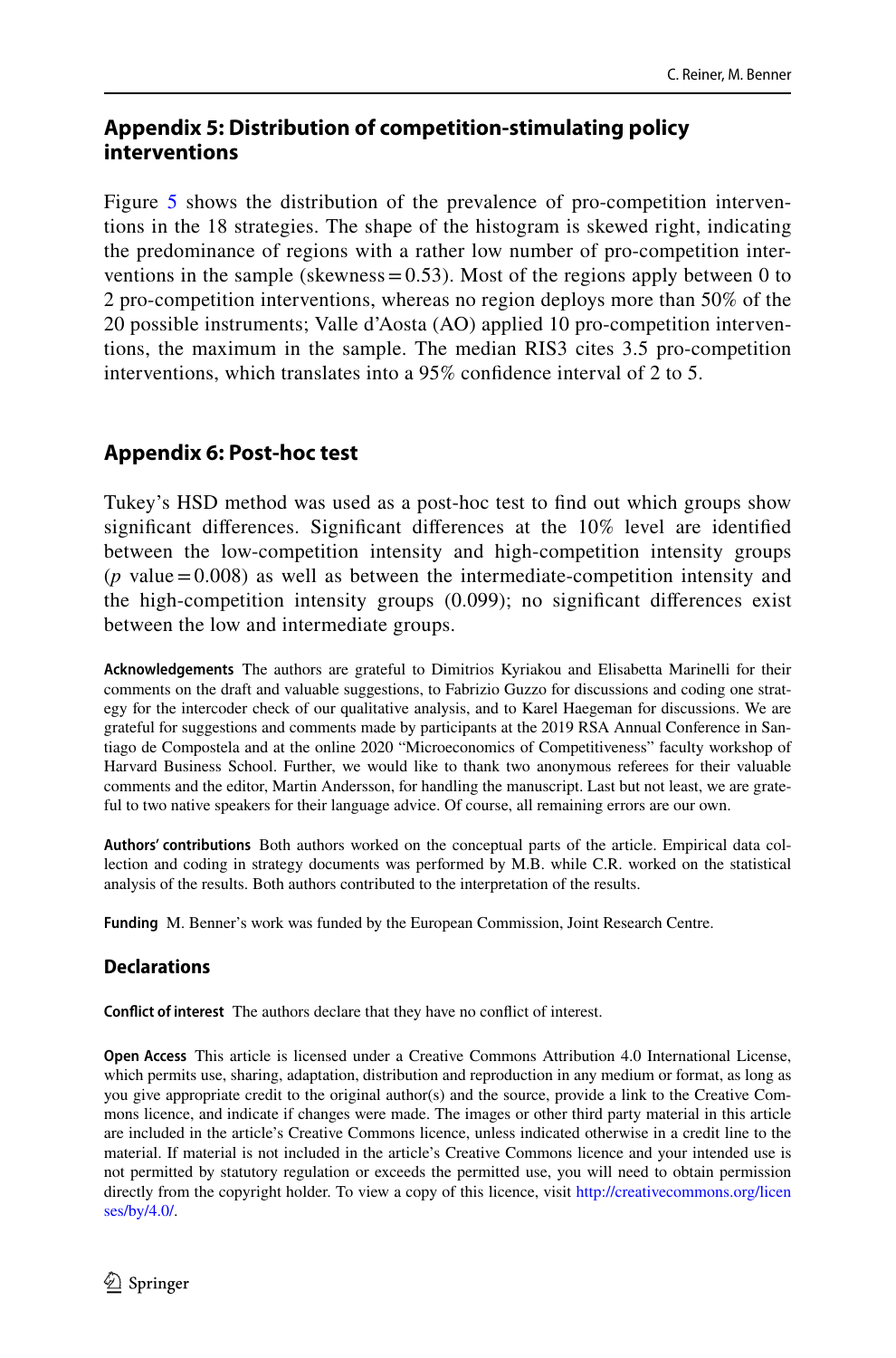## **References**

- <span id="page-30-17"></span>Acemoglu D, Robinson JA (2000) Political losers as a barrier to economic development. Am Econ Rev 90:126–130
- <span id="page-30-8"></span>Aghion P, Bloom N, Blundell R, Howitt P (2005) Competition and innovation: an inverted-U relation. Q J Econ 120:701–728
- <span id="page-30-10"></span>Aghion P, Cai J, Dewatripont M, Du L, Harrison A, Legros P (2015) Industrial policy and competition. Am Econ J Macroecon 7:1–32
- <span id="page-30-27"></span>Aiginger K (2011) The inefficiency of industrial and innovation policy in France. Vox CEPR Poliy Portal, [https://voxeu.org/article/inefficiency-industrial-and-innovation-policy-france.](https://voxeu.org/article/inefficiency-industrial-and-innovation-policy-france) Accessed 15 June 2020
- <span id="page-30-2"></span>Alder S, Lagakos D, Ohanian L (2014) Competitive pressure and the decline of the Rust Belt: a macroeconomic analysis. NBER Working Paper, 20538
- <span id="page-30-21"></span>Alemani E, Klein C, Koske I, Vitale C, Wanner I (2013) New indicators of competition law and policy in 2013 for OECD and non-OECD countries. OECD Economics Department Working Papers No. 1104, Paris
- <span id="page-30-7"></span>Arrow KJ (1962) Economic welfare and the allocation of resources for invention. In: Nelson R (ed) The rate and direction of inventive activity. Princeton University Press, Princeton, pp 609–626
- <span id="page-30-4"></span>Asheim BT, Lawton Smith H, Oughton C (2011) Regional innovation systems: theory, empirics and policy. Reg Stud 45:875–891
- <span id="page-30-26"></span>Ashenfelter O, Farber H, Ransom M (2010) Labor market monopsony. J Law Econ 28:203–210
- <span id="page-30-11"></span>Benner M (2009) What do we know about clusters? In search of efective cluster policies. SPACES online, 2009-04
- <span id="page-30-14"></span>Benner M (2012a) Cluster policy: principles and a toolbox. SPACES online, 20012-01
- <span id="page-30-12"></span>Benner M (2012b) Clusterpolitik: Wege zur Verknüpfung von Theorie und politischer Umsetzung. LIT, Münster
- <span id="page-30-24"></span>Benner M (2014) From smart specialisation to smart experimentation: building a new theoretical framework for regional policy of the European Union. Zeitschrift Für Wirtschaftsgeographie 58:33–49
- <span id="page-30-25"></span>Benner M (2017) Smart specialisation and cluster emergence: building blocks for evolutionary regional policies. In: Hassink R, Fornahl D (eds) The life cycle of clusters: a policy perspective. Elgar, Camberley, pp 151–172
- <span id="page-30-19"></span>Benner M (2020a) Mitigating human agency in regional development: the behavioral side of policy processes. Reg Stud Reg Sci 7:164–182
- <span id="page-30-20"></span>Benner M (2020b) The spatial evolution–institution link and its challenges for regional policy. Eur Plan Stud 28:2428–2446
- <span id="page-30-16"></span>Bischof I, Krabel S (2017) Local taxes and political infuence: evidence from locally dominant frms in German municipalities. Int Tax Public Finance 24:313–337
- <span id="page-30-9"></span>Bloom N, Van Reenen J, Williams H (2019) A toolkit of policies to promote innovation. J Econ Perspect 33:163–184
- <span id="page-30-22"></span>Böheim M, Pichler E (2016) Österreich 2025: Wettbewerb, Bürokratie und Regulierung. WIFO, Wien
- <span id="page-30-5"></span>Brandenburger AM, Nalebuf BJ (1996) Co-opetition. Bantam Doubleday Dell, New York
- <span id="page-30-15"></span>Brenner N (2000) Building 'Euro-Regions': locational politics and the political geography of neoliberalism in post-unifcation Germany. Eur Urban Reg Stud 7:319–345
- <span id="page-30-13"></span>Brooks W, Kaboski J, Amber Li Y (2016) Growth policy, agglomeration, and (the lack of) competition. NBER Working Paper No. 22947
- <span id="page-30-6"></span>Cabral L (2017) Introduction to industrial organization, 2nd edn. MIT Press, Cambridge
- <span id="page-30-23"></span>Camm J, Cochran J, Fry M, Ohlman J, Anderson D, Sweeny D, Williams T (2019) Business analytics, 3rd edn. Cengage, Boston
- <span id="page-30-1"></span>Crafts N (2012) British relative economic decline revisited: the role of competition. Explor Econ Hist 49:17–29
- <span id="page-30-18"></span>Dellis K, Sondermann D (2017) Lobbying in Europe: new frm-level evidence. European Central Bank Working Paper, No 2071
- <span id="page-30-0"></span>Diez F, Leigh D, Tambunlertchai S (2018) Global market power and its macroeconomic implications. IMF Working Paper, 18/137
- <span id="page-30-3"></span>Eklund J, Lappi E (2019) Persistence of profts in the EU: how competitive are EU member countries? Empirica 46:327–351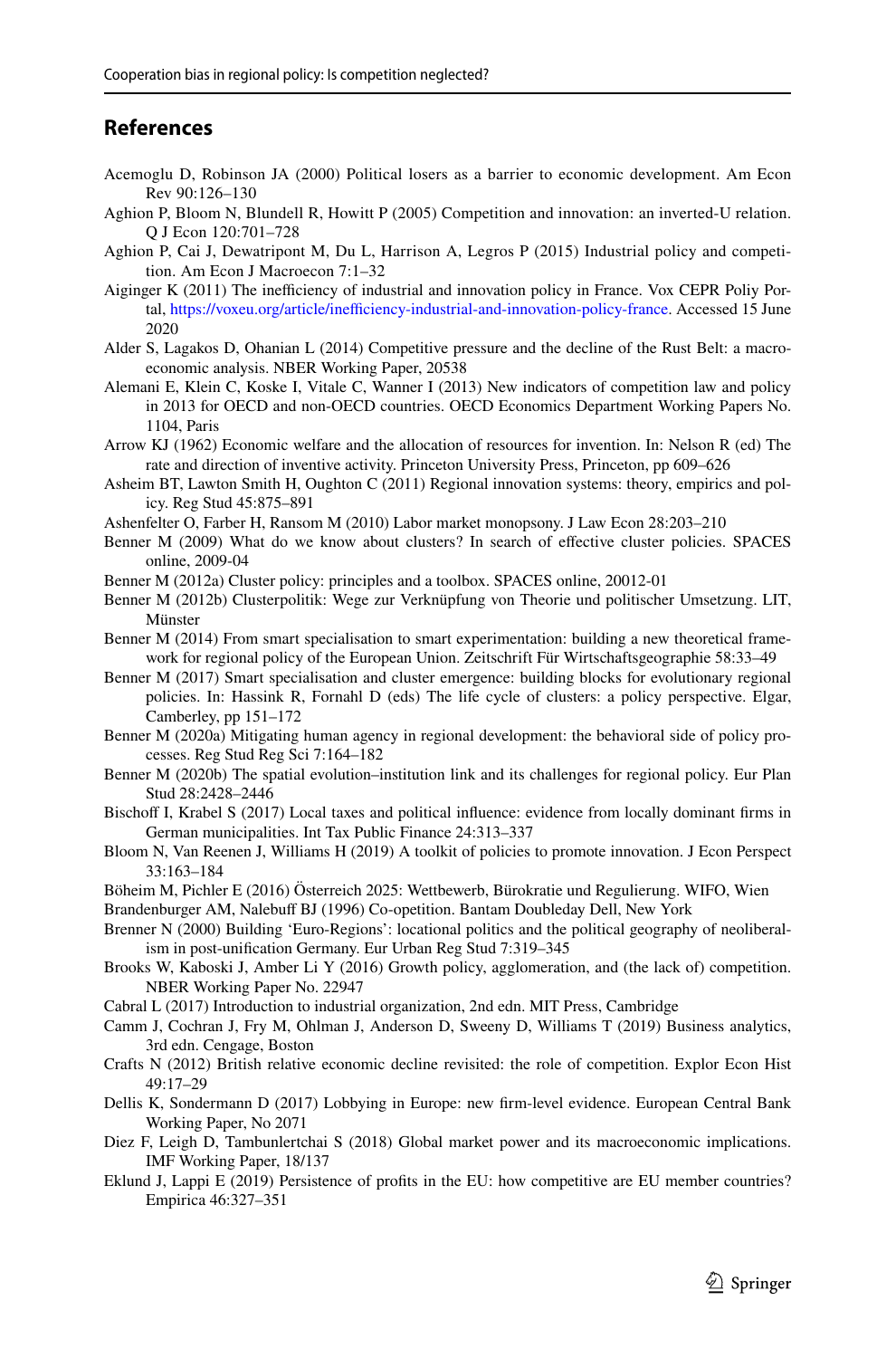- <span id="page-31-26"></span>European Commission (2018). Smart specialisation platform, <http://s3platform.jrc.ec.europa.eu/home>. Accessed 13 Mar 2019
- <span id="page-31-12"></span>Feldman M, Audretsch D (1999) Innovation in cities: science-based diversity, specialization and localized competition. Eur Econ Rev 43:409–429
- <span id="page-31-1"></span>Feldman M, Guy F, Iammarino S (2021) Regional income disparities, monopoly and fnance. Camb J Reg Econ Soc 14:25–49
- <span id="page-31-15"></span>Felzensztein C, Gimmon E, Aqueveque C (2012) Clusters or un-clustered industries? Where inter-frm marketing cooperation matters. J Bus Ind Mark 27:392–402
- <span id="page-31-5"></span>Foray D, David P, Hall B (2009) Smart specialization—the concept. Knowledge Economists Policy Brief No. 9
- <span id="page-31-24"></span>Foray D, Goddard J, Goenaga Beldarrain X, Landabaso M, McCann P, Morgan K, Nauwelaers C, Ortega-Argilés R (2012) Guide to research and innovation strategies for smart specialisation (RIS 3). Publications Office of the EU, Luxembourg
- <span id="page-31-11"></span>Glaeser E, Kallal H, Scheinkman J, Shleifer A (1992) Growth in cities. J Polit Econ 100:1126–1152
- <span id="page-31-14"></span>Glückler J (2013) Knowledge, networks and space: connectivity and the problem of non-interactive learning. Reg Stud 47:880–894
- <span id="page-31-13"></span>Goodwin T, Pierola M (2015) Export competitiveness. World Bank View Point, Note 348
- <span id="page-31-8"></span>Grabher G (1993) The weakness of strong ties: the lock-in of regional development in the Ruhr area. In: Grahber G (ed) The embedded frm: on the socioeconomics of industrial networks. Routledge, London, pp 255–277
- <span id="page-31-22"></span>Grillitsch M (2016) Institutions, smart specialisation dynamics and policy. Eviron Plan C Gov Policy 34:22–37
- <span id="page-31-29"></span>Gutiérrez G, Philippon T (2018) How European markets became free: a study of institutional drift. NBER working paper no. 24700
- <span id="page-31-21"></span>Hadjimichalis C, Hudson R (2014) Contemporary crisis across Europe and the crisis of regional development theories. Reg Stud 48:208–218
- <span id="page-31-27"></span>Hair J, Black W, Babin B, Anderson R (2014) Multivariate data analysis, 7th edn. Pearson, Essex
- <span id="page-31-31"></span>Hall P, Soskice D (2001) An introduction to varieties of capitalism. In: Hall PA, Soskice D (eds) Varieties of capitalism: the institutional foundations of comparative advantage. Oxford University Press, Oxford, pp 1–68
- <span id="page-31-19"></span>Harvey D (2007) A brief history of neoliberalism. Oxford University Press, Oxford
- <span id="page-31-25"></span>Hassink R, Gong H (2019) Six critical questions about smart specialization. Eur Plan Stud 27:2049–2065
- <span id="page-31-32"></span>Hatzinger R, Hornik K, Nagel H, Maier M (2014) R: Einführung durch angewandte Statistik, 2nd edn. Pearson, Hallbergmoos
- <span id="page-31-9"></span>Hausmann R, Rodrik D (2003) Economic development as self-discovery. J Dev Econ 72:603–633
- <span id="page-31-6"></span>Hayek FA (1945) The use of knowledge in society. Am Econ Rev 35:519–530
- <span id="page-31-16"></span>Helland E, Sovinsky M (2019) Do research joint ventures serve a collusive function? CEPR Discussion Paper, 13533
- <span id="page-31-7"></span>Holmes T, Schmitz J (2010) Competition and productivity. a review of evidence. Federal Reserve Bank of Minneapolis Research Department Staff Report No. 439
- <span id="page-31-0"></span>IMF (2019) World economic outlook. International Monetary Fund, Washington
- <span id="page-31-4"></span>Jacobs J (1969) The economy of cities. Vintage, New York
- <span id="page-31-23"></span>Kahneman D (2011) Thinking, fast and slow. Farrar, Straus and Giroux, New York
- <span id="page-31-20"></span>Keating M (2017) Contesting European regions. Reg Stud 51:9–18
- <span id="page-31-17"></span>Kiese M (2008) Cluster approaches to local economic development: conceptual remarks and case studies from Lower Saxony, Germany. In: Blien U, Maier G (eds) The economics of regional clusters. Edward Elgar, Cheltenham
- <span id="page-31-18"></span>Kiese M, Wrobel M (2011) A public choice perspective on regional cluster and network promotion in Germany. Eur Plan Stud 19:1691–1712
- <span id="page-31-3"></span>Koster S, van Stel A, Folkeringa M (2012) Start-ups as drivers of market mobility: an analysis at the region-sector level for the Netherlands. Small Bus Econ 39:575–585
- <span id="page-31-30"></span>Krueger AO (1974) The political economy of the rent-seeking society. Am Econ Rev 64:291–303
- <span id="page-31-28"></span>Krugman P (1994) Competitiveness: a dangerous obsession. Foreign Aff 73:28-44
- <span id="page-31-10"></span>Kyriakou D (2017) Addressing EDP pitfalls: exit, voice, and loyalty. In: Kyriakou D, Palazuelos Martínez M, Periáñez-Forte I, Rainoldi A (eds) Governing smart specialisation. Routledge, London, pp 20–33
- <span id="page-31-2"></span>Landesmann MA (2015) Industrial policy: its role in the European economy. Intereconomics 50:133–138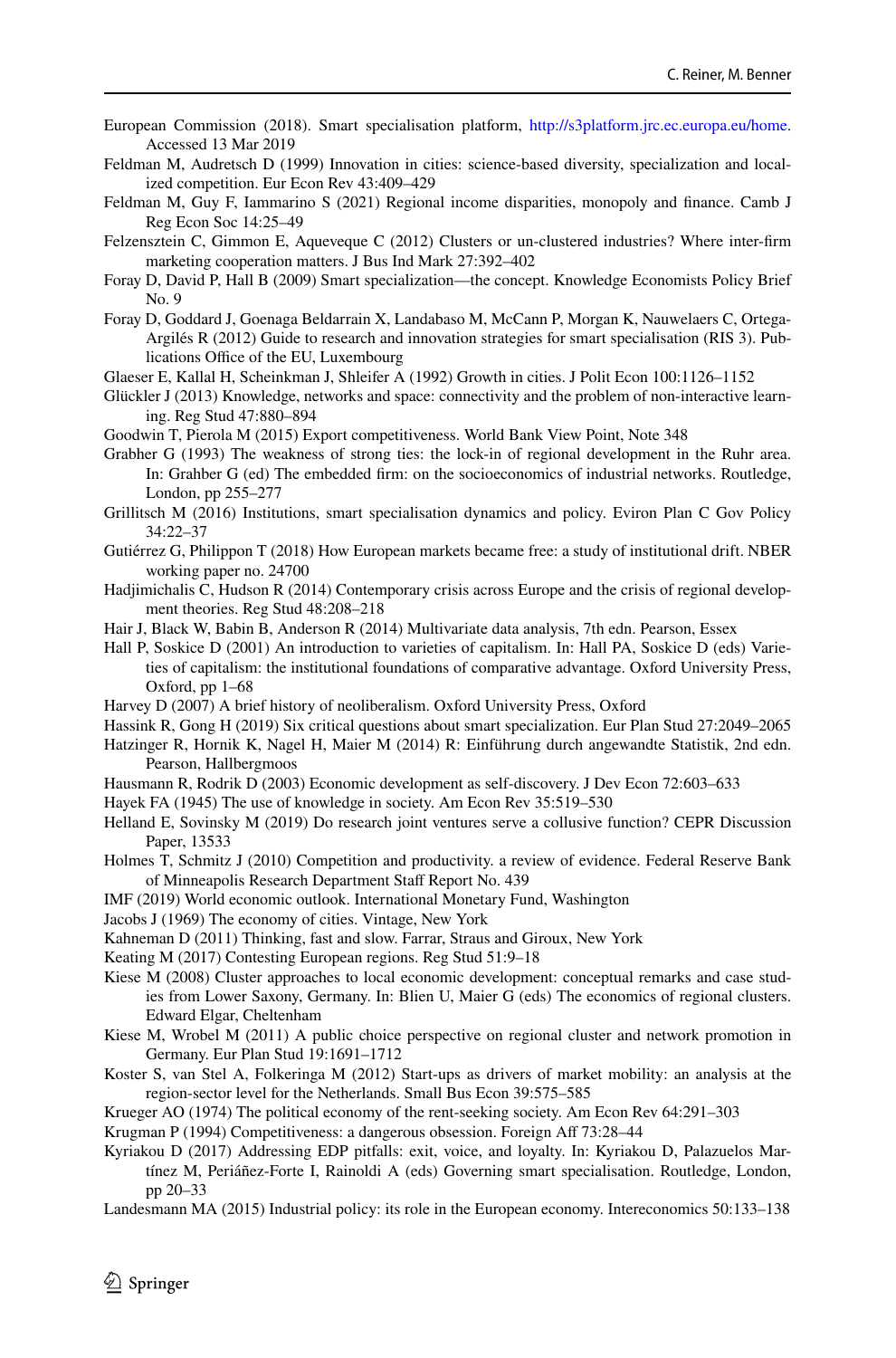- <span id="page-32-22"></span>Landy M, Levin M, Shapiro M (eds) (2007) Creating competitive markets. Brookings Institution Press, Washington
- <span id="page-32-9"></span>Levine R, Lin C, Wei L, Xie W (2020) Competition laws and corporate innovation. NBER Working Paper, No. 27253
- <span id="page-32-4"></span>Lourenço D, Sá C (2019) Spatial competition for students: what does (not) matter? Ann Reg Sci 63:147–162

<span id="page-32-30"></span>Maechler M, Rousseeuw P, Struyf A, Hubert M, Hornik K (2019) "Finding groups in data": cluster analysis extended Rousseeuw et al. R package version 2.1.0

<span id="page-32-10"></span>Malecki E (2012) Regional social capital: why it matters. Reg Stud 46:1023–1039

<span id="page-32-18"></span>Malmberg A, Maskell P (2002) The elusive concept of localization economies: towards a knowledgebased theory of spatial clustering. Environ Plan A 34:429–449

- <span id="page-32-6"></span>Manning A, Petrongolo B (2017) How local are labor markets? Evidence from a spatial job search model. Am Econ Rev 107:2877–2907
- <span id="page-32-16"></span>Markusen A (1985) Proft cycles, oligopoly, and regional development. MIT Press, Cambridge
- <span id="page-32-13"></span>Marshall A (1890 [1920]) Principles of economics. Reprint of the 8th edition. Macmillan, London
- <span id="page-32-14"></span>Marshall A (1919 [1927]) Industry and trade: a study of industrial technique and business organization; and their infuences on the conditions of various classes and nations. Reprint of the 3rd edition. Macmillan, London
- <span id="page-32-15"></span>Martin R (2010) Roepke lecture in economic geography — rethinking regional path dependence: beyond lock-in to evolution. Econ Geogr 86:1–28
- <span id="page-32-5"></span>Martin R, Berndt C, Klagge B, Sunley P (2005) Spatial proximity efects and regional equity gaps in the venture capital market: evidence from Germany and the United Kingdom. Environ Plan Econ Space 37:1207–1231
- <span id="page-32-11"></span>Martínez-López D, Palazuelos-Martínez M (2015) Breaking with the past in smart specialisation: a new model of selection of business stakeholders within the entrepreneurial process of discovery. J Knowl Econ 6:1–14
- <span id="page-32-17"></span>Maskell P (2001) Towards a knowledge-based theory of the geographical cluster. Ind Corp Change 10:921–943
- <span id="page-32-28"></span>Mattioli G, Roberts C, Steinberger JK, Brown A (2020) The political economy of car dependence: a systems of provision approach. Energy Res Soc Sci 66:1–18
- <span id="page-32-26"></span>Mayring P, Fenzl T (2019) Qualitative Inhaltsanalyse. In: Baur N, Blasius J (eds) Handbuch Methoden der empirischen Sozialforschung, 2nd edn. Springer VS, Wiesbaden, pp 633–648
- <span id="page-32-1"></span>McCann P, Ortega-Argilés R (2015) Smart specialization, regional growth and applications to European Union cohesion policy. Reg Stud 49:1291–1302
- <span id="page-32-27"></span>McCann P, Soete L (2020) Place-based innovation for sustainability. Publications Office of the European Union, Luxembourg
- <span id="page-32-12"></span>Mill JS (1849 [1909]) Principles of political economy. Longmans Green, London
- <span id="page-32-3"></span>Moudud J, Bina C, Mason P (eds) (2013) Alternative theories of competition: challenges to the orthodoxy. Routledge, London
- <span id="page-32-19"></span>Narula R, Santangelo G (2009) Location, collocation and R&D alliances in the European ICT industry. Res Policy 38:393–403
- <span id="page-32-2"></span>Newlands D (2003) Competition and cooperation in industrial clusters: the implications for public policy. Eur Plan Stud 11:521–532
- <span id="page-32-7"></span>Nickel S-J (1996) Competition and corporate performance. J Polit Econ 104:724–746
- <span id="page-32-20"></span>OECD (2007) Competitive regional clusters: national policy approaches. Organisation for Economic Cooperation and Development, Paris
- <span id="page-32-23"></span>OECD (2017) Fostering innovative business investment in Spain. Economics Department Working Paper No. 1387. Organisation for Economic Co-operation and Development, Paris
- <span id="page-32-0"></span>OECD (2018) Market concentration. Organisation for Economic Co-operation and Development, Paris
- <span id="page-32-29"></span>OECD (2019) OECD economic surveys: France. Organisation for Economic Co-operation and Development, Paris
- <span id="page-32-24"></span>OECD (2021a) OECD economic surveys: France. Organisation for Economic Co-operation and Development, Paris
- <span id="page-32-25"></span>OECD (2021b) OECD economic surveys: Italy. Organisation for Economic Co-operation and Development, Paris
- <span id="page-32-21"></span>Olson M (1965) The logic of collective action. Harvard University Press, Cambridge
- <span id="page-32-8"></span>Philippon T (2019) The great reversal: how America gave up on free markets. Harvard University Press, Cambridge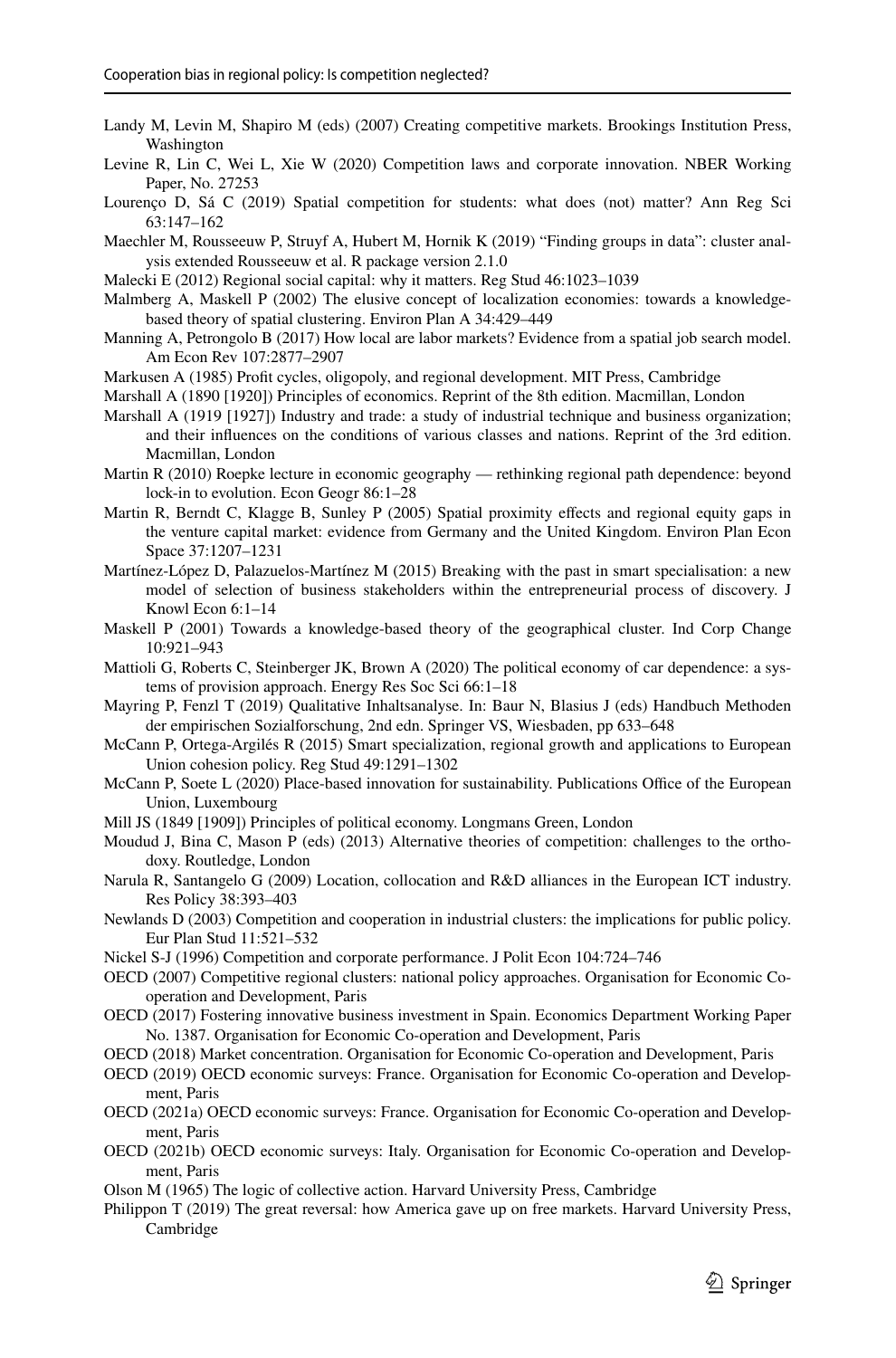<span id="page-33-1"></span>Plummer L, Acs Z (2014) Localized competition in the knowledge spillover theory of entrepreneurship. J Bus Ventur 29:121–136

<span id="page-33-2"></span>Porter ME (1990) The competitive advantage of nations. Free Press, New York

<span id="page-33-3"></span>Porter ME (1998a) Clusters and competition: new agendas for companies, governments and institutions. In: Porter ME (ed) On competition. Harvard Business School Press, Boston, pp 197–287

<span id="page-33-18"></span>Porter ME (1998b) Clusters and the new economics of competition. Harv Bus Rev 76:77–90

- <span id="page-33-20"></span>Porter ME (2000a) Locations, clusters, and company strategy. In: Clark GL, Feldman MP, Gertler MS (eds) The Oxford handbook of economic geography. Oxford University Press, Oxford, pp 253–274
- <span id="page-33-17"></span>Porter ME (2000b) Location, competition, and economic development: local clusters in a global economy. Econ Dev Q 14:15–34
- <span id="page-33-5"></span>Proost S, Thisse J (2019) What can be learned from spatial economics? J Econ Lit 57:575–643
- <span id="page-33-0"></span>Radosevic S (2017) Assessing EU smart specialization policy in a comparative perspective. In: Radosevic S, Curaj A, Gheorgiu R, Andreescu L, Wage I (eds) Advances in the theory and practice of smart specialization). Elsevier, London, pp 2–37
- <span id="page-33-4"></span>Reiner C (2010) Brain competition policy as a new paradigm of regional policy: a European perspective. Pap Reg Sci 89:449–461
- <span id="page-33-31"></span>Robinson J (1969) The economics of imperfect competition, 2nd edn. Macmillan, London
- <span id="page-33-29"></span>Rodrik D (2017) The fatal faw of neoliberalism: it's bad economics. [https://www.theguardian.com/news/](https://www.theguardian.com/news/2017/nov/14/the-fatal-flaw-of-neoliberalism-its-bad-economics) [2017/nov/14/the-fatal-faw-of-neoliberalism-its-bad-economics](https://www.theguardian.com/news/2017/nov/14/the-fatal-flaw-of-neoliberalism-its-bad-economics). Accessed 02 Aug 2021
- <span id="page-33-27"></span>Roeger W (1995) Can imperfect competition explain the diference between primal and dual productivity measures? Estimates for US manufacturing. J Polit Econ 103:316–330
- <span id="page-33-13"></span>Roth F (2009) Does too much trust hamper economic growth? Kyklos 62:103–128
- <span id="page-33-19"></span>Saxenian AL (1996) Regional advantage: culture and competition in Silicon Valley and Route 128. Harvard University Press, Cambridge
- <span id="page-33-30"></span>Schiantarelli F (2016) Do product market reforms stimulate employment, investment, and innovation? IZA World of Labour No. 266
- <span id="page-33-12"></span>Schmitz H (1999) Global competition and local cooperation: success and failure in the Sinos Valley, Brazil. World Dev 27:1627–1650
- <span id="page-33-9"></span>Schmitz J (2005) What determines productivity? Lessons from the dramatic recovery of the U.S. and Canadian iron ore industries following their early 1980s crisis. J Polit Econ 113:582–625
- <span id="page-33-7"></span>Schumpeter J (1942) Capitalism, socialism, and democracy. Routledge, Abingdon
- <span id="page-33-11"></span>Shapiro C (2012) Competition and innovation: did arrow hit the bull's eye? In: Lerner J, Stern S (eds) The rate and direction of inventive activity revisited. University of Chicago Press, Chicago, pp 361–404
- <span id="page-33-6"></span>Sin Tian Ho C, Berggren B (2020) The effect of bank branch closures on new firm formation: the Swedish case. Ann Reg Sci 65:319–350
- <span id="page-33-14"></span>Stiglitz J (1996) Some lessons from the East Asian miracle. World Bank Res Obs 11:151–177
- <span id="page-33-10"></span>Syverson C (2011) What determines productivity? J Econ Lit 49:326–365
- <span id="page-33-8"></span>Tirole J (1988) The theory of industrial organization. MIT Press, Cambdridge
- <span id="page-33-28"></span>Tödtling F, Trippl M, Desch V (2021) New directions for RIS studies and policies in the face of grand societal challenges. Eur Plan Stud. <https://doi.org/10.1080/09654313.2021.1951177>
- <span id="page-33-21"></span>Tong T, Reuer J (2010) Competitive consequences of interfrm collaboration: how joint ventures shape industry proftability. Int J Bus Stud 41:1056–1073
- <span id="page-33-16"></span>Torre A, Wallet F (2014) Introduction: the role of proximity relations in regional and territorial development processes. In: Torre A, Wallet F (eds) Regional development and proximity relations. Elgar, Cheltenham, pp 1–44
- <span id="page-33-22"></span>Tversky A, Kahneman D (1981) The framing of decisions and the psychology of choice. Science 211:453–458
- <span id="page-33-32"></span>Verbeek M (2008) A guide to modern econometrics, 3rd edn. Wiley, Chichester
- <span id="page-33-15"></span>World Bank (1993) The East Asian miracle: economic growth and public policy. World Bank, Washington

<span id="page-33-23"></span>World Bank (2018) Promoting competition in local markets in Mexico: a subnational application of the World Bank Group's markets and competition policy assessment tool. World Bank, Washington

<span id="page-33-25"></span>World Bank (2019) Doing business 2019. World Bank, Washington

<span id="page-33-26"></span>World Economic Forum (2019) Global competitiveness Report 2019. World Economic Forum, Geneva

<span id="page-33-24"></span>Wren-Lewis S (2015) The knowledge transmission mechanism and austerity: why policy makers, rather than academic economists, made macroeconomic errors in 2010. IMK Working Paper 160